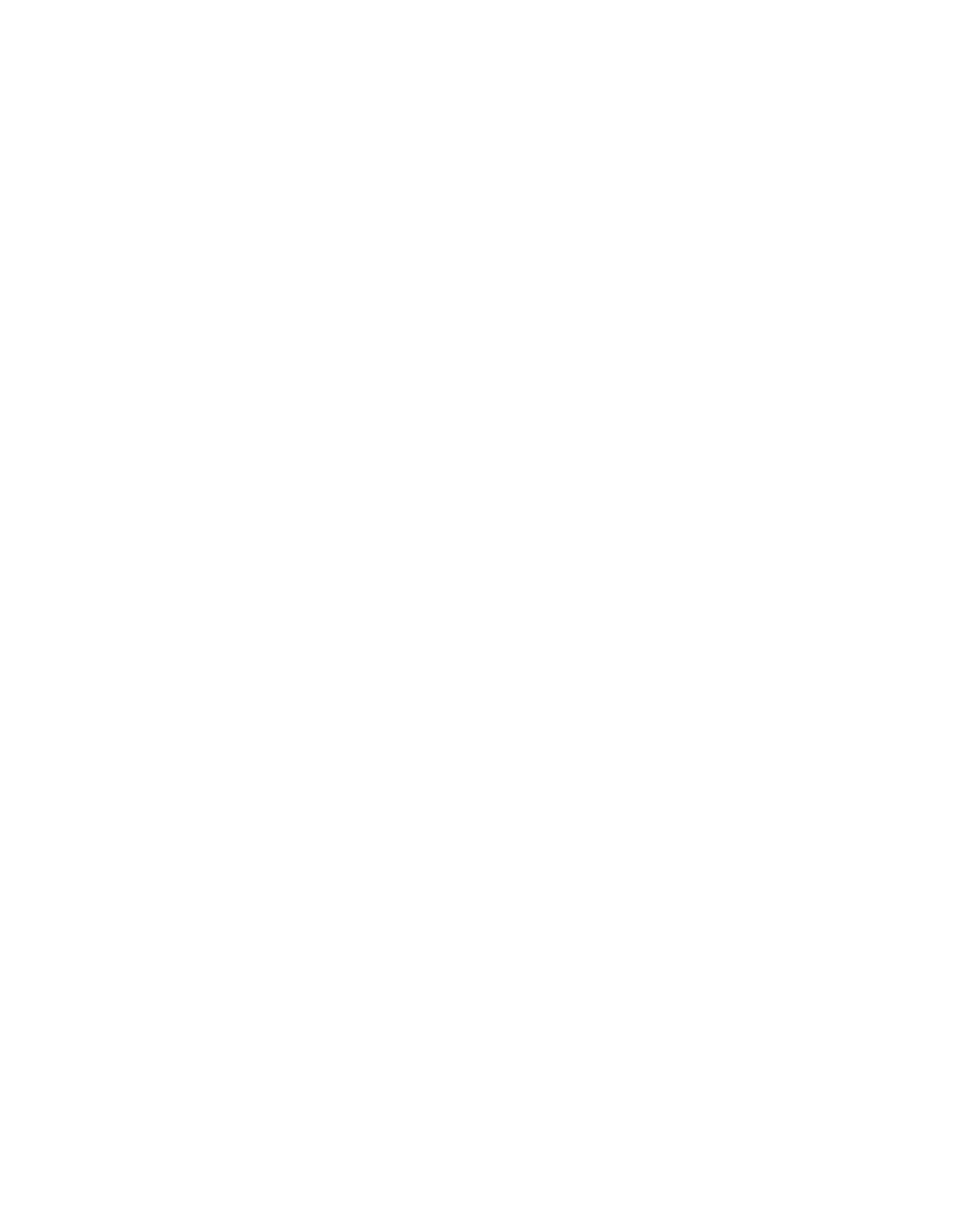# PROBABILITY AND STOCHASTIC PROCESSES A Friendly Introduction for Electrical and Computer Engineers

Roy D. Yates *Rutgers, The State University of New Jersey*

David J. Goodman *Rutgers, The State University of New Jersey*



JOHN WILEY & SONS, INC. New York Chichester Weinheim Brisbane Singapore Toronto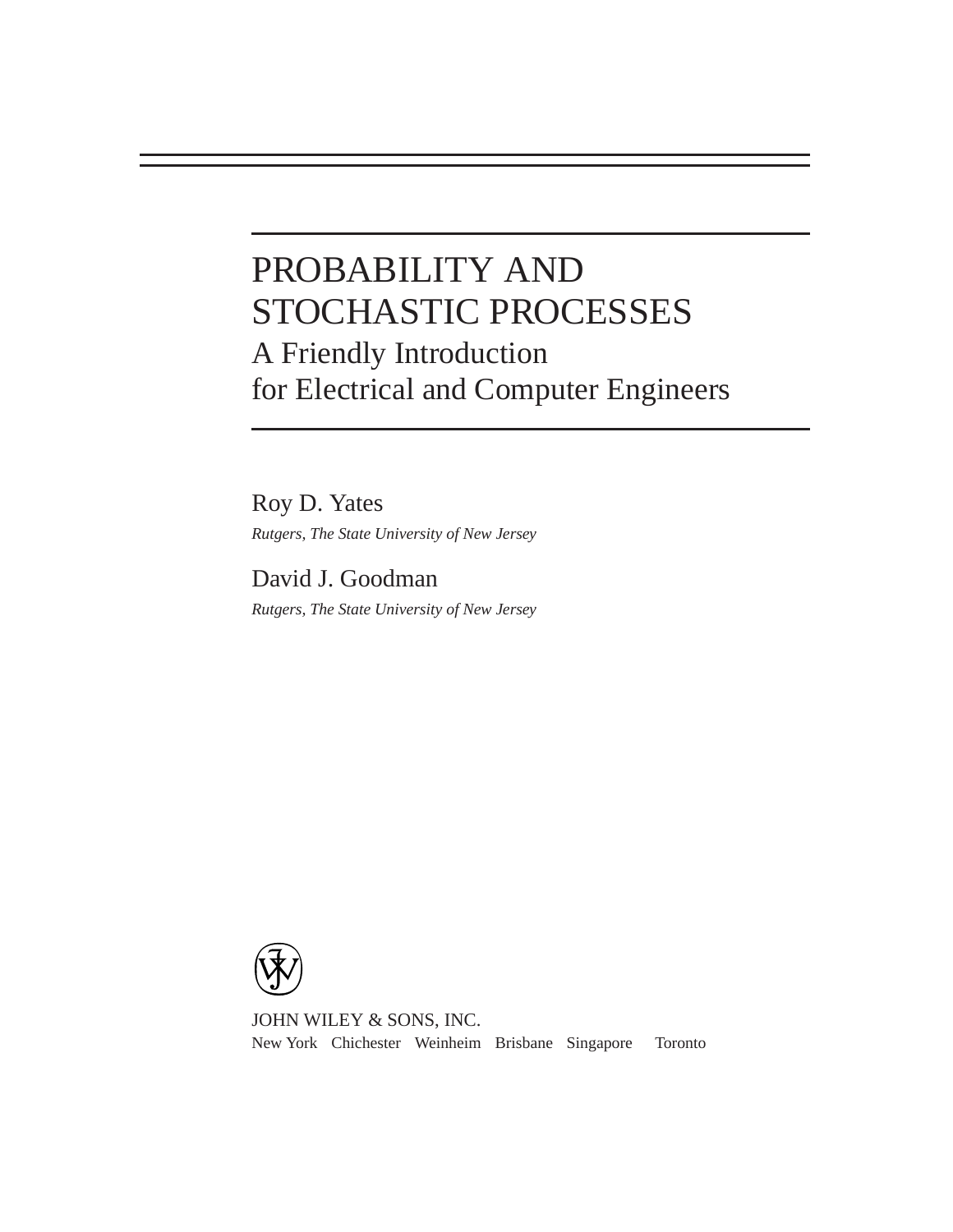| <b>ACQUISITIONS EDITOR</b> | Bill Zobrist      |
|----------------------------|-------------------|
| <b>MARKETING MANAGER</b>   | Katherine Hepburn |
| PRODUCTION EDITOR          | Ken Santor        |
| <b>DESIGNER</b>            | Laura Boucher     |

This book was set in Times Roman by the authors and printed and bound by Quebecor - Fairfield, Inc. The cover was printed by Phoenix Color Corporation.

About the cover: The cover art was developed by Ken Harris, a student in the ECE Department at Rutgers University, and shows a bivariate Gaussian probability density function.

This book is printed on acid-free paper.  $\otimes$ 

The paper in this book was manufactured by a mill whose forest management programs include sustained yield harvesting of its timberlands. Sustained yield harvesting principles ensure that the numbers of trees cut each year does not exceed the amount of new growth.

Copyright © 1999 John Wiley & Sons, Inc. All rights reserved.

No part of this publication may be reproduced, stored in a retrieval system or transmitted in any form or by any means, electronic, mechanical, photocopying, recording, scanning or otherwise, except as permitted under Sections 107 or 108 of the 1976 United States Copyright Act, without either the prior written permission of the Publisher, or authorization through payment of the appropriate per-copy fee to the Copyright Clearance Center, 222 Rosewood Drive, Danvers, MA 01923, (508) 750-8400, fax (508) 750-4470. Requests to the Publisher for permission should be addressed to the Permissions Department, John Wiley & Sons, Inc., 605 Third Avenue, New York, NY 10158-0012, (212) 850-6011, fax (212) 850-6008, E-Mail: PERMREQ@WILEY.COM.

*Library of Congress Cataloging - in - Publications Data*

```
Yates, Roy D.
     Probability and stochastic processes -
 a friendly introduction
for electrical & computer engineers / Roy D. Yates, David J. Goodman.
          p.
                   cm.
     Includes index
     and a cloth of the contract of the contract of the contract of the contract of the contract of the contract of
     1. Probabilities. 2. Stochastic processes. I. Goodman, David
J., 1939- . II. Title.
QAY AND REPORT OF THE CONTRACT OF THE CONTRACT OF THE CONTRACT OF THE CONTRACT OF THE CONTRACT OF THE CONTRACT
                                                                                                 CIP
```
Printed in the United States of America

10 9 8 7 6 5 4 3 2 1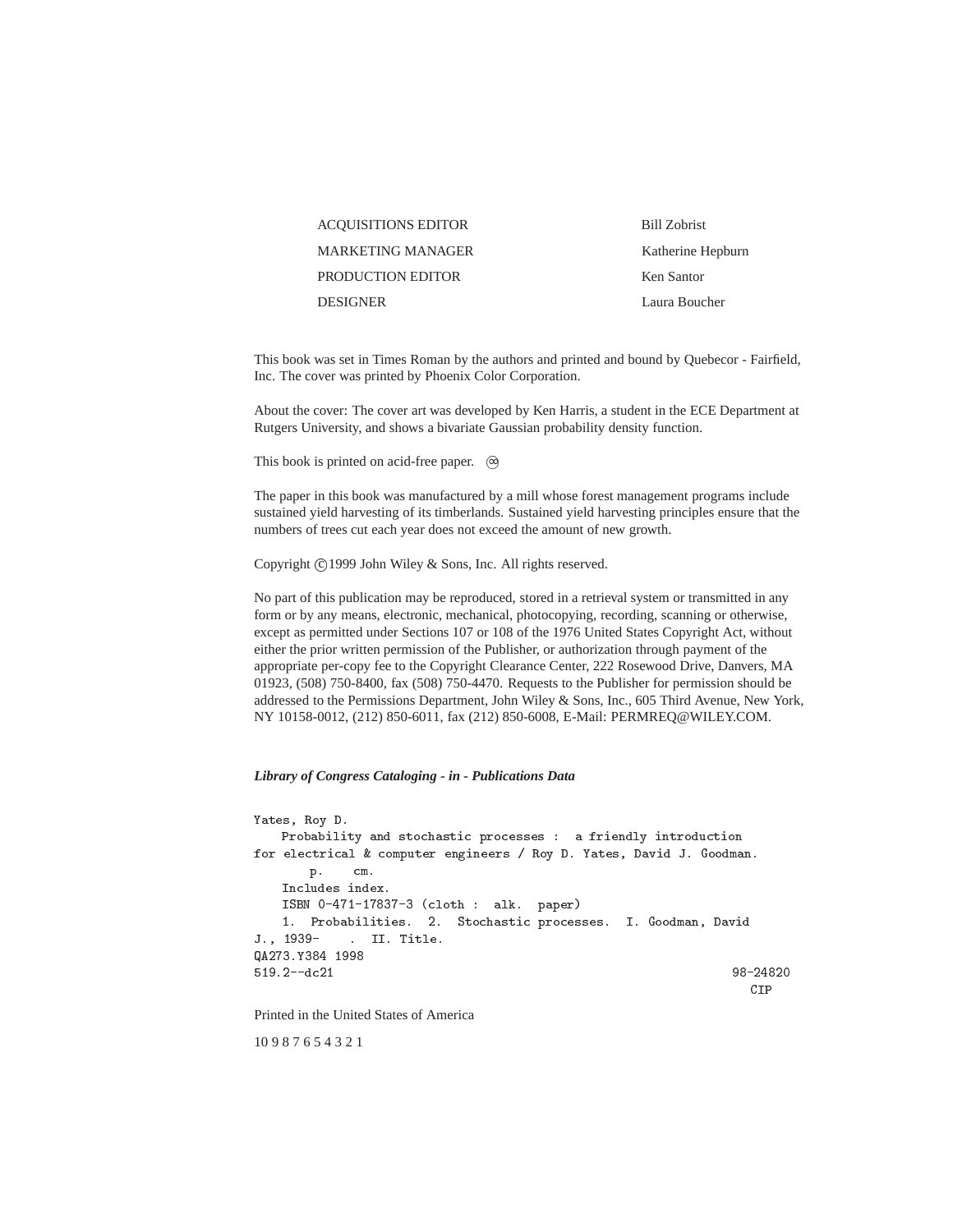*To Theresa and Liz*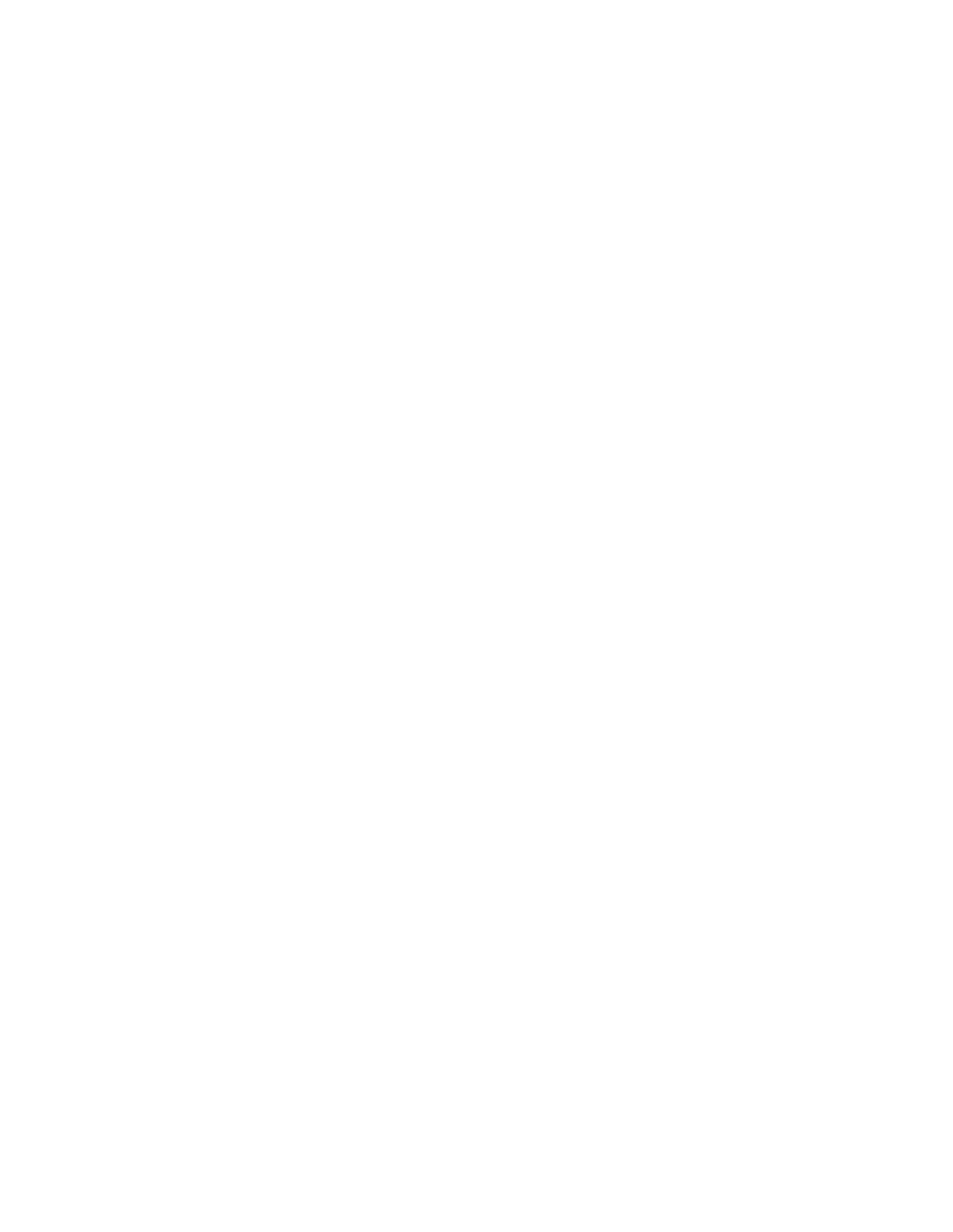## **PREFACE**

When we started teaching the course *Probability and Stochastic Processes* to Rutgers undergraduates in 1991, we never dreamed we would write a textbook on the subject. Our bookshelves contain more than a dozen probability texts, many of them directed at electrical engineering students. We respect most of them. However, we have yet to find one that works well for Rutgers students. We discovered to our surprise that the majority of our students have a hard time learning the subject. Beyond meeting degree requirements, the main motivation of most of our students is to learn how to solve practical problems. For the majority, the mathematical logic of probability theory is, in itself, of minor interest. What the students want most is an intuitive grasp of the basic concepts and lots of practice working on applications.

The students told us that the textbooks we assigned, for all their mathematical elegance, didn't meet their needs. To help them, we distributed copies of our lecture notes, which gradually grew into this book. We also responded to student feedback by administering a half-hour quiz every week. A quiz contains ten questions designed to test a student's grasp of the concepts presented that week. The quizzes provide rapid feedback to students on whether they are catching on to the new material. This is especially important in probability theory because much of the math appears deceptively simple to engineering students. Reading a text and attending lectures, they feel they understand everything presented to them. However, when confronted with problems to solve, they discover that it takes a lot of careful thought and practice to use the mathematics correctly. Although the equations and formulas are simple, knowing which one to use is difficult. This is a reversal from some mathematics courses, where the equations are given and the solutions are hard to obtain.

To meet the needs of our students, this book has several distinctive characteristics:

- The entire text adheres to a single model that begins with an experiment consisting of a procedure and observations.
- The mathematical logic is apparent to readers. Every fact is identified clearly as a definition, an axiom, or a theorem. There is an explanation, in simple English, of the intuition behind every concept when it first appears in the text.
- The mathematics of discrete random variables are introduced separately from the mathematics of continuous random variables.
- Stochastic processes fit comfortably within the unifying model of the text. They are introduced in Chapter 6, immediately after the presentations of discrete and continuous random variables. Subsequent material, including central limit theorem approximations, laws of large numbers, and statistical inference, then use examples that reinforce stochastic process concepts.
- The text concludes with introductions to random signal processing and Markov chains.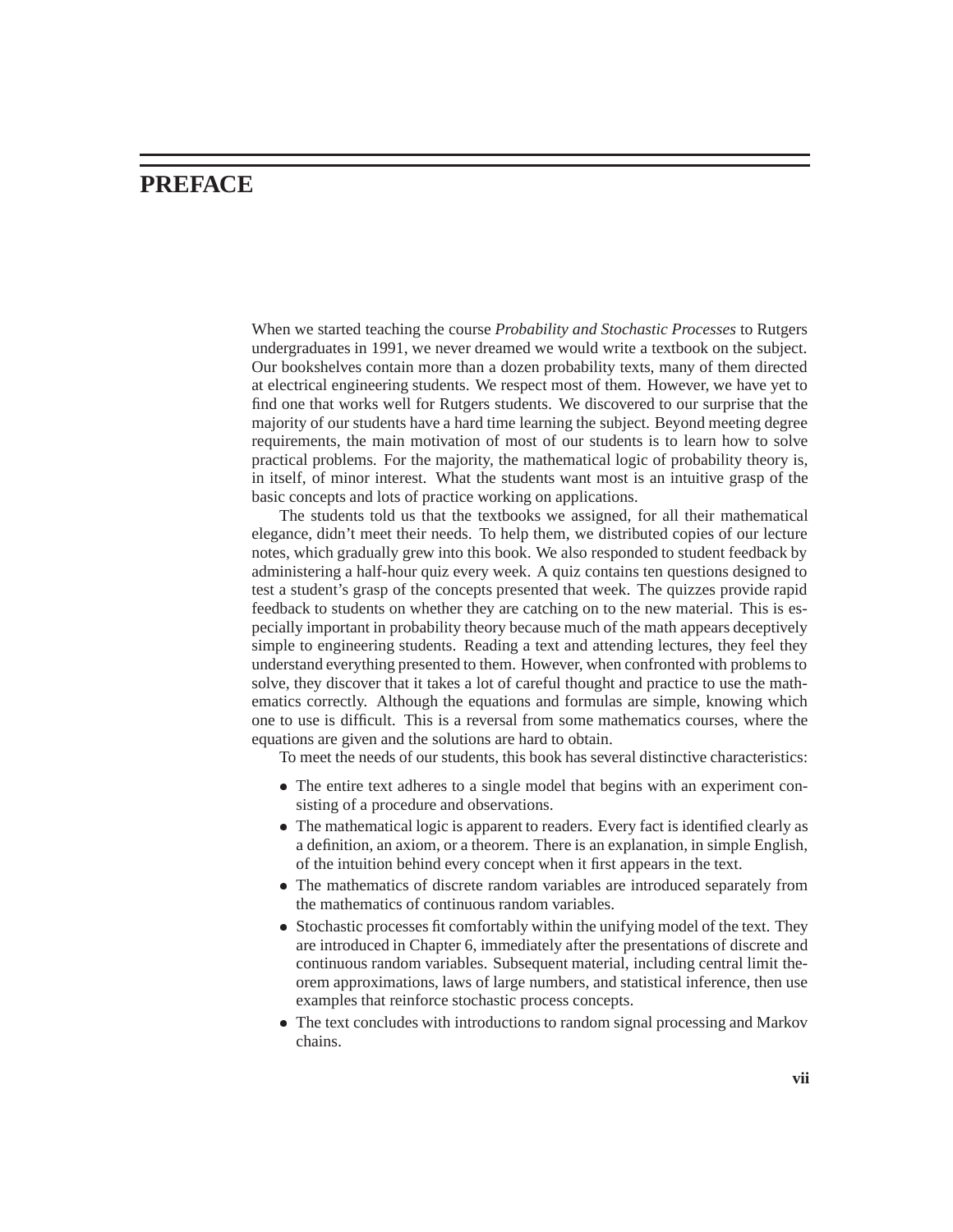There is an abundance of exercises that put the theory to use. Many worked out example problems are embedded in the text. Each section concludes with a simple quiz to help students gauge their grasp of that section. An appendix includes a complete solution for each quiz. At the end of each chapter, there are problems that span a range of difficulty.

We estimate that the material in this book represents about 125% of a one semester undergraduate course. We suppose that every introduction to probability to theory will spend about two thirds of a semester covering the material in the first five chapters. The remainder of a course will be devoted to about half of the material in the final six chapters, with the selection depending on the preferences of the instructor and the needs of the students. Rutgers electrical and computer engineering students take this course in the first semester of junior year. The following semester they use much of the material in Principles of Communications.

We have also used this book in an entry-level graduate course. That course covers the entire book in one semester, placing more emphasis on mathematical derivations and proofs than the undergraduate course. Although most of the early material in the book is familiar in advance to many graduate students, the course as a whole brings our diverse graduate student population up to a shared level of competence.

## **ORGANIZATION OF THE BOOK**

The first five chapters carry the core material that is common to practically all introductory engineering courses in probability theory. Chapter 1 examines probability models defined on abstract sets. It introduces the set theory notation used throughout the book and states the three axioms of probability and several theorems that follow directly from the axioms. It defines conditional probability, the Law of Total Probability, Bayes' theorem, and independence. The chapter concludes by presenting combinatorial principles and formulas that are used later in the book.

The second and third chapters apply this material to models of discrete random variables, introducing expected values, functions of random variables, variance, covariance, and conditional probability mass functions. Chapter 2 examines the properties of a single discrete random variable and Chapter 3 covers multiple random variables with the emphasis on pairs of discrete random variables. Chapters 4 and 5 present the same material for continuous random variables and mixed random variables. In studying Chapters 1–5, students encounter many of the same ideas three times in the contexts of abstract events, discrete random variables, and continuous random variables. We have found this repetition to be very helpful pedagogically. The road map for the text indicates that there are three sets of subjects that follow from the core material in the first five chapters. Chapter 6 introduces the basic principles of stochastic processes. Chapters 10 and 11 build on this introduction to cover random signal processing and Markov chains, respectively. Chapters 7 and 8 cover sums of random variables, moment generating functions, the Central Limit Theorem, and laws of large numbers. There is a dotted line connecting Chapters 6 and 7 because some of the terminology introduced in Chapter 6 appears in Chapters 7 and 8. However, it is also possible to skip Chapter 6 and go directly from Chapter 5 to Chapter 7.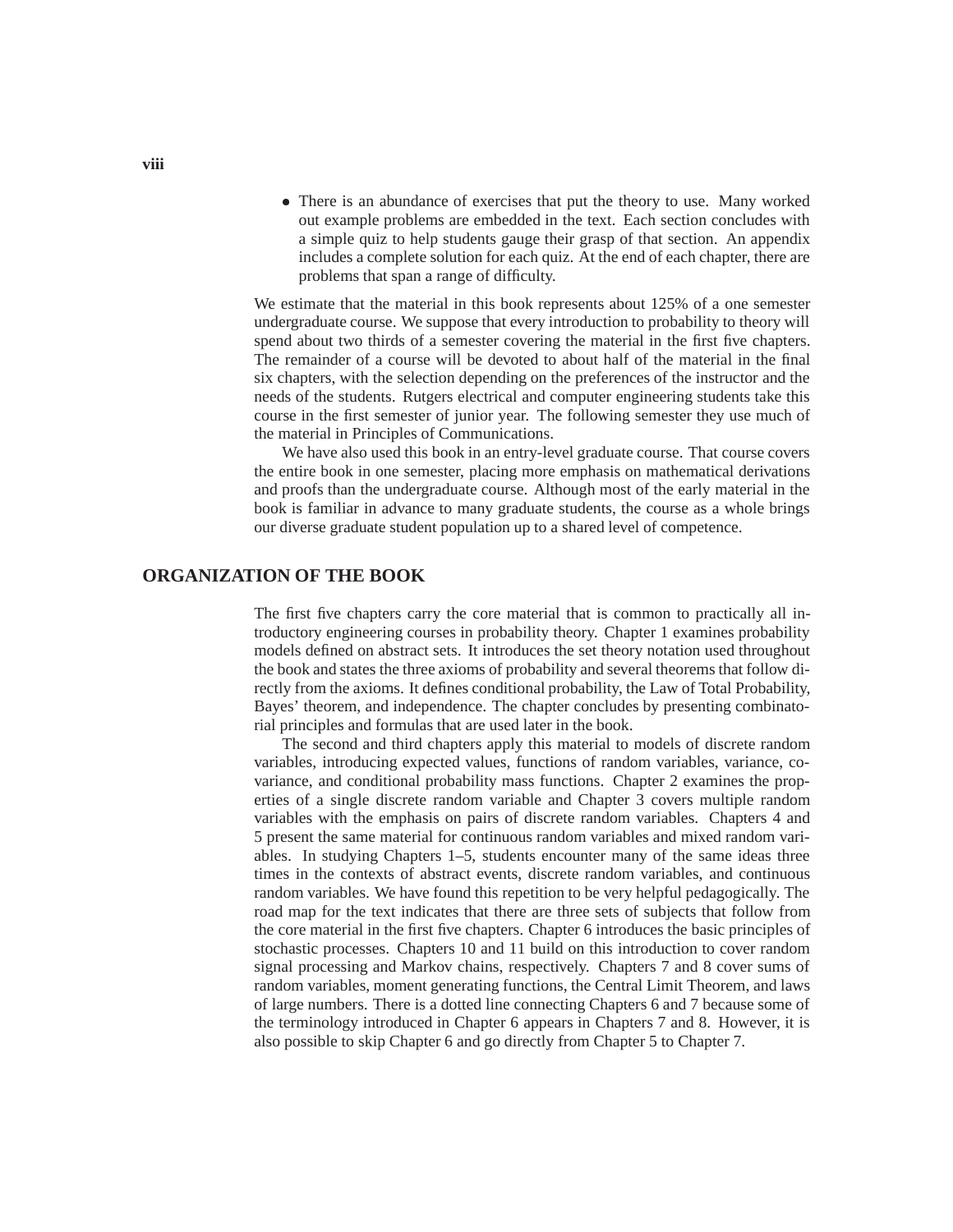

**A road map for the text.**

It is also possible to go directly from the core material in the first five chapters to the material on statistical inference in Chapter 9. This chapter presents elementary introductions to hypothesis testing, estimation of random variables, and parameter estimation. The broken lines from Chapter 6 to Chapter 9 and from Chapter 8 to Chapter 9 indicate that there are references in the statistical inference chapter to the earlier material on limit theorems, large numbers, and stochastic processes.

In our most recent Rutgers course for undergraduates, we covered about 90% of the material in Chapters 1–8 and about half of Chapter 9. The entry-level graduate course covered virtually the entire book.

The text includes several hundred homework problems. We have tried to organize the problems in a way that assists both instructors and students. Specifically, problems are numbered by section such that Problem 3.4.5 requires material from Section 3.4 but can be solved without reading past Section 3.4. Within each section, problems are ordered by increasing degree of difficulty. Of course, problem difficulty estimates will vary. Each problem also is marked with a difficulty rating. From the skiing industry,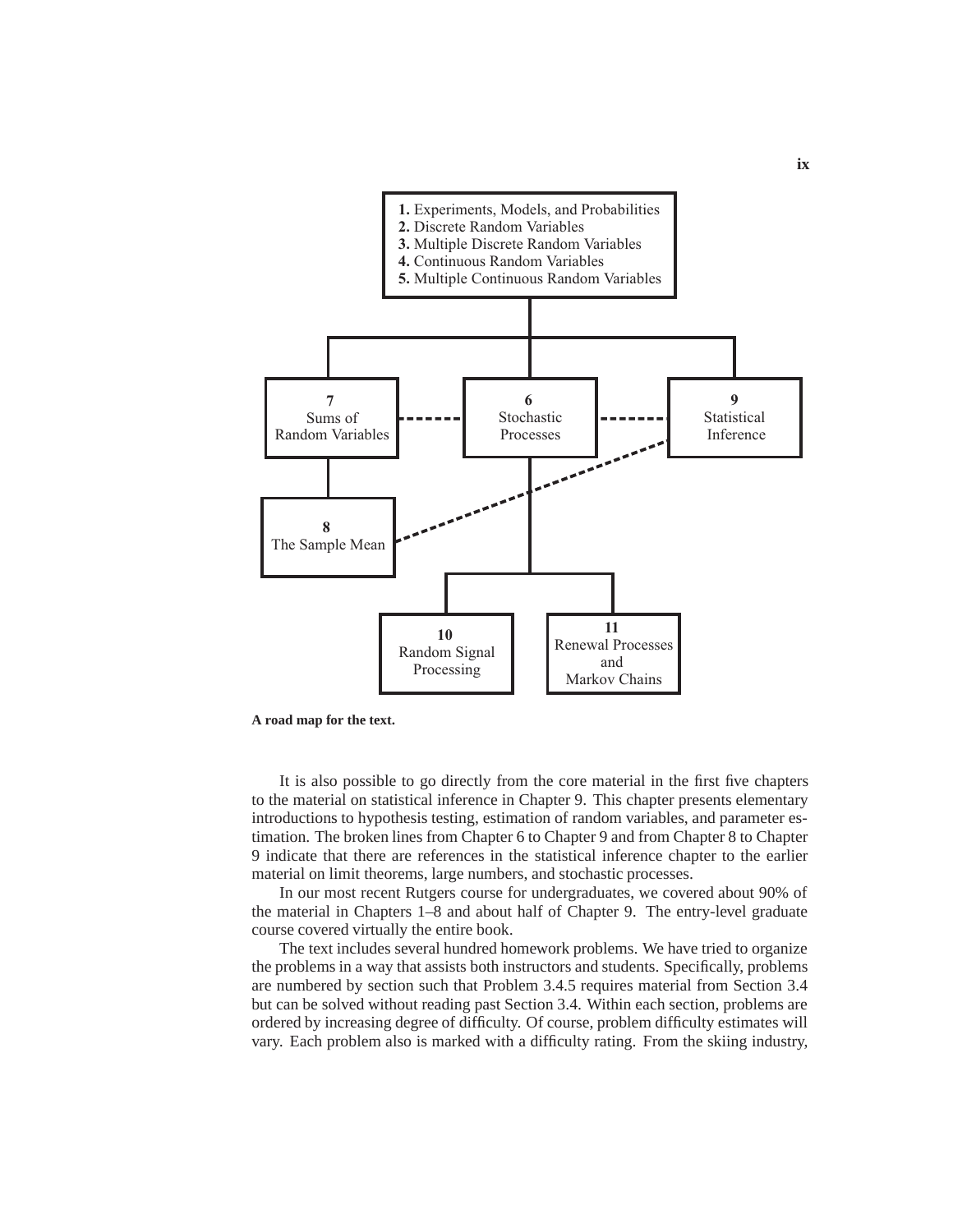we have borrowed the following marks:

- **Easier.**
- **More Difficult.**
- ◆ Most Difficult.
- ◆ Experts Only.

We have tried to assign difficulty marks based on the perception of a typical undergraduate engineering student. We expect that a course instructor is not likely to find a problem a great challenge. Every ski area emphasizes that these designations are relative to the trails at that area. Similarly, the difficulty of our problems is relative to the other problems in this text.

## **HINTS ON STUDYING PROBABILITY**

A lot of students find it hard to do well in this course. We think there are a few reasons for this difficulty. One reason is that some people find the concepts hard to use and understand. Many of them are successful students in other courses for whom the ideas of probability are so "weird" (or different from others) that it is very hard for them to catch on. Usually these students recognize that learning probability theory is a struggle, and most of them work hard enough to do well. However, they find themselves putting in more effort than in other courses to achieve similar results.

Other people have the opposite problem. The work looks easy to them, and they understand everything they hear in class and read in the book. There are good reasons for assuming this is easy material. There are very few basic concepts to absorb. The terminology (like the word *probability*), in most cases, contains familiar words. With a few exceptions, the mathematical manipulations are not complex. You can go a long way solving problems with a four-function calculator.

For many people, this apparent simplicity is dangerously misleading. The problem is that it is very tricky to apply the math to specific problems. A few of you will see things clearly enough to do everything right the first time. However, most people who do well in probability need to practice with a lot of examples to get comfortable with the work and to really understand what the subject is about. Students in this course end up like elementary school children who do well with multiplication tables and long division but bomb out on "word problems." The hard part is figuring out what to do with the numbers, not actually doing it. Most of the work in this course is that way, and the only way to do well is to practice a lot. We have the short quizzes to show you how well you are doing. Taking the midterm and final are similar to running in a five-mile race. Most people can do it in a respectable time, provided they train for it. Some people look at the runners who do it and say, "I'm as strong as they are. I'll just go out there and join in." Without the training, most of them are exhausted and walking after a mile or two.

So, our advice to students is if this looks really weird to you, keep working at it. You will probably catch on. If it looks really simple, don't get too complacent. It may be harder than you think. Get into the habit of doing the homework, and if you don't answer all the quiz questions correctly, go over them until you understand each one.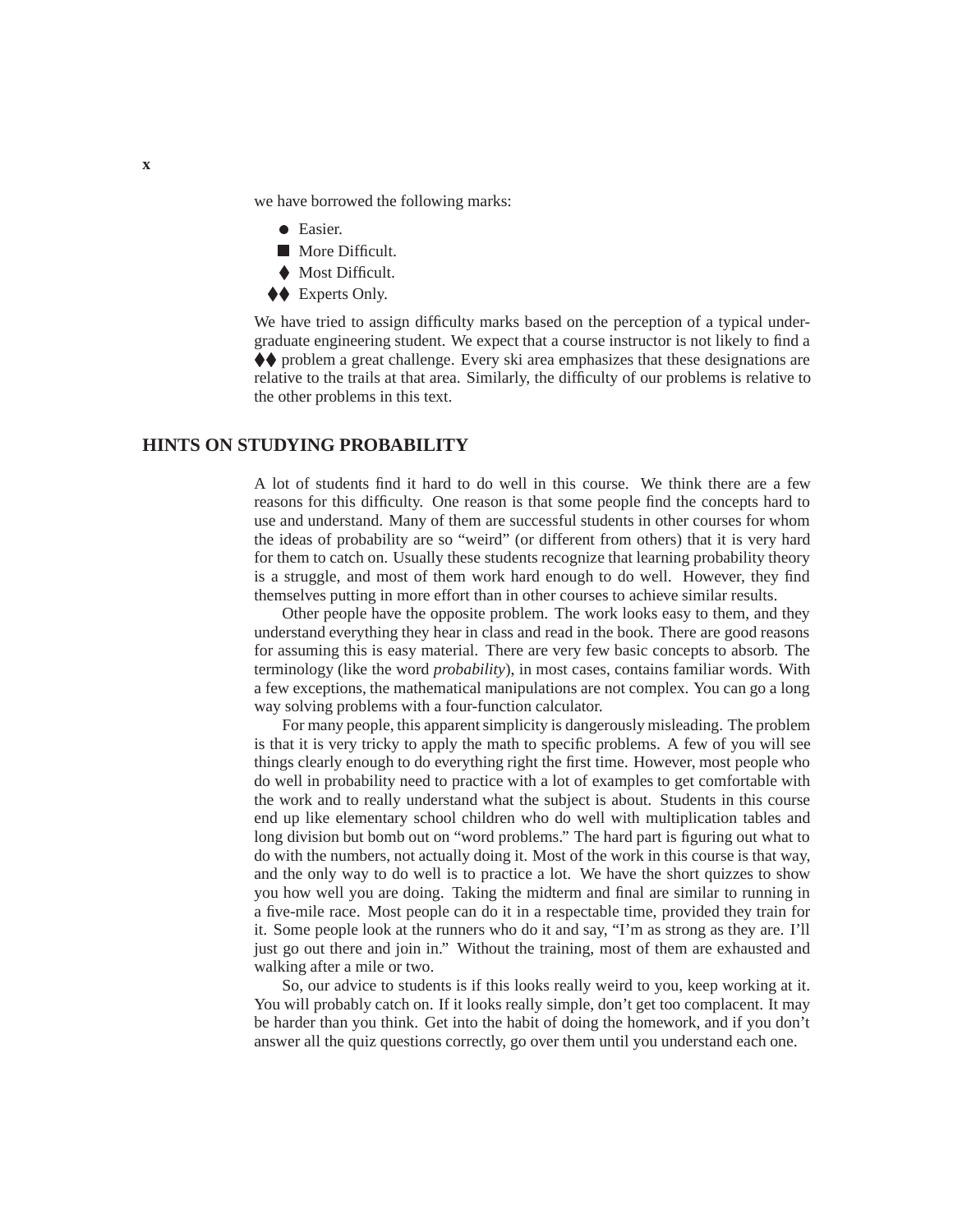I (DJG) will add one more personal remark. For many years, I have been paid to solve probability problems. This has been a major part of my research at Bell Labs and at Rutgers. Applying probability to engineering questions has been extremely helpful to me in my career, and it has led me to a few practical inventions. I hope you will find the material intrinsically interesting. I hope you will learn to work with it. I think you will have many occasions to use it in future courses and throughout your career.

We have worked hard to produce a text that will be useful to a large population of students and instructors. We welcome comments, criticism, and suggestions. Feel free to send us email at *ryates@winlab.rutgers.edu* or *dgoodman@winlab.rutgers.edu*. In addition, a companion website, *http://www.winlab.rutgers.edu/probability*, provides a variety of supplemental materials, including the MATLAB code used to produce many of the text examples.

## **FURTHER READING**

University libraries have hundreds of books on probability. Of course, each book is written for a particular audience and has its own emphasis on certain topics. We encourage you to spend an afternoon in the library examining a wide selection. For students using this text, a short reference list on page 408 gives a sampling of the many books that may be helpful.

Texts on a similar mathematical level to this text include [LG92, Dra67, Ros96]. For an emphasis on data analysis and statistics, [MR94] is very readable. For those wishing to follow up on the random signal processing material introduced Chapter 10, we can recommend [Pap91, SW94, Vin98]. The material in Chapter 11 can be found in greatly expanded form in [Gal96, Ros96] and in a very accessible introduction in [Dra67]. The two volumes by Feller, [Fel68] and [Fel66] are classic texts in probability theory. For research engineers, [Pap91] is a valuable reference for stochastic processes.

## **ACKNOWLEDGMENTS**

In contrast to the goddess Athena, who emerged fully grown from her father's head, this book has had a long gestation and infancy in which it was nurtured by our students and teaching assistants. Over the three years in which we have used drafts of the book as the principal text for our courses, we have changed the book considerably in response to student comments (and complaints). We thank the young men and women who took the courses "Probability and Stochastic Processes" and "Stochastic Signals and Systems" at Rutgers in the past three years and provided us with criticism and suggestions on the successive drafts of the text.

Two undergraduates merit special thanks. Ken Harris created MATLAB demonstrations of many of the concepts presented in the text. (They are available at the companion website *http://www.winlab.rutgers.edu/probability*.) He also produced the diagram on the cover. Nisha Batra devised solutions for many of the homework problems in early chapters.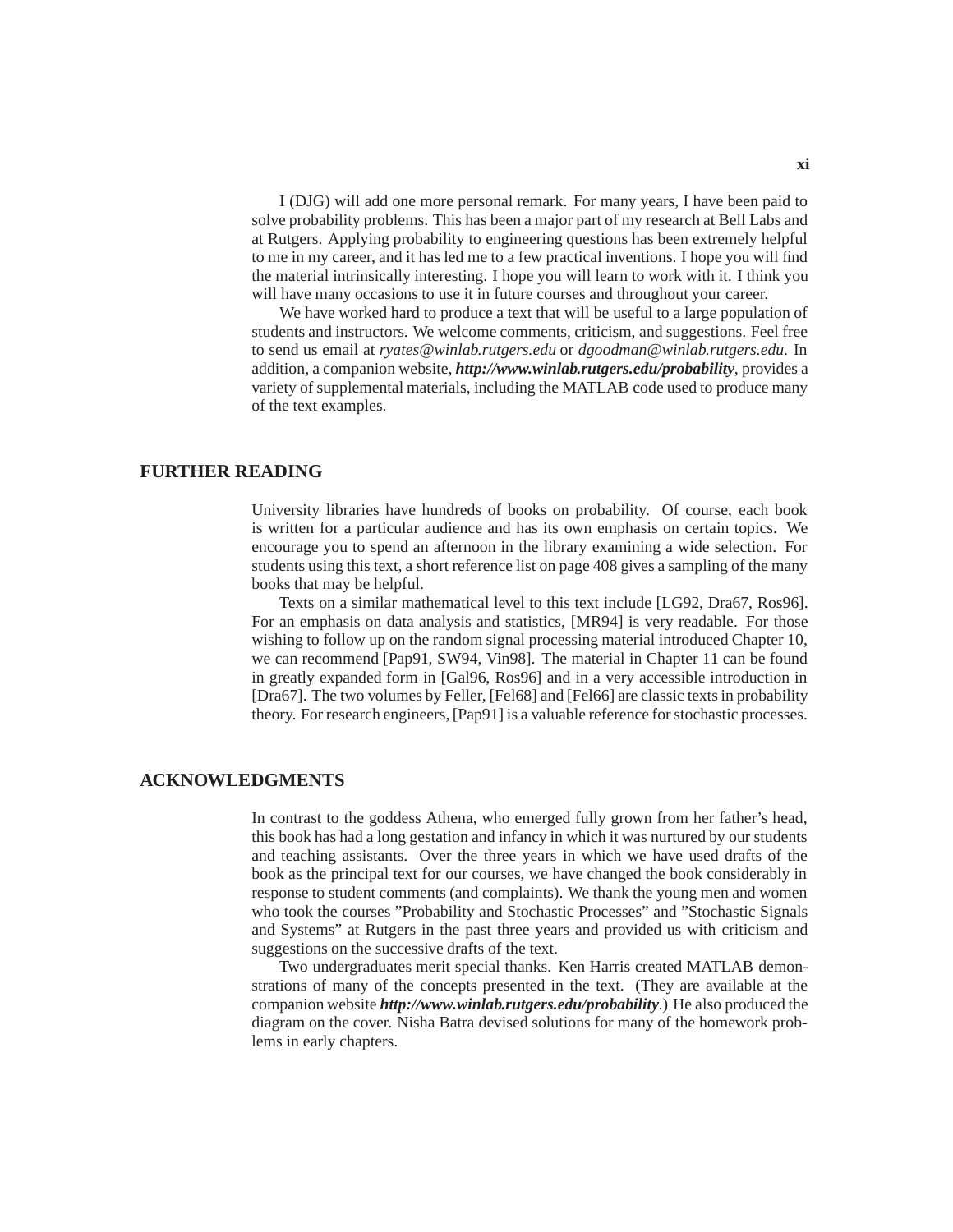Unique among our teaching assistants, Dave Famolari took the course as an undergraduate. Later as a teaching assistant, he did an excellent job writing homework solutions with a tutorial flavor. Other graduate students who provided valuable feedback and suggestions include Ricki Abboudi, Zheng Cai, Pi-Chun Chen, Sorabh Gupta, Amar Mahboob, Ivana Maric, David Pandian, Mohammad Saquib, Sennur Ulukus, and Aylin Yener.

We also acknowledge with gratitude the support we received from the students and staff of WINLAB, the Wireless Information Network Laboratory at Rutgers University. Ivan Seskar deserves special thanks for exercising his magic to make the WINLAB computers particularly hospitable to the electronic versions of the book and to the supporting material on the Word Wide Web.

The book also benefited from the reviews and suggestions conveyed to the publisher by D.L. Clark of California State Polytechnic University at Pomona, Mark Clements of Georgia Institute of Technology, Gustavo de Veciana of the University of Texas at Austin, Fred Fontaine of Cooper Union University, Rob Frohne of Walla Walla College, Chris Genovese of Carnegie Mellon University, Simon Haykin of Mc-Master University, Ratnesh Kumar of the University of Kentucky, and our colleague Christopher Rose of Rutgers University.

Finally, we acknowledge with respect and gratitude the inspiration and guidance of our teachers and mentors who conveyed to us when we were students the importance and elegance of probability theory. We cite in particular Alvin Drake and Robert Gallager of MIT and the late Colin Cherry of Imperial College of Science and Technology.

Roy D. Yates

David J. Goodman

June 9, 1998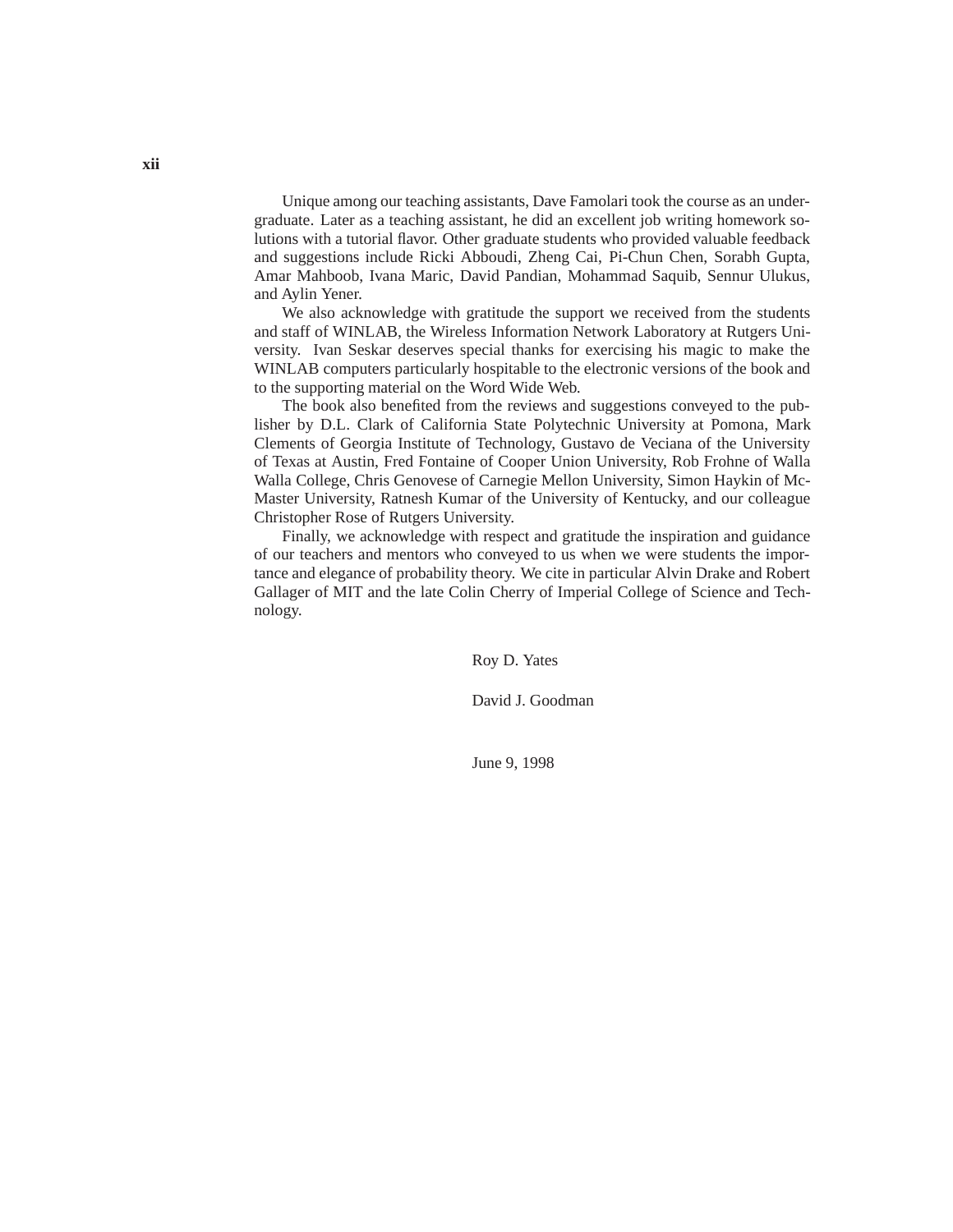## **CONTENTS**

## **CHAPTER 1 EXPERIMENTS, MODELS, AND PROBABILITIES** *1*

Getting Started with Probability *1*

- 1.1 Set Theory *3*
- 1.2 Applying Set Theory to Probability *7*
- 1.3 Probability Axioms *12*
- 1.4 Some Consequences of the Axioms *15*
- 1.5 Conditional Probability *16*
- 1.6 Independence *21*
- 1.7 Sequential Experiments and Tree Diagrams *24*
- 1.8 Counting Methods *27*
- 1.9 Independent Trials *31* Chapter Summary *36* Problems *36*

## **CHAPTER 2 DISCRETE RANDOM VARIABLES** *43*

- 2.1 Definitions *43*
- 2.2 Probability Mass Function *46*
- 2.3 Some Useful Discrete Random Variables *49*
- 2.4 Cumulative Distribution Function (CDF) *55*
- 2.5 Averages *59*
- 2.6 Functions of a Random Variable *64*
- 2.7 Expected Value of a Derived Random Variable *68*
- 2.8 Variance and Standard Deviation *70*
- 2.9 Conditional Probability Mass Function *74* Chapter Summary *79* Problems *80*

## **CHAPTER 3 MULTIPLE DISCRETE RANDOM VARIABLES** *87*

- 3.1 Joint Probability Mass Function *87*
- 3.2 Marginal PMF *90*
- 3.3 Functions of Two Random Variables *93*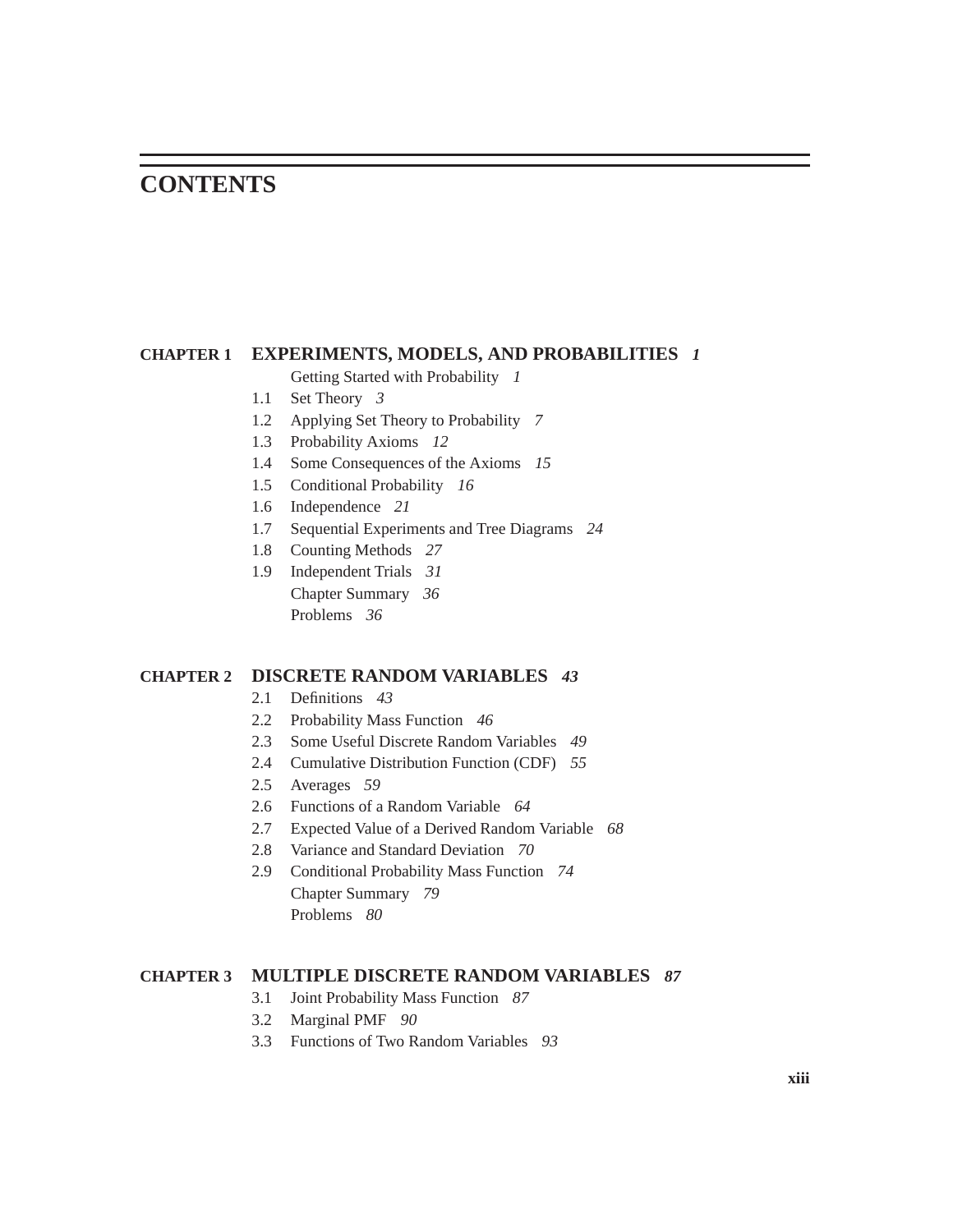- **xiv** CONTENTS
	- 3.4 Expectations *94*
	- 3.5 Conditioning a Joint PMF by an Event *100*
	- 3.6 Conditional PMF *102*
	- 3.7 Independent Random Variables *106*
	- 3.8 More Than Two Discrete Random Variables *108* Chapter Summary *111* Problems *112*

## **CHAPTER 4 CONTINUOUS RANDOM VARIABLES** *119*

Continuous Sample Space *119*

- 4.1 The Cumulative Distribution Function *121*
- 4.2 Probability Density Function *123*
- 4.3 Expected Values *129*
- 4.4 Some Useful Continuous Random Variables *132*
- 4.5 Gaussian Random Variables *137*
- 4.6 Delta Functions, Mixed Random Variables *144*
- 4.7 Probability Models of Derived Random Variables *150*
- 4.8 Conditioning a Continuous Random Variable *155* Chapter Summary *159* Problems *159*

## **CHAPTER 5 MULTIPLE CONTINUOUS RANDOM VARIABLES** *165*

- 5.1 Joint Cumulative Distribution Function *165*
- 5.2 Joint Probability Density Function *167*
- 5.3 Marginal PDF *172*
- 5.4 Functions of Two Random Variables *174*
- 5.5 Expected Values *177*
- 5.6 Conditioning a Joint PDF by an Event *179*
- 5.7 Conditional PDF *181*
- 5.8 Independent Random Variables *184*
- 5.9 Jointly Gaussian Random Variables *186*
- 5.10 More Than Two Continuous Random Variables *191* Chapter Summary *195* Problems *196*

## **CHAPTER 6 STOCHASTIC PROCESSES** *201*

Definitions *201*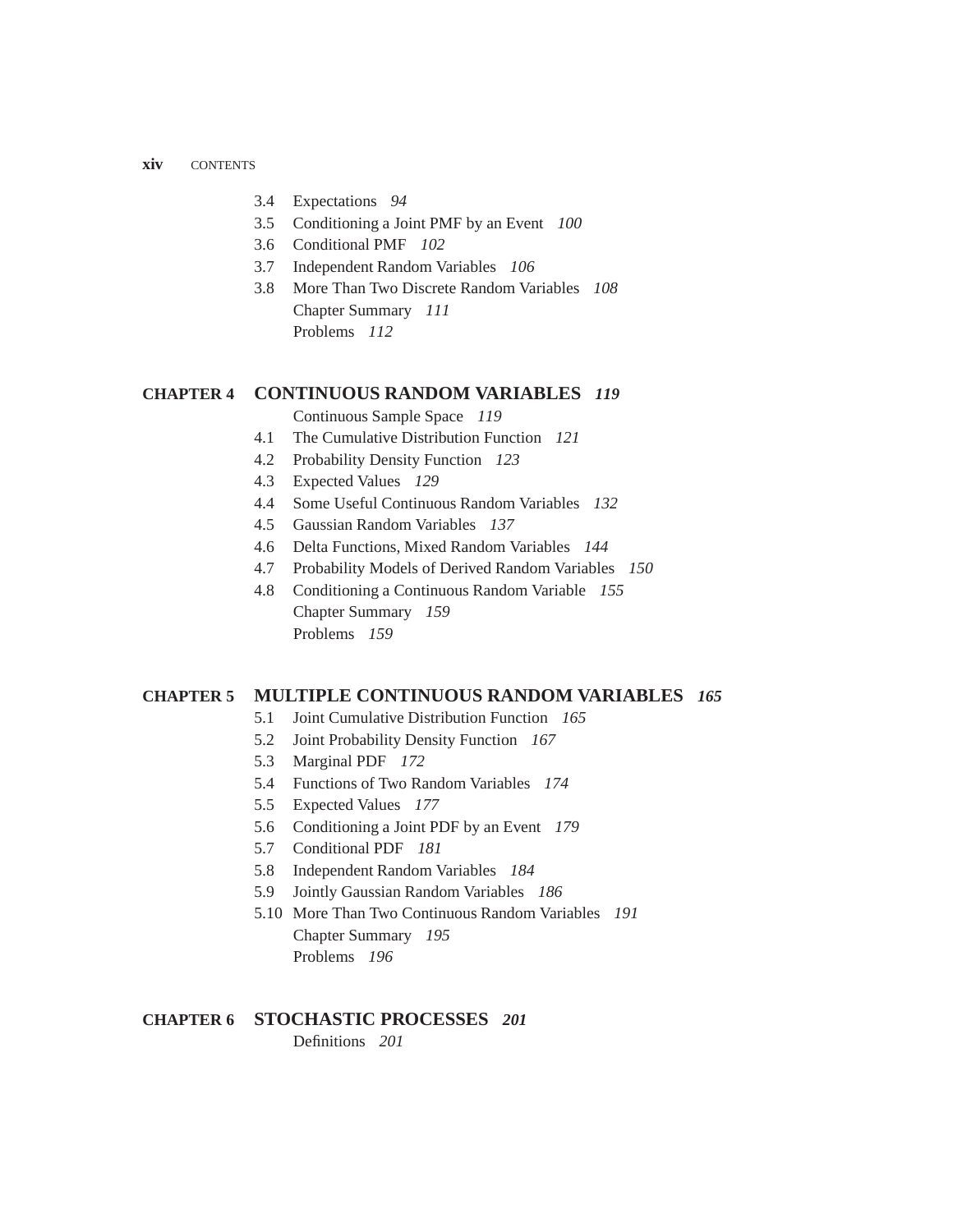- 6.1 Stochastic Process Examples *203*
- 6.2 Types of Stochastic Processes *205*
- 6.3 Random Variables from Random Processes *207*
- 6.4 Independent, Identically Distributed Random Sequences *210*
- 6.5 The Poisson Process *211*
- 6.6 The Brownian Motion Process *215*
- 6.7 Expected Value and Correlation *216*
- 6.8 Stationary Processes *219*
- 6.9 Wide Sense Stationary Random Processes *223* Chapter Summary *225* Problems *226*

## **CHAPTER 7 SUMS OF RANDOM VARIABLES** *231*

- 7.1 Expectations of Sums *231*
- 7.2 PDF of the Sum of Two Random Variables *235*
- 7.3 Moment Generating Function *236*
- 7.4 MGF of the Sum of Independent Random Variables *240*
- 7.5 Sums of Independent Gaussian Random Variables *242*
- 7.6 Random Sums of Independent Random Variables *244*
- 7.7 Central Limit Theorem *247*
- 7.8 Applications of the Central Limit Theorem *252* Chapter Summary *255* Problems *256*

## **CHAPTER 8 THE SAMPLE MEAN** *261*

- 8.1 Expected Value and Variance *261*
- 8.2 Useful Inequalities *263*
- 8.3 Sample Mean of Large Numbers *266*
- 8.4 Laws of Large Numbers *269* Chapter Summary *275* Problems *276*

## **CHAPTER 9 STATISTICAL INFERENCE** *279*

- 9.1 Significance Testing *281*
- 9.2 Binary Hypothesis Testing *283*
- 9.3 Multiple Hypothesis Test *292*
- 9.4 Estimation of a Random Variable *295*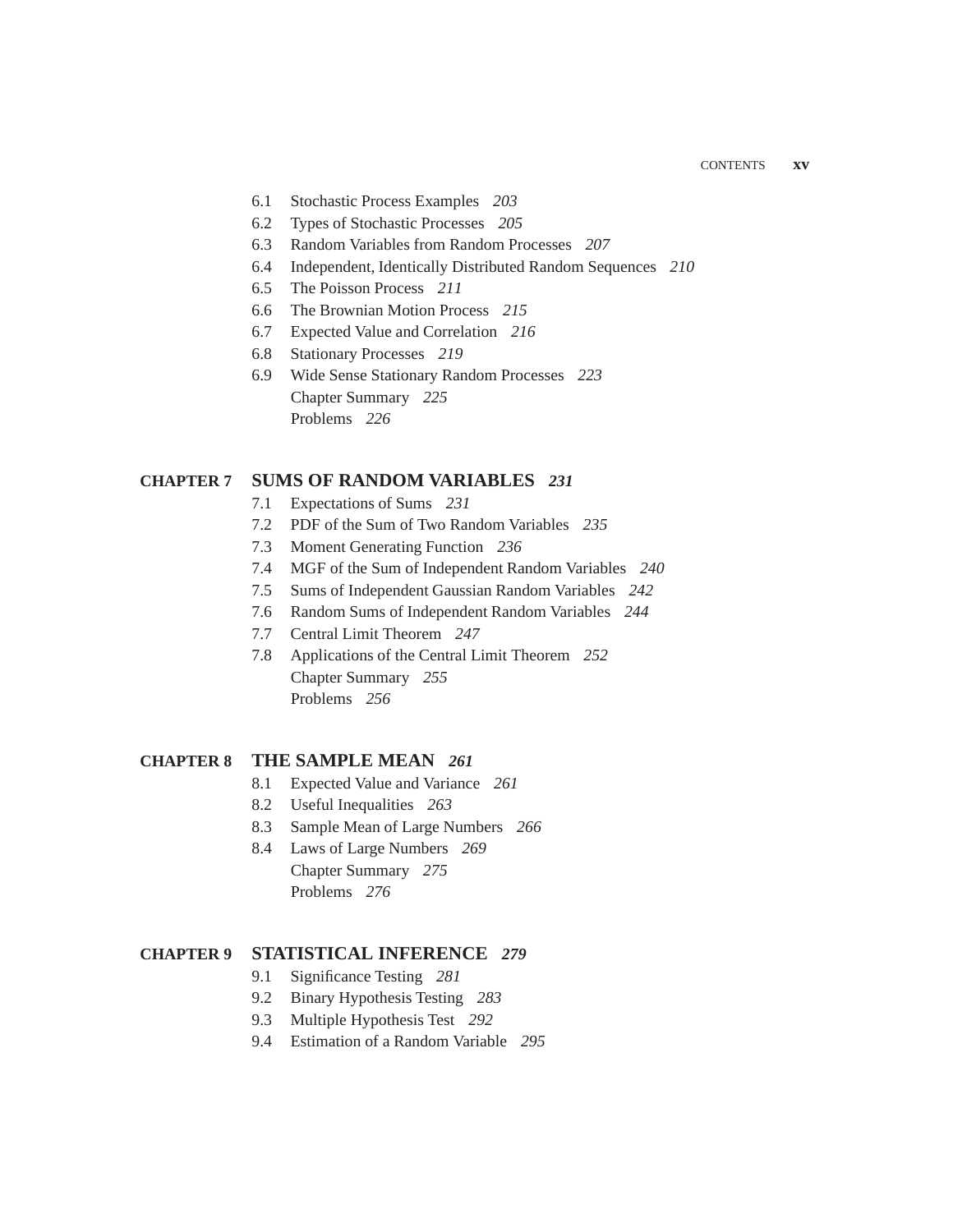#### **xvi** CONTENTS

- 9.5 Linear Estimation of **X** given **Y** *300*
- 9.6 MAP and ML Estimation *307*
- 9.7 Estimation of Model Parameters *310* Chapter Summary *316* Problems *317*

## **CHAPTER 10 RANDOM SIGNAL PROCESSING** *323*

- 10.1 Linear Filtering of a Random Process *323*
- 10.2 Power Spectral Density *327*
- 10.3 Cross Correlations *330*
- 10.4 Gaussian Processes *335*
- 10.5 White Gaussian Noise Processes *338*
- 10.6 Digital Signal Processing *340*
	- Chapter Summary *341* Problems *342*

### **CHAPTER 11 RENEWAL PROCESSES AND MARKOV CHAINS** *345*

- 11.1 Renewal Processes *345*
- 11.2 Poisson Process *351*
- 11.3 Renewal-Reward Processes *355*
- 11.4 Discrete Time Markov Chains *357*
- 11.5 Discrete Time Markov Chain Dynamics *360*
- 11.6 Limiting State Probabilities *363*
- 11.7 State Classification *367*
- 11.8 Limit Theorems For Discrete Time Markov Chains *373*
- 11.9 Periodic States and Multiple Communicating Classes *377*
- 11.10 Continuous Time Markov Chains *381*
- 11.11 Birth-Death Processes and Queueing Systems *386* Chapter Summary *391* Problems *392*

## **APPENDIX A COMMON RANDOM VARIABLES** *397*

- A.1 Discrete Random Variables *397*
- A.2 Continuous Random Variables *399*

## **APPENDIX B QUIZ SOLUTIONS** *403*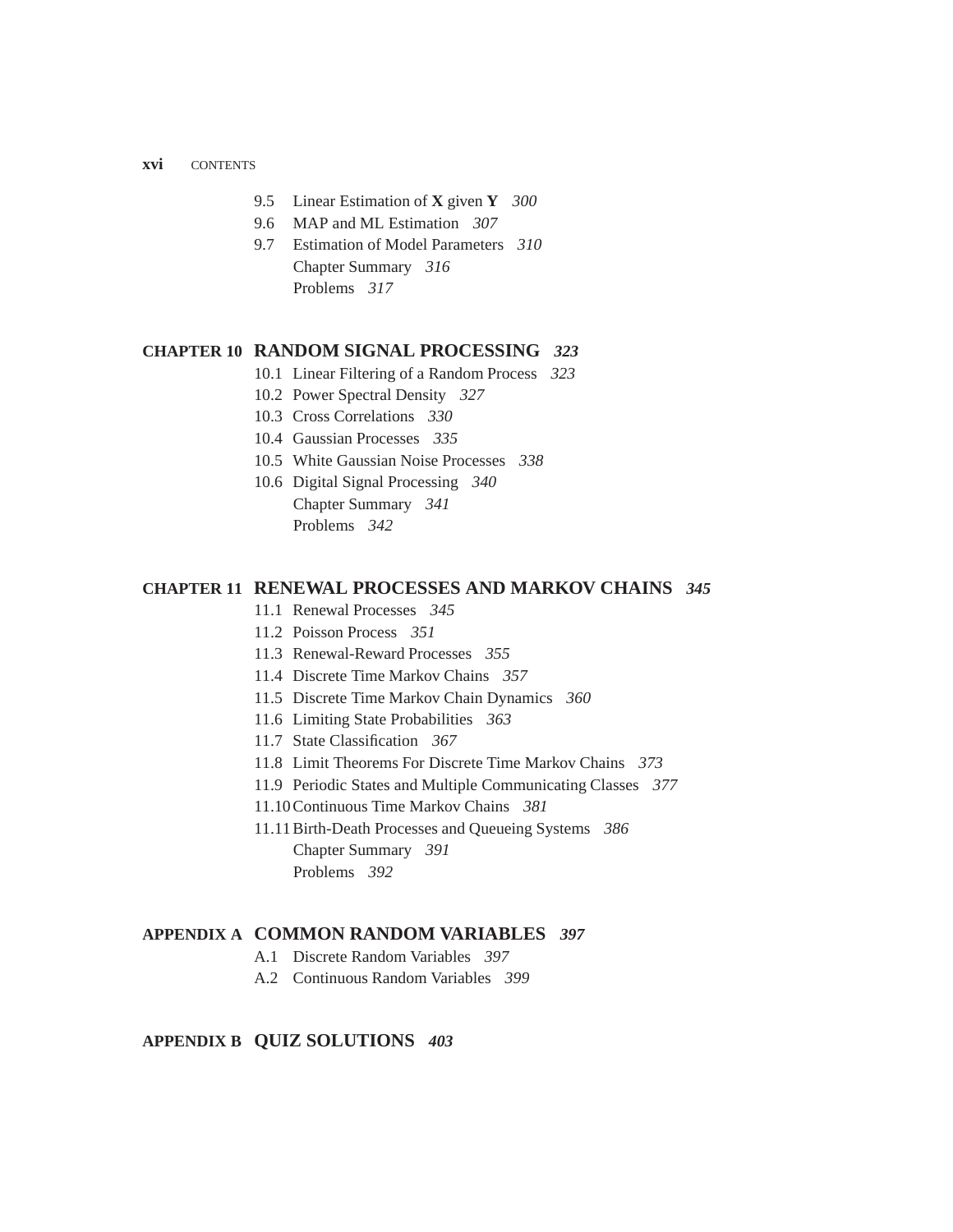CONTENTS **xvii**

Quiz Solutions – Chapter 1 *403*

**REFERENCES** *408*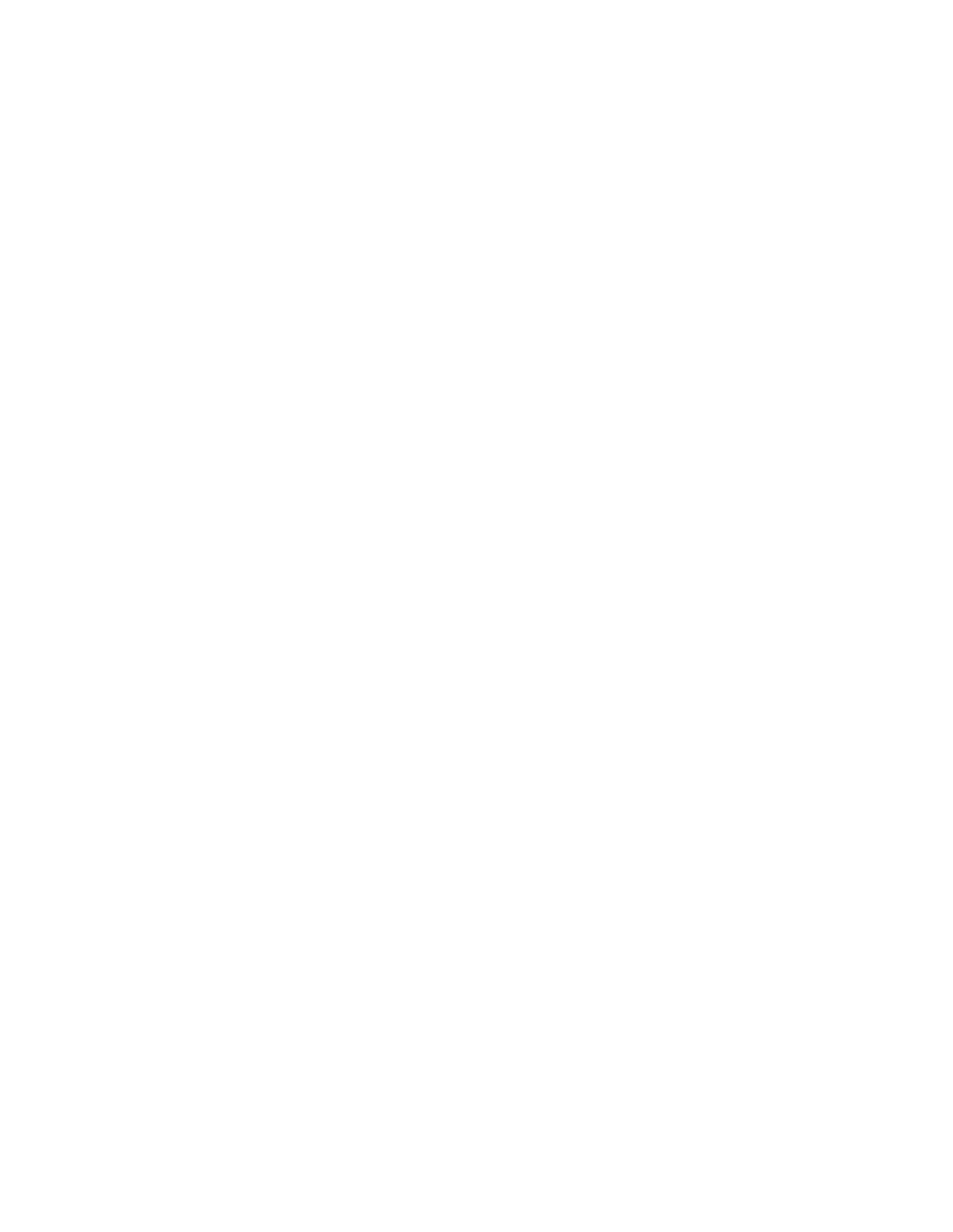## **CHAPTER 1**

# **EXPERIMENTS, MODELS, AND PROBABILITIES**

## **GETTING STARTED WITH PROBABILITY**

You have read the "Hints on Studying Probability" in the Preface. Now you can begin. The title of this book is *Probability and Stochastic Processes*. We say and hear and read the word *probability* and its relatives (*possible, probable, probably*) in many contexts. Within the realm of applied mathematics, the meaning of *probability* is a question that has occupied mathematicians, philosophers, scientists, and social scientists for hundreds of years.

Everyone accepts that the probability of an event is a number between 0 and 1. Some people interpret probability as a physical property (like mass or volume or temperature) that can be measured. This is tempting when we talk about the probability that a coin flip will come up heads. This probability is closely related to the nature of the coin. Fiddling around with the coin can alter the probability of heads.

Another interpretation of *probability* relates to the knowledge that we have about something. We might assign a low probability to the truth of the statement *It is raining now in Phoenix, Arizona*, because of our knowledge that Phoenix is in the desert. However, our knowledge changes if we learn that it was raining an hour ago in Phoenix. This knowledge would cause us to assign a higher probability to the truth of the statement *It is raining now in Phoenix*.

Both views are useful when we apply probability theory to practical problems. Whichever view we take, we will rely on the abstract mathematics of probability, which consists of definitions, axioms, and inferences (theorems) that follow from the axioms. While the structure of the subject conforms to principles of pure logic, the terminology is not entirely abstract. Instead, it reflects the practical origins of probability theory, which was developed to describe phenomena that cannot be predicted with certainty. The point of view is different from the one we took when we started studying physics. There we said that if you do the same thing in the same way over and over again – send a space shuttle into orbit, for example – the result will always be the same. To predict the result, you have to take account of all relevant facts.

The mathematics of probability begins when the situation is so complex that we just can't replicate everything important exactly – like when we fabricate and test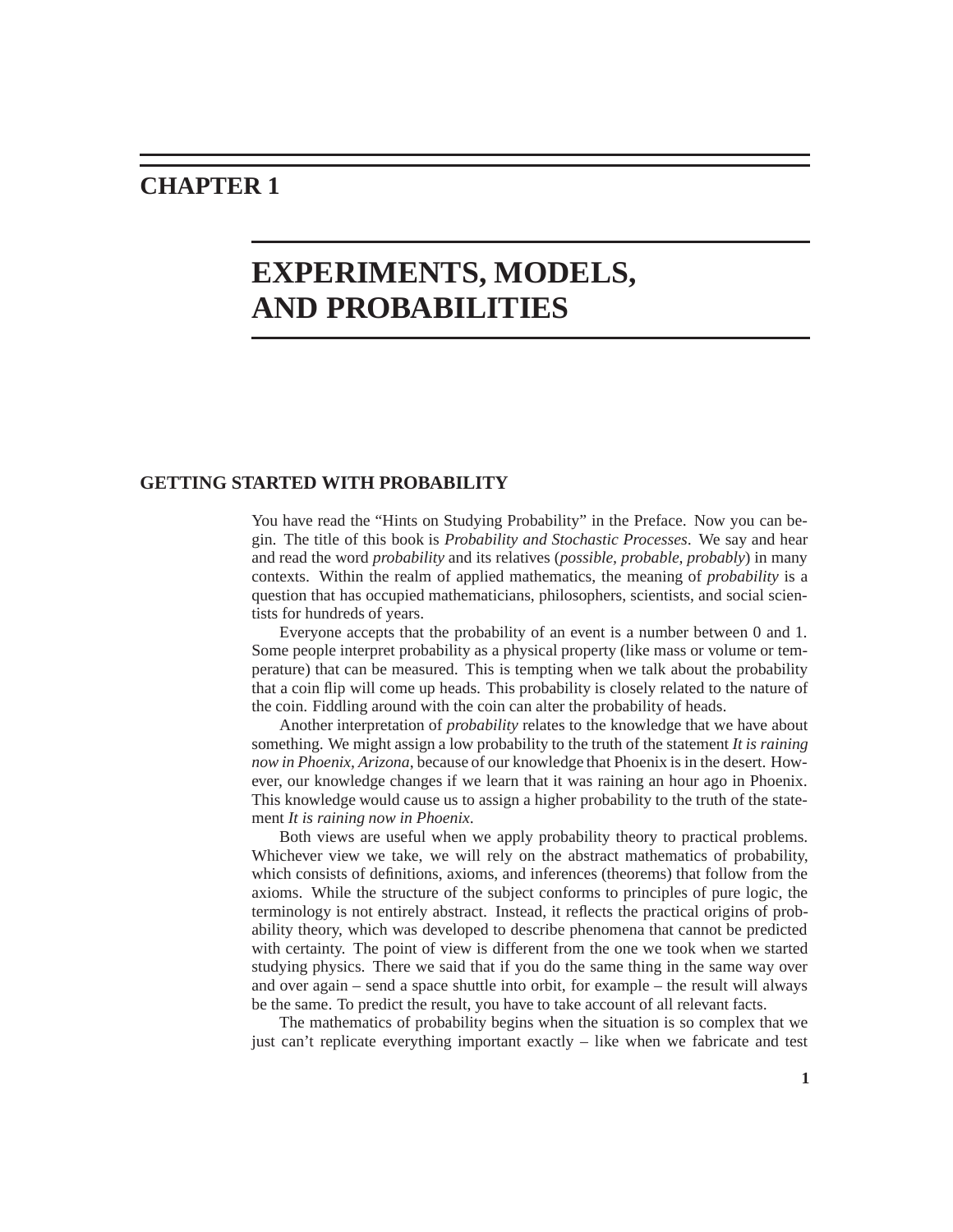#### **2** CHAPTER 1 EXPERIMENTS, MODELS, AND PROBABILITIES

an integrated circuit. In this case, repetitions of the same procedure yield different results. The situation is not totally chaotic, however. While each outcome may be unpredictable, there are consistent patterns to be observed when you repeat the procedure a large number of times. Understanding these patterns helps engineers establish test procedures to ensure that a factory meets quality objectives. In this repeatable procedure (making and testing a chip) with unpredictable outcomes (the quality of individual chips), the *probability* is a number between 0 and 1 that states the proportion of times we expect a certain thing to happen, such as the proportion of chips that pass a test.

As an introduction to probability and stochastic processes, this book serves three purposes:

- It introduces students to the logic of probability theory.
- It helps students develop intuition into how the theory applies to practical situations.
- It teaches students how to apply probability theory to solving engineering problems.

To exhibit the logic of the subject, we show clearly in the text three categories of theoretical material: definitions, axioms, and theorems. Definitions establish the logic of probability theory, while axioms are facts that we have to accept without proof. Theorems are consequences that follow logically from definitions and axioms. Each theorem has a proof that refers to definitions, axioms, and other theorems. Although there are dozens of definitions and theorems, there are only three axioms of probability theory. These three axioms are the foundation on which the entire subject rests. To meet our goal of presenting the logic of the subject, we could set out the material as dozens of definitions followed by three axioms followed by dozens of theorems. Each theorem would be accompanied by a complete proof.

While rigorous, this approach would completely fail to meet our second aim of conveying the intuition necessary to work on practical problems. To address this goal, we augment the purely mathematical material with a large number of examples of practical phenomena that can be analyzed by means of probability theory. We also interleave definitions and theorems, presenting some theorems with complete proofs, others with partial proofs, and omitting some proofs altogether. We find that most engineering students study probability with the aim of using it to solve practical problems, and we cater mostly to this goal. We also encourage students to take an interest in the logic of the subject – it is very elegant – and we feel that the material presented will be sufficient to enable these students to fill in the gaps we have left in the proofs.

Therefore, as you read this book you will find a progression of definitions, axioms, theorems, more definitions, and more theorems, all interleaved with examples and comments designed to contribute to your understanding of the theory. We also include brief quizzes that you should try to solve as you read the book. Each one will help you decide whether you have grasped the material presented just before the quiz. The problems at the end of each chapter give you more practice applying the material introduced in the chapter. They vary considerably in their level of difficulty. Some of them take you more deeply into the subject than the examples and quizzes do.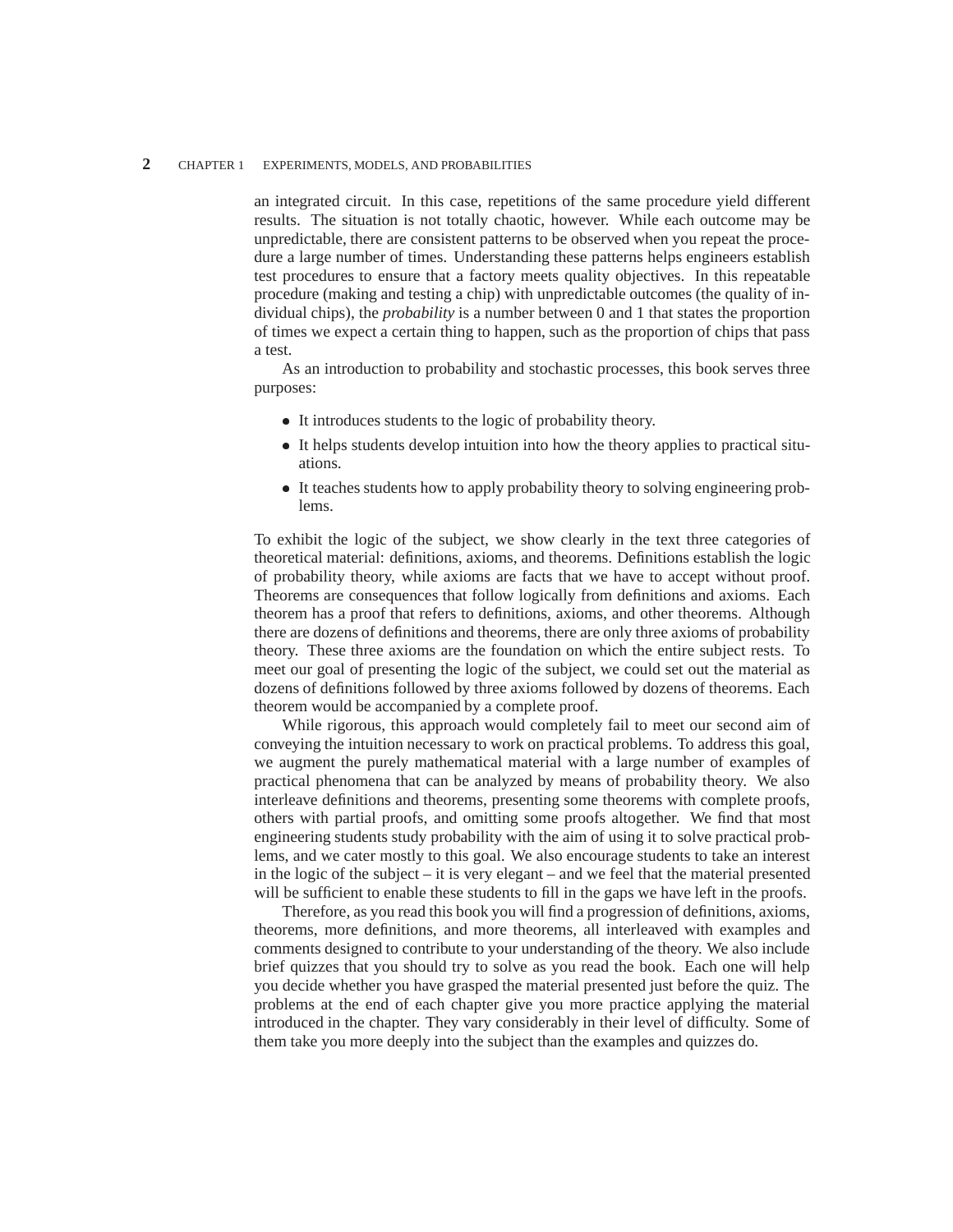## **1.1 SET THEORY**

The mathematical basis of probability is the theory of sets. Most people who study probability have already encountered set theory and are familiar with such terms as *set, element, union, intersection*, and *complement*. For them, the following paragraphs will review material already learned and introduce the notation and terminology we use here. For people who have no prior acquaintance with sets, this material introduces basic definitions and the properties of sets that are important in the study of probability.

A *set* is a collection of things. We use capital letters to denote sets. The things that together make up the set are *elements*. When we use mathematical notation to refer to set elements, we usually use small letters. Thus we can have a set *A* with elements *x*, *y*, and *z*. The symbol  $\in$  denotes set inclusion. Thus  $x \in A$  means "*x* is an element of set *A*." The symbol  $\notin$  is the opposite of  $\in$ . Thus  $c \notin A$  means "*c* is not an element of set *A*."

It is essential when working with sets to have a definition of each set. The definition allows someone to consider anything conceivable and determine whether that thing is an element of the set. There are many ways to define a set. One way is simply to name the elements:

 $A = \{Rutgers University, Princeton University, the planet Mercury\}$ 

Note that in stating the definition, we write the name of the set on one side of  $=$  and the definition in curly brackets  $\{\}$  on the other side of  $=$ .

It follows that "the planet closest to the Sun  $\in A$ " is a true statement. It is also true that "Whitney Houston  $\notin A$ ." Another way of writing the set is to give a mathematical rule for generating all of the elements of the set:

$$
B = \left\{ x^2 | x = 1, 2, 3, \dots \right\}
$$

This notation tells us to form a set by performing the operation to the left of the vertical bar, j, on the numbers to the right of the bar. The dots tell us to continue the sequence to the left of the dots. Since there is no number to the right of the dots, we continue the sequence indefinitely, forming an infinite set. The definition of *B* implies that  $9 \in B$ and  $10 \notin B$ .

Yet another type of definition is a rule for testing something to determine whether it is a member of the set:

 $C = \{$ all Rutgers juniors who weigh more than 170 pounds $\}$ 

In addition to set inclusion, we also have the notion of a *subset*, which describes a possible relationship between two sets. By definition, *A* is a subset of *B* if every member of *A* is also a member of *B*. We use the symbol  $\subset$  to denote subset. Thus  $A \subset B$  is mathematical notation for the statement "the set *A* is a subset of the set *B*." If

 $I = \{$ all positive integers, negative integers, and 0 $\}$ 

it follows that  $B \subset I$ , where B is defined above.

The definition of set equality

$$
A = B
$$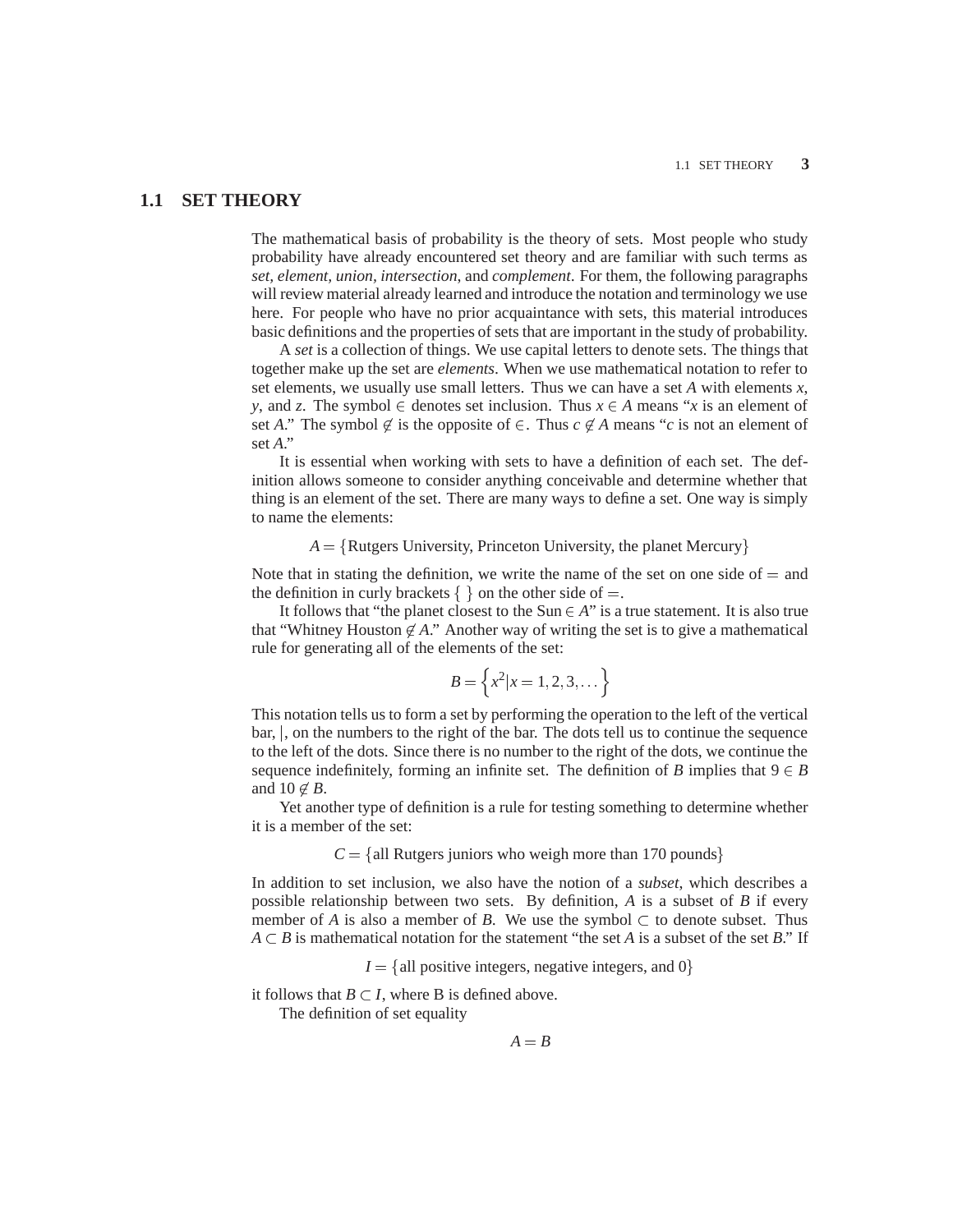is

#### $A = B$  if and only if  $B \subset A$  and  $A \subset B$

This is the mathematical way of stating that *A* and *B* are identical if and only if every element of *A* is an element of *B* and every element of *B* is an element of *A*. This definition implies that a set is unaffected by the order of the elements in a definition. For example,  $\{0, 17, 46\} = \{17, 0, 46\} = \{46, 0, 17\}$  are all the same set.

To work with sets mathematically it is necessary to define a *universal set*. This is the set of all things that we could possibly consider in a given context. In any study, all set operations relate to the universal set for that study. The members of the universal set include all of the elements of all of the sets in the study. We will use the letter *S* to denote the universal set. For example, the universal set for *A* could be  $S = \{$ all universities in New Jersey, all planets $\}$ . The universal set for *B* could be  $S = I = \{0, 1, 2, \dots\}$ . By definition, every set is a subset of the universal set. That is, for any set  $X, X \subset S$ .

The *null set*, which is also important, may seem like it is not a set at all. By definition it has no elements. The notation for the null set is  $\phi$ . By definition  $\phi$  is a subset of every set. For any set  $A$ ,  $\phi \subset A$ .

It is customary to refer to Venn diagrams to display relationships among sets. By convention, the region enclosed by the large rectangle is the universal set *S*. Closed surfaces within this rectangle denote sets. A Venn diagram depicting the relationship  $A \subset B$  is



When we do set algebra, we form new sets from existing sets. There are three operations for doing this: *union*, *intersection*, and *complement*. Union and intersection combine two existing sets to produce a third set. The complement operation forms a new set from one existing set. The notation and definitions are



The *union of sets A* and *B* is the set of all elements that are either in *A* or in *B*, or in both. The union of *A* and *B* is denoted by  $A \cup B$ . In this Venn diagram,  $A \cup B$  is the complete shaded area. Formally, the definition states

 $x \in A \cup B$  if and only if  $x \in A$  or  $x \in B$ 

The set operation union corresponds to the logical "or" operation.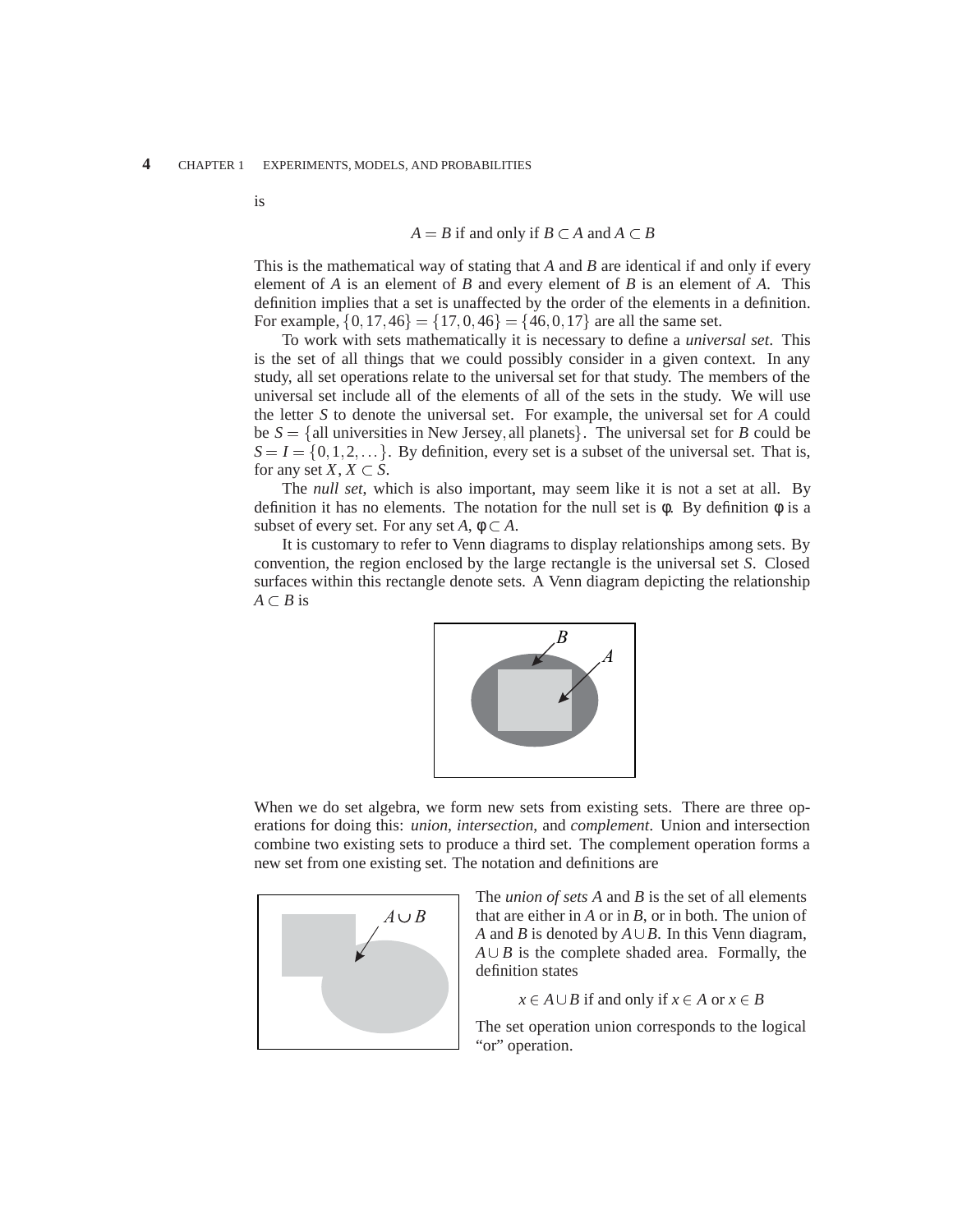

The *intersection* of two sets *A* and *B* is the set of all elements which are contained both in *A* and *B*. The intersection is denoted by  $A \cap B$ . Another notation for intersection is *AB*. Formally, the definition is

 $x \in A \cap B$  if and only if  $x \in A$  and  $x \in B$ 

The set operation intersection corresponds to the logical "and" function.



The *complement of a set A*, denoted by  $A^c$ , is the set of all elements in *S* that are not in *A*. The complement of *S* is the null set φ. Formally,

 $x \in A^c$  if and only if  $x \notin A$ 

A fourth set operation is called the *difference*. It is a combination of intersection and complement.



 $A-B$  The *difference* between *A* and *B* is a set  $A - B$  that contains all elements of *A* that are *not* elements of *B*. Formally,

 $x \in A - B$  if and only if  $x \in A$  and  $x \notin B$ 

Note that  $A - B = A \cap B^c$  and  $A^c = S - A$ .

In working with probability we will frequently refer to two important properties of collections of sets. Here are the definitions.



A collection of sets  $A_1, \ldots, A_N$  is *mutually exclusive* if and only if

$$
A_i \cap A_j = \emptyset \qquad i \neq j
$$

When there are only two sets in the collection, we say that these sets are *disjoint*. Formally, *A* and *B* are disjoint if and only if

$$
A \cap B = \emptyset
$$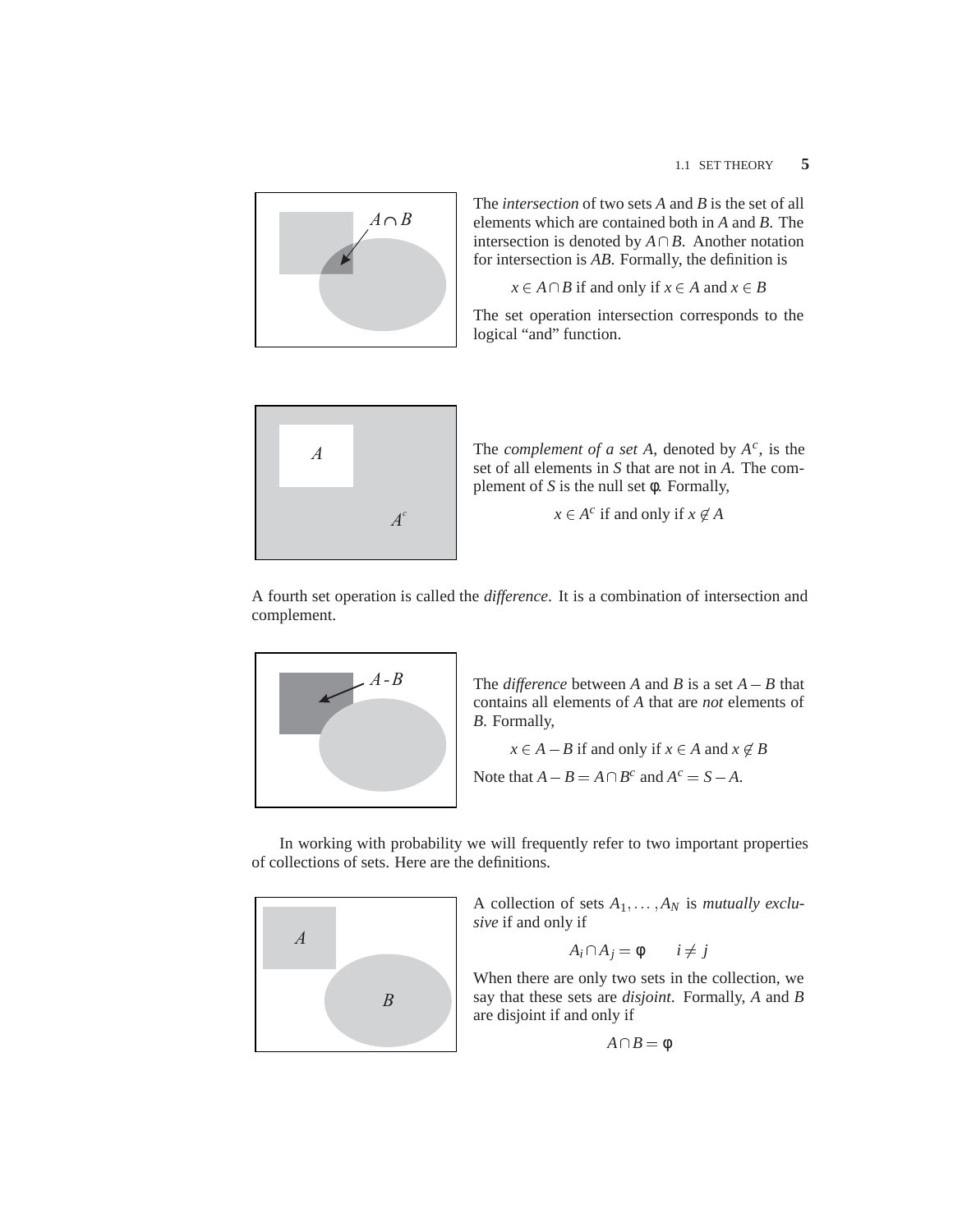#### **6** CHAPTER 1 EXPERIMENTS, MODELS, AND PROBABILITIES



A collection of sets  $A_1, \ldots, A_N$  is *collectively exhaustive* if and only if

$$
A_1 \cup A_2 \cup \cdots \cup A_N = S
$$

In the definition of *collectively exhaustive*, we used the somewhat cumbersome notation  $A_1 \cup A_2 \cup \cdots \cup A_N$  for the union of *N* sets. Just as  $\sum_{i=1}^n x_i$  is a shorthand for  $x_1 + x_2 + \cdots + x_n$ , we will use a shorthand for unions and intersections of *n* sets:

$$
\bigcup_{i=1}^{n} A_i = A_1 \cup A_2 \cup \dots \cup A_n
$$
  

$$
\bigcap_{i=1}^{n} A_i = A_1 \cap A_2 \cap \dots \cap A_n
$$

From the definition of set operations, we can derive many important relationships between sets and other sets derived from them. One example is

$$
A-B\subset A
$$

To prove that this is true, it is necessary to show that if  $x \in A - B$ , then it is also true that  $x \in A$ . A proof that two sets are equal, for example,  $X = Y$ , requires two separate proofs:  $X \subset Y$  and  $Y \subset X$ . As we see in the following theorem, this can be complicated to show.

*Theorem 1.1. De Morgan's law relates all three basic operations:* - $(A \cup B)^c = A^c \cap B^c$ 

*Proof* There are two parts to the proof:

- To show  $(A \cup B)^c \subset A^c \cap B^c$ , suppose  $x \in (A \cup B)^c$ . That implies  $x \notin A \cup B$ . Hence,  $x \notin A$  and  $x \notin B$ , which together imply  $x \in A^c$  and  $x \in B^c$ . That is,  $x \in A^c \cap B^c$ .
- To show  $A^c \cap B^c \subset (A \cup B)^c$ , suppose  $x \in A^c \cap B^c$ . In this case,  $x \in A^c$  and  $x \in B^c$ . Equivalently,  $x \notin A$  and  $x \notin B$  so that  $x \notin A \cup B$ . Hence,  $x \in (A \cup B)^c$ .

## *Quiz 1.1.*

<sup>A</sup> slice of pizza sold by Gerlanda's Pizza is either regular (*R*) or Sicilian (*T* as in Thick) In addition, each slice may have mushrooms (*M*) or onions (*O*) as described by the Venn diagram at right. For the sets specified in parts (a)–(g) below, shade the corresponding region of the Venn diagram.

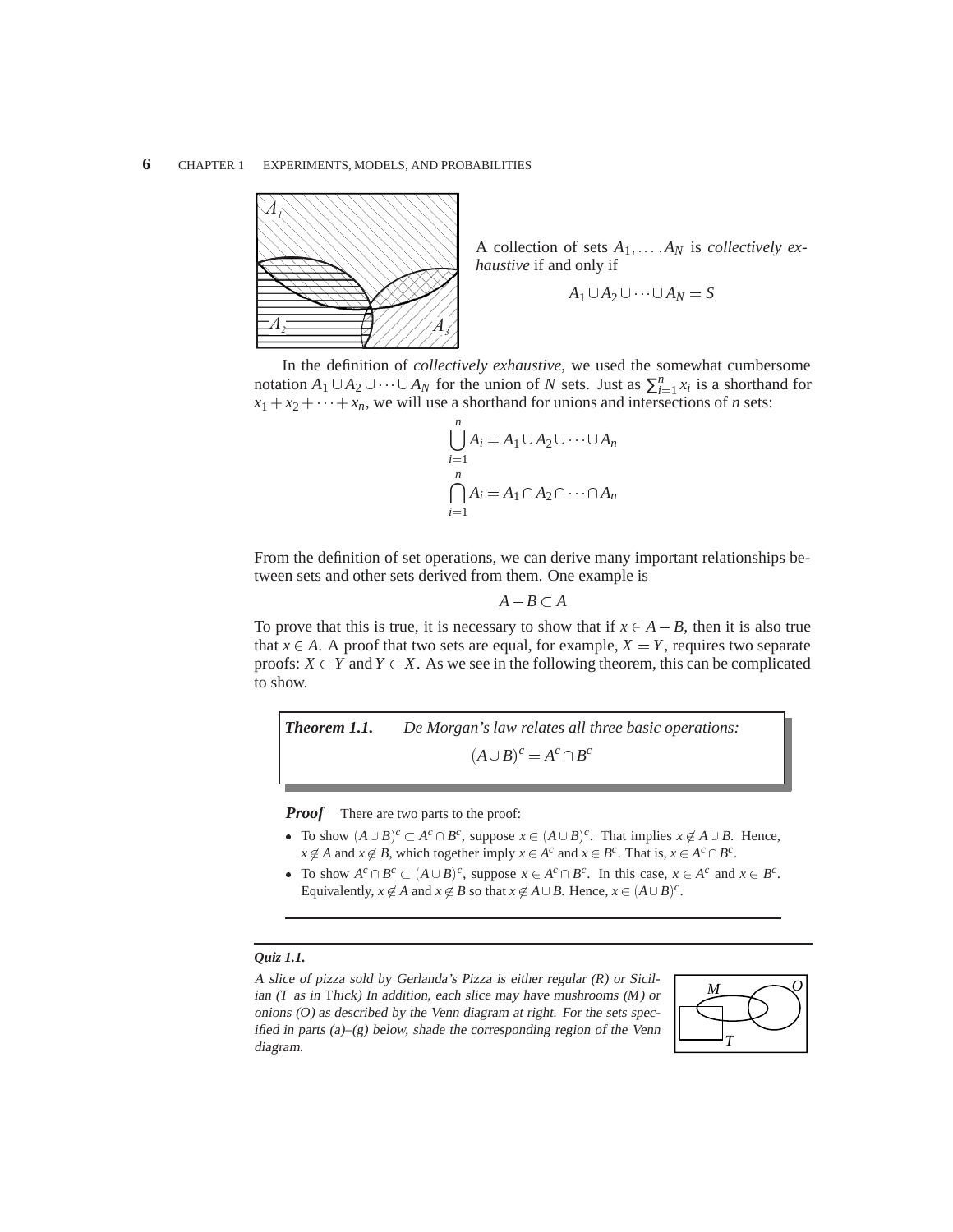| $(a)$ R                                      | (b) $M \cup O$                                                          |
|----------------------------------------------|-------------------------------------------------------------------------|
| (c) $M \cap O$                               | (d) $R \cup M$                                                          |
| (e) $R \cap M$                               | (f) $T^c - M$                                                           |
| $(g)$ $M - T^c$                              | (h) Are $T$ and $M$ mutually exclusive?                                 |
| (i) Are R, T, and M collectively exhaustive? | $(i)$ Are T and O mutually exclusive? State<br>this condition in words. |

## **1.2 APPLYING SET THEORY TO PROBABILITY**

The mathematics we study is a branch of measure theory. Probability is a number that describes a set. The higher the number, the more probability there is. In this sense probability is like a quantity that measures a physical phenomenon, for example, a weight or a temperature. However, it is not necessary to think about probability in physical terms. We can do all the math abstractly, just as we defined sets and set operations in the previous paragraphs without any reference to physical phenomena.

Fortunately for engineers, the language of probability (including the word *probability* itself) makes us think of things that we experience. The basic model is a repeatable *experiment*. An experiment consists of a *procedure* and *observations*. There is some uncertainty in what will be observed; otherwise, performing the experiment would be unnecessary. Some examples of experiments include

- 1. Flip a coin. Did it land on heads or tails?
- 2. Walk to a bus stop. How long do you wait for the arrival of a bus?
- 3. Give a lecture. How many students are seated in the fourth row?
- 4. Transmit one of a collection of waveforms over a channel. What waveform arrives at the receiver?
- 5. Transmit one of a collection of waveforms over a channel. Which waveform does the receiver identify as the transmitted waveform?

For the most part, we will analyze *models* of actual physical experiments. We create models because real experiments generally are too complicated to analyze. For example, to describe *all* of the factors affecting your waiting time at a bus stop, you may consider

- The time of day. (Is it rush hour?)
- The speed of each car that passed by while you waited.
- The weight, horsepower, and gear ratios of each kind of bus used by the bus company.
- The psychological profile and work schedule of each bus driver. (Some drivers drive faster than others.)
- The status of all road construction within 100 miles of the bus stop.

It should be apparent that it would be difficult to analyze the effect of each of these factors on the likelihood that you will wait less than five minutes for a bus. Consequently,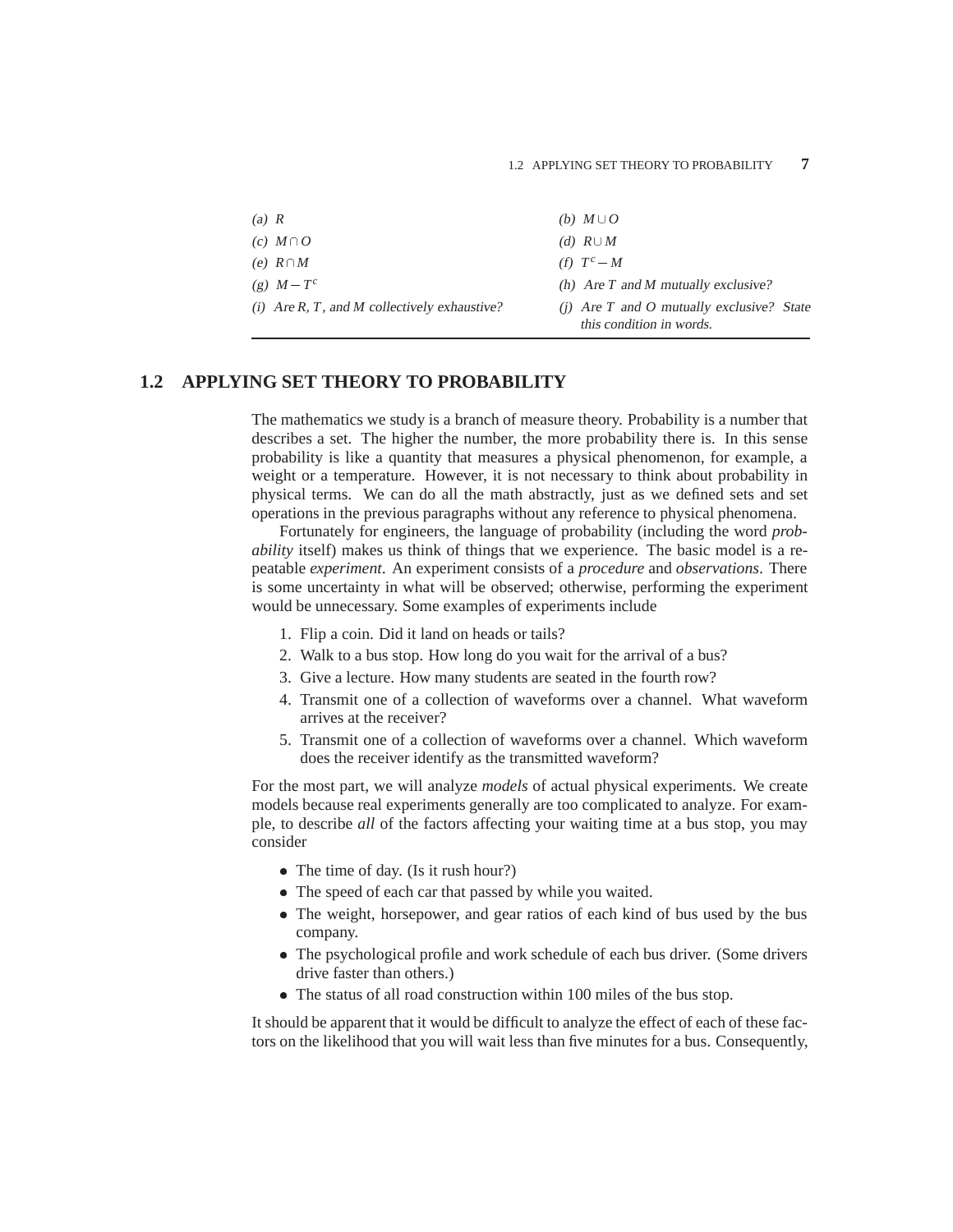#### **8** CHAPTER 1 EXPERIMENTS, MODELS, AND PROBABILITIES

it is necessary to study a *model* of the experiment that captures the important part of the actual physical experiment. Since we will focus on the model of the experiment almost exclusively, we often will use the word *experiment* to refer to the model of an experiment.

*Example 1.1.* An experiment consists of the following procedure, observation and model:

- Procedure: Flip a coin and let it land on a table.
- Observation: Observe which side (head or tail) faces you after the coin lands.
- Model: Heads and tails are equally likely. The result of each flip is unrelated to the results of previous flips.

As we have said, an experiment consists of both a procedure and observations. It is important to understand that two experiments with the same procedure but with different observations are different experiments. For example, consider these two experiments:

**Example 1.2.** Flip a coin three times. Observe the sequence of heads and tails.

**Example 1.3.** Flip a coin three times. Observe the number of heads.

These two experiments have the same procedure: flip a coin three times. They are different experiments because they require different observations. We will describe models of experiments in terms of a set of possible experimental outcomes. In the context of probability, we give precise meaning to the word *outcome*.

*Definition 1.1. Outcome:* An *outcome* of an experiment is any possible observation of that experiment.

Implicit in the definition of an outcome is the notion that each outcome is distinguishable from any other outcome. As a result, we define the universal set of all possible outcomes. In probability terms, we call this universal set the *sample space*.

*Definition 1.2. Sample Space:* The *sample space* of an experiment is the finest-grain, mutually exclusive, collectively exhaustive set of all possible outcomes.

The *finest-grain* property simply means that all possible distinguishable outcomes are identified separately. The requirement that outcomes be mutually exclusive says that if one outcome occurs, then no other outcome also occurs. For the set of outcomes to be collectively exhaustive, every outcome of the experiment must be in the sample space.

*Example 1.4.* The sample space in Example 1.1 is  $S = \{h, t\}$  where *h* is the outcome "observe" head," and *t* is the outcome "observe tail." The sample space in Example 1.2 is

 $S = \{hhh, hht, hth, htt, thh, tht, tth, tth\}$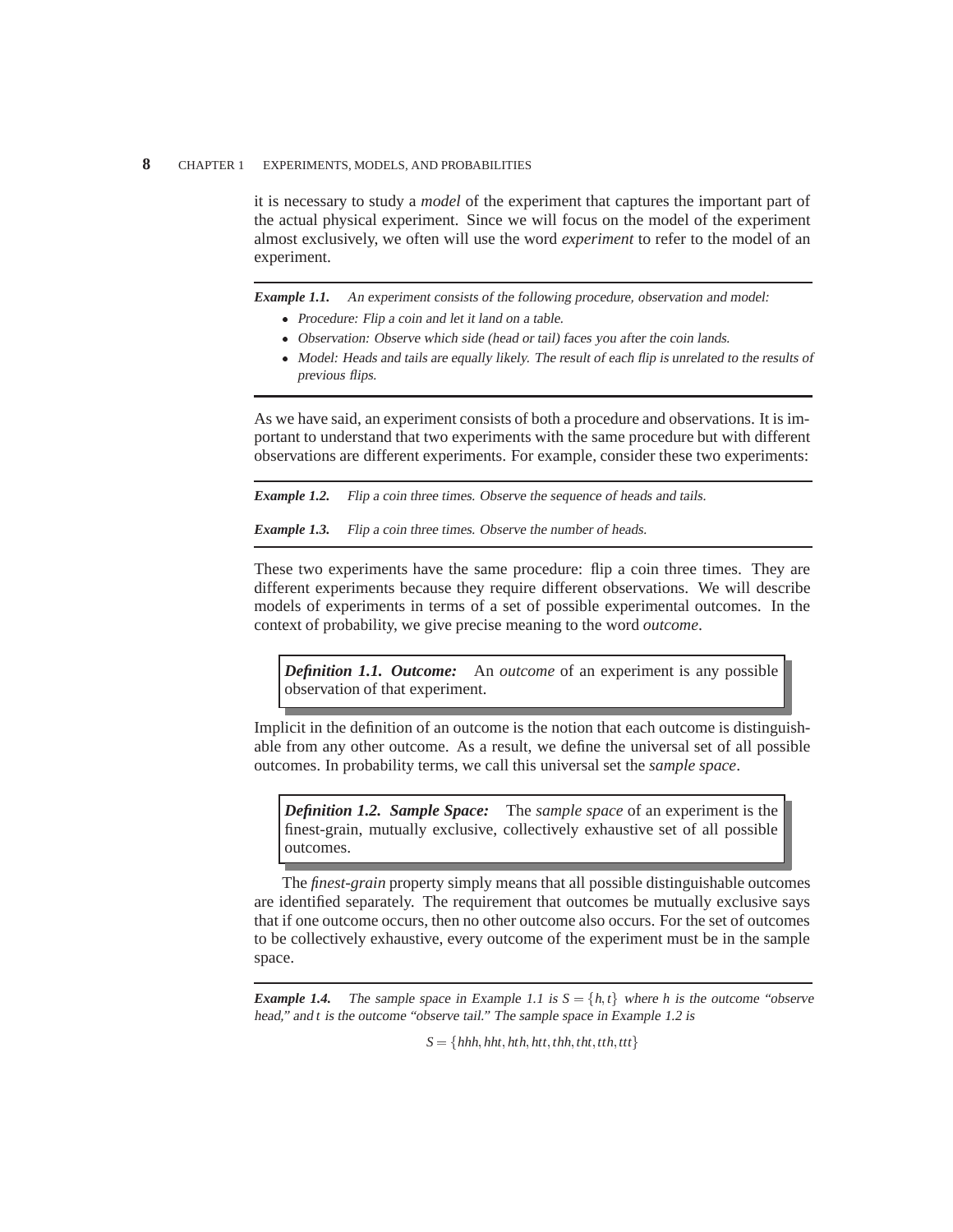The sample space in Example 1.3 is  $S = \{0, 1, 2, 3\}.$ 

**Example 1.5.** Manufacture an integrated circuit and test it to determine whether it meets quality objectives. The possible outcomes are "accepted" (a) and "rejected"  $(r)$ . The sample space is  $S =$  $\{a, r\}.$ 

In common speech, an event is just something that occurs. In an experiment, we may say that an event occurs when a certain phenomenon is observed. To define an event mathematically, we must identify *all* outcomes for which the phenomenon is observed. That is, for each outcome, either the particular event occurs or it does not. In probability terms, we define an event in terms of the outcomes of the sample space.

*Definition 1.3. Event:* An *event* is a set of outcomes of an experiment.

The following table relates the terminology of probability to set theory:

| Set Algebra   | Probability  |
|---------------|--------------|
| set           | event        |
| universal set | sample space |
| element       | outcome      |

All of this is so simple that it is boring. While this is true of the definitions themselves, applying them is a different matter. Defining the sample space and its outcomes are key elements of the solution of any probability problem. A probability problem arises from some practical situation that can be modeled as an experiment. To work on the problem, it is necessary to define the experiment carefully and then derive the sample space. Getting this right is a big step toward solving the problem.

*Example 1.6.* Suppose we roll <sup>a</sup> six sided die and observe the number of dots on the side facing upwards. We can label these outcomes  $i = 1, \ldots, 6$  where *i* denotes the outcome that *i* dots appear on the up face. The sample space is  $S = \{1, 2, \ldots, 6\}$ . Each subset of *S* is an event. Examples of events are

- The event  $E_1 = \{ Roll 4 \text{ or higher}\} = \{4, 5, 6\}.$
- The event  $E_2 = \{$ The roll is even $\} = \{2, 4, 6\}.$
- $E_3 = \{$ The roll is the square of an integer $\} = \{1, 4\}.$

*Example 1.7.* Wait for someone to make <sup>a</sup> phone call and observe the duration of the call in minutes. An outcome *x* is a nonnegative real number. The sample space is  $S = \{x | x \ge 0\}$ . The event "the phone call lasts longer than five minutes" is  $\{x | x > 5\}$ .

**Example 1.8.** Consider three traffic lights encountered driving down a road. We say a light was red if the driver was required to come to <sup>a</sup> complete stop at that light; otherwise we call the light green. For the sake of simplicity, these definitions were carefully chosen to exclude the case of the yellow light. An outcome of the experiment is <sup>a</sup> description of whether each light was red or green. We can denote the outcome by <sup>a</sup> sequence of *r* and *g* such as *rgr*, the outcome that the first and third lights were red but the second light was green. We denote the event that light *n* was red or green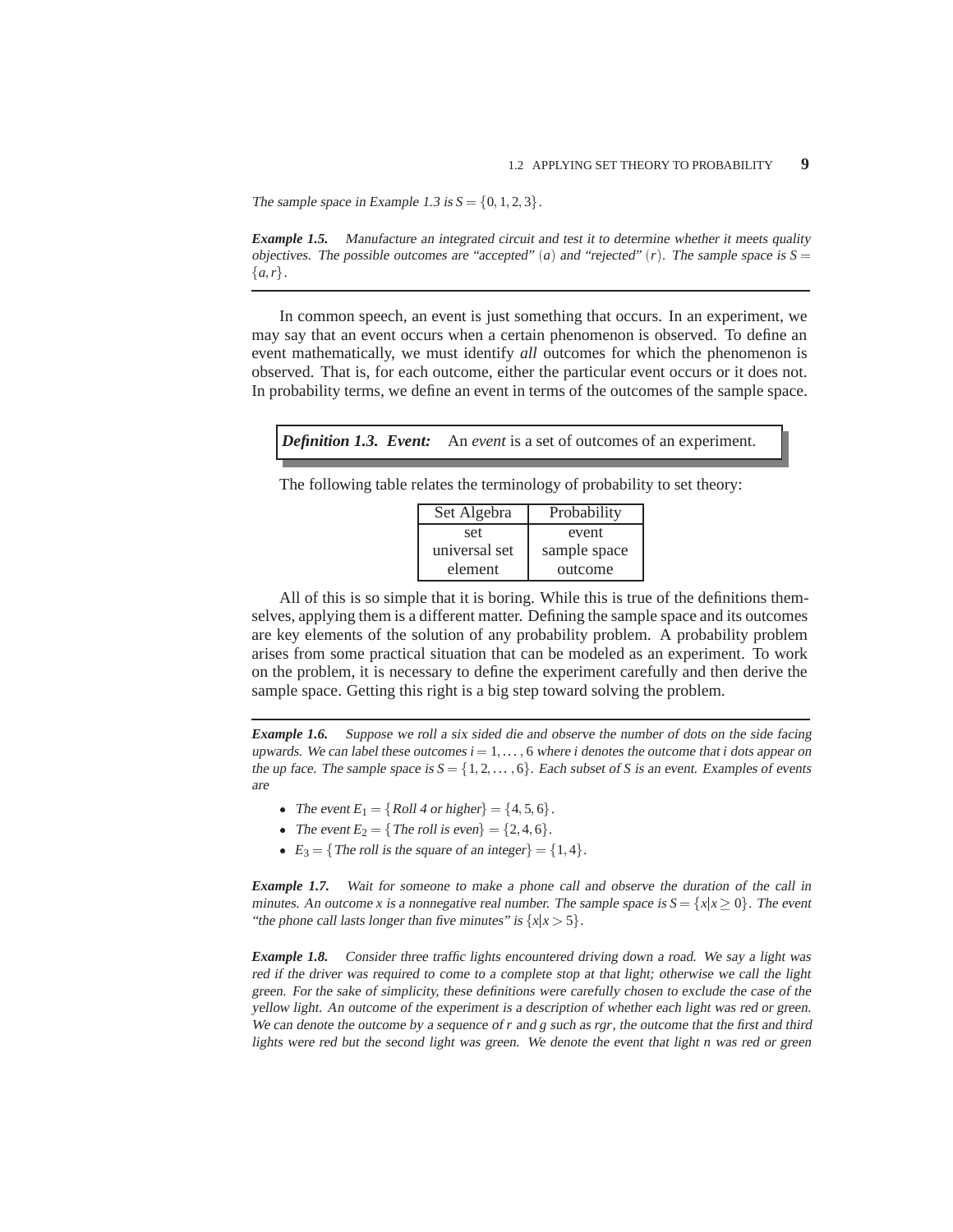#### **10** CHAPTER 1 EXPERIMENTS, MODELS, AND PROBABILITIES

by  $R_n$  or  $G_n$ . The event  $R_2$  would be the set of outcomes  $\{gray, grr, rrg, rrr\}$ . We can also denote an outcome as an intersection of events  $R_i$  and  $G_j$ . For example, the event  $R_1G_2R_3$  is the set containing the single outcome  $\{rgr\}$ .

In Example 1.8, suppose we were interested only in the status of light 2. In this case, the set of events  $\{G_2, R_2\}$  describes the events of interest. Moreover, for each possible outcome of the three light experiment, the second light was either red or green, so the set of events  $\{G_2, R_2\}$  is both mutually exclusive and collectively exhaustive. However,  ${G_2, R_2}$  is not a sample space for the experiment because the elements of the set do not completely describe the set of possible outcomes of the experiment. The set  ${G_2, R_2}$  does not have the finest-grain property. Yet sets of this type are sufficiently useful to merit a name of their own.

*Definition 1.4. Event Space:* An *event space* is a collectively exhaustive, mutually exclusive set of events.

An event space and a sample space have a lot in common. The members of both are mutually exclusive and collectively exhaustive. They differ in the finest-grain property that applies to a sample space but not to an event space. Because it possesses the finest-grain property, a sample space contains all the details of an experiment. The members of a sample space are *outcomes*. By contrast, the members of an event space are *events*. The event space is a set of events (sets), while the sample space is a set of outcomes (elements). Usually, a member of an event space contains many outcomes. Consider a simple example:

*Example 1.9.* Flip four coins, a penny, a nickel, a dime, and a quarter. Examine the coins in order (penny, then nickel, then dime, then quarter) and observe whether each coin shows <sup>a</sup> head (*h*) or <sup>a</sup> tail (*t*). What is the sample space? How many elements are in the sample space?

.......................................................................................... The sample space consists of <sup>16</sup> four-letter words, with each letter either *h* or *t*. For example, the outcome *tthh* refers to the penny and the nickel showing tails and the dime and quarter showing heads. There are 16 members of the sample space.

**Example 1.10.** For the four coins experiment of Example 1.9, let  $B_i = \{$ outcomes with *i* heads $\}$ for  $i = 0, 1, 2, 3, 4$ . Each  $B_i$  is an event containing one or more outcomes. For example,  $B_1 =$  ${$ {t}tth, ttht, thtt, httt } contains four outcomes. The set  $B = {B_0, B_1, B_2, B_3, B_4}$  is an event space. Its members are mutually exclusive and collectively exhaustive. It is not <sup>a</sup> sample space because it lacks the finest-grain property. Learning that an experiment produces an event *B*<sup>1</sup> tells you that one coin came up heads, but it doesn't tell you which coin it was.

The experiment in Example 1.9 and Example 1.10 refers to a "toy problem," one that is easily visualized but isn't something we would do in the course of our professional work. Mathematically, however, it is equivalent to many real engineering problems. For example, observe a modem transmit four bits from one telephone to another. For each bit, observe whether the receiving modem detects the bit correctly (*c*), or makes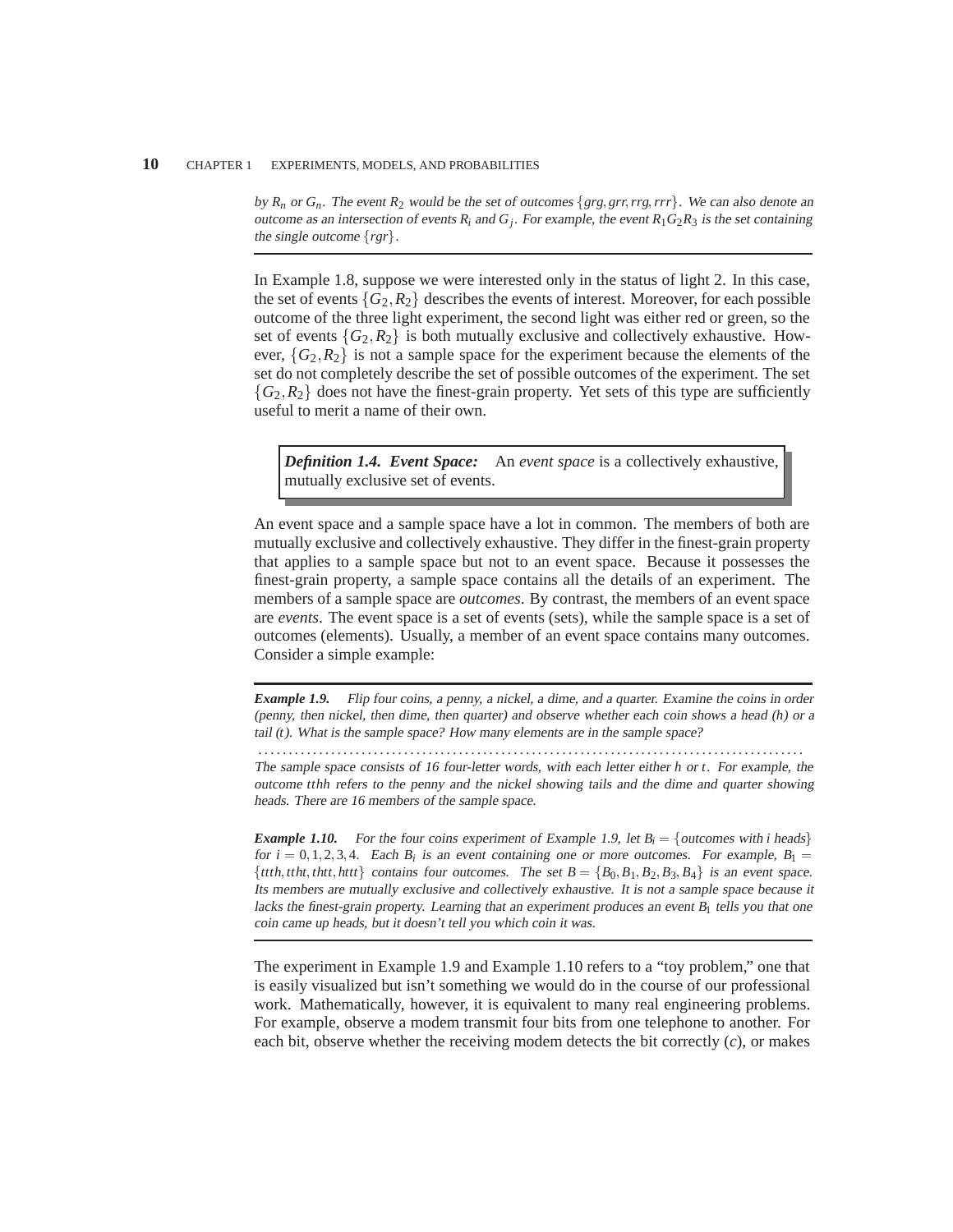an error (*e*). Or, test four integrated circuits. For each one, observe whether the circuit is acceptable  $(a)$ , or a reject  $(r)$ . In all of these examples, the sample space contains 16 four-letter words formed with an alphabet containing two letters. If we are only interested in the number of times one of the letters occurs, it is sufficient to refer only to the event space *B*, which does not contain all of the information about the experiment but does contain all of the information we need. The event space is simpler to deal with than the sample space because it has fewer members (there are five events in the event space and 16 outcomes in the sample space). The simplification is much more significant when the complexity of the experiment is higher; for example, testing 10 circuits. The sample space has  $2^{10} = 1024$  members, while the corresponding event space has only 11 members.

The concept of an event space is useful because it allows us to express any event as a union of mutually exclusive events. We will observe in the next section that the entire theory of probability is based on unions of mutually exclusive events.

*Theorem 1.2. For an event space*  $B = \{B_1, B_2, \ldots\}$  *and any event A in the sample space, let*  $C_i = A \cap B_i$ *. For*  $i \neq j$ *, the events*  $C_i$  *and*  $C_j$  *are mutually exclusive and*

 $A = C_1 \cup C_2 \cup \cdots$ 

*Example 1.11.* In the coin tossing experiment of Example 1.9, let *A* equal the set of outcomes with less than three heads.

 $A = \{ttttt, httt, thtt, ttht, ttht, tthh, hhtt, htth, tthh, tthh, thth, hhtt\}$ 

From Example 1.10, let  $\{B_0, \ldots, B_4\}$  denote the event space in which  $B_i = \{$ outcomes with *i* heads $\}$ . Theorem 1.2 states that

 $A = (A \cap B_0) \cup (A \cap B_1) \cup (A \cap B_2) \cup (A \cap B_3) \cup (A \cap B_4)$ 

In this example,  $B_i \subset A$ , for  $i = 0, 1, 2$ . Therefore  $A \cap B_i = B_i$  for  $i = 0, 1, 2$ . Also, for  $i = 3$  and  $i = 4$ ,  $A \cap B_i = \emptyset$  so that  $A = B_0 \cup B_1 \cup B_2$ , a union of disjoint sets. In words, this example states that the event "less than three heads" is the union of events "zero heads," "one head," and "two heads."

We advise you to make sure you understand Example 1.11 and Theorem 1.2. Many practical problems use the mathematical technique contained in the theorem. For example, find the probability that there are three or more bad circuits in a batch that come from a fabrication machine.

(a)  $A_1 = \{\text{first call is a voice call}\}\$  (b)  $B_1 =$ 

(b)  $B_1 = \{\text{first call is a data call}\}\$ 

*Quiz 1.2.* Monitor three consecutive phone calls going through a telephone switching office. Classify each one as a voice call  $(v)$ , if someone is speaking or a data call  $(d)$  if the call is carrying a modem or fax signal. Your observation is <sup>a</sup> sequence of three letters (each letter is either *v* or *d*). For example, two voice calls followed by one data call corresponds to *vvd*. Write the elements of the following sets: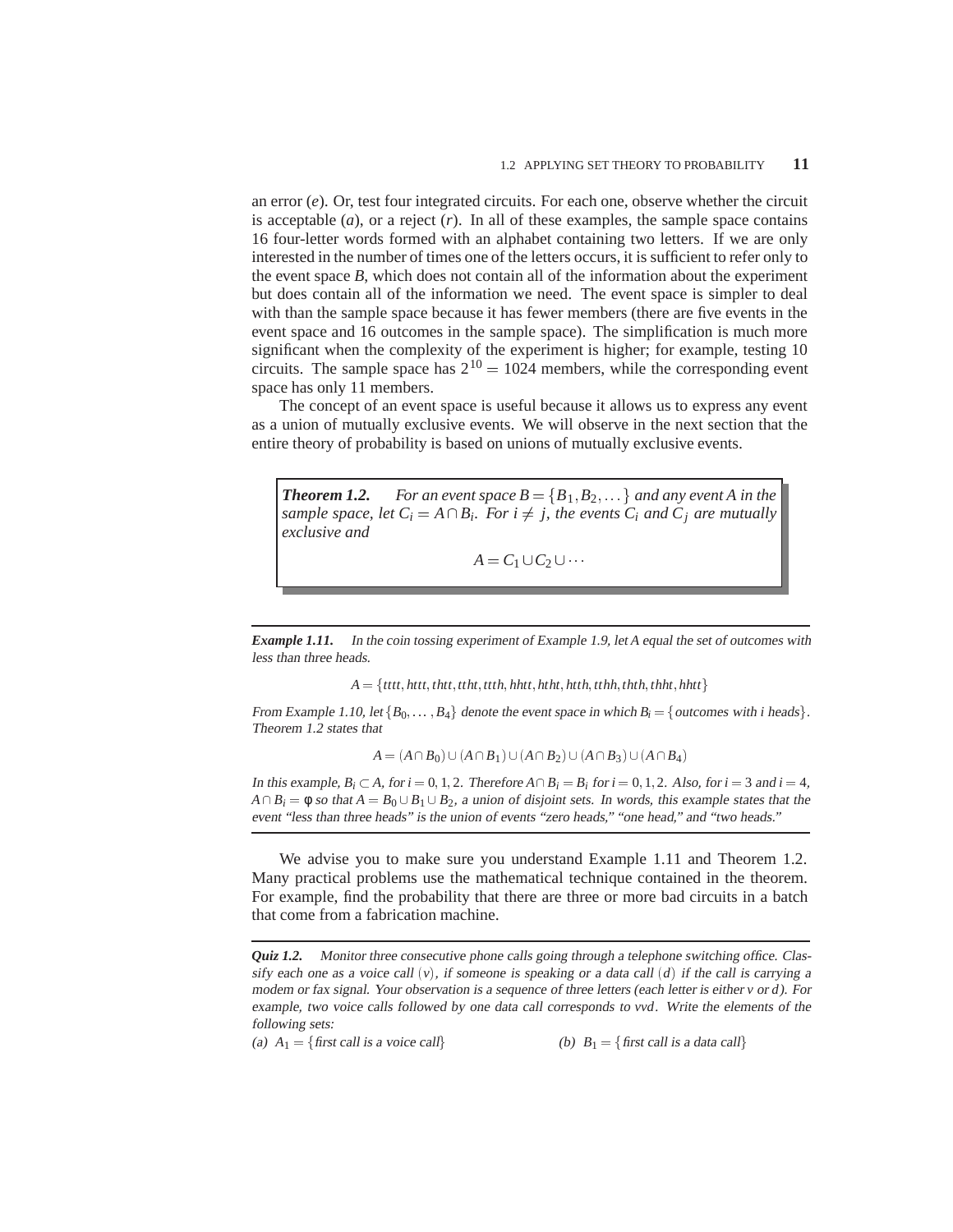#### **12** CHAPTER 1 EXPERIMENTS, MODELS, AND PROBABILITIES

- (c)  $A_2 = \{second call is a voice call\}$  (d)  $B_2 =$
- (d)  $B_2 = \{second call is a data call\}$
- (e)  $A_3 = \{ \text{all calls are the same} \}$  (f)  $B_3 =$
- (f)  $B_3 = \{ \text{ voice and data alternate} \}$ (h)  $B_4 = \{two \text{ or more data calls}\}\$
- (g)  $A_4 = \{$  one or more voice calls $\}$  (h)  $B_4 =$ For each pair of events *A*<sup>1</sup> and *B*1, *A*<sup>2</sup> and *B*<sup>2</sup> and so on, please identify whether the pair of events is either mutually exclusive or collectively exhaustive.

## **1.3 PROBABILITY AXIOMS**

Thus far our model of an experiment consists of a procedure and observations. This leads to a set-theory representation with a sample space (universal set *S*), outcomes (*s* that are elements of *S*) and events (*A* that are sets of elements). To complete the model, we assign a probability  $P[A]$  to every event, A, in the sample space. With respect to our physical idea of the experiment, the probability of an event is the proportion of the time that event is observed in a large number of runs of the experiment. This is the relative frequency notion of probability. Mathematically, this is expressed in the following axioms.

*Axioms of Probability:* A probability measure  $P[\cdot]$  is a function that maps events in the sample space to real numbers such that

- *Axiom 1.* For any event *A*,  $P[A] \geq 0$ .
- *Axiom 2.*  $P[S] = 1$ .

*Axiom 3.* For any countable collection  $A_1, A_2, \ldots$  of mutually exclusive events

 $P[A_1 \cup A_2 \cup \cdots] = P[A_1] + P[A_2] + \cdots$ 

We will build our entire theory of probability on these three axioms. Axioms 1 and 2 simply establish a probability as a number between 0 and 1. Axiom 3 states that the probability of the union of mutually exclusive events is the sum of the individual probabilities. We will use this axiom over and over in developing the theory of probability and in solving problems. In fact, it is really all we have to work with. Everything else follows from Axiom 3. To use Axiom 3 to solve a practical problem, we analyze a complicated event in order to express it as the union of mutually exclusive events whose probabilities we can calculate. Then, we add the probabilities of the mutually exclusive events to find the probability of the complicated event we are interested in.

A useful extension of Axiom 3 applies to the union of two disjoint events.

*Theorem 1.3. Given events A and B such that*  $A \cap B = \emptyset$ *, then*  $P[A \cup B] = P[A] + P[B]$ 

Although it may appear that Theorem 1.3 is a trivial special case of Axiom 3, this is not so. In fact, a simple proof of Theorem 1.3 may also use Axiom 2! If you are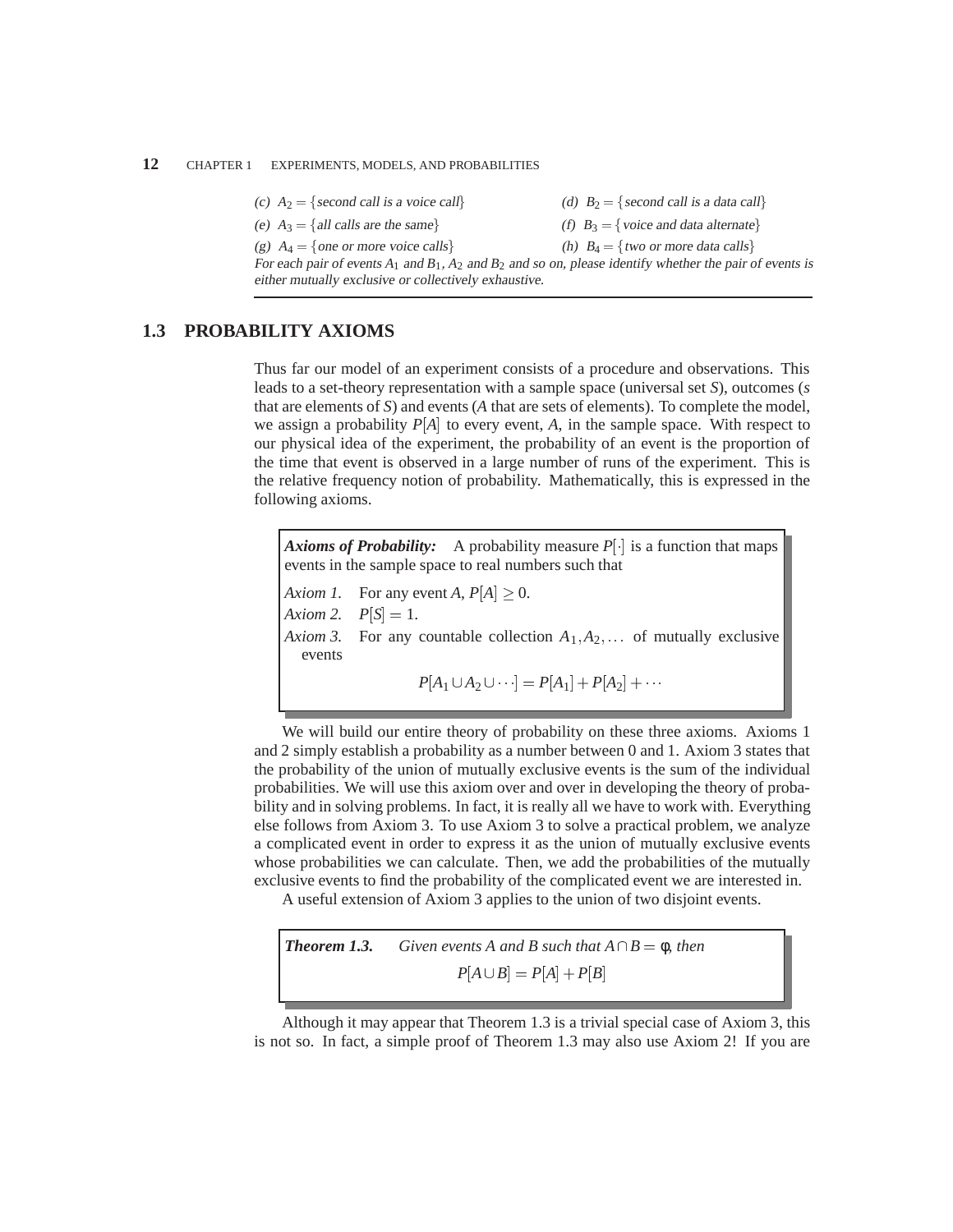curious, Problem 1.4.7 gives the first steps toward a proof. It is a simple matter to extend Theorem 1.3 to any finite union of mutually exclusive sets.

**Theorem 1.4.** If 
$$
B = B_1 \cup B_2 \cup \cdots \cup B_m
$$
 and  $B_i \cap B_j = \emptyset$  for  $i \neq j$ , then  

$$
P[B] = \sum_{i=1}^m P[B_i]
$$

In Chapter 7, we show that the probability measure established by the axioms corresponds to the idea of relative frequency. The correspondence refers to a sequential experiment consisting of *n* repetitions of the basic experiment. In these *n* trials,  $N_A(n)$ is the number of times that event *A* occurs. The relative frequency of *A* is the fraction  $N_A(n)/n$ . In Chapter 7, we prove that  $\lim_{n\to\infty} N_A(n)/n = P[A]$ .

Another consequence of the axioms can be expressed as the following theorem.

*Theorem 1.5. The probability of an event*  $B = \{s_1, s_2, \ldots, s_m\}$  *is the sum of the probabilities of the outcomes contained in the event:*

$$
P[B] = \sum_{i=1}^{m} P[\{s_i\}]
$$

*Proof* Each outcome  $s_i$  is an event (a set) with the single element  $s_i$ . Since outcomes by definition are mutually exclusive, *B* can be expressed as the union of *m* disjoint sets:

$$
B = \{s_1\} \cup \{s_2\} \cup \cdots \cup \{s_m\}
$$

with  $\{s_i\} \cap \{s_j\} = \emptyset$  for  $i \neq j$ . Theorem 1.4 leads to

$$
P[B] = \sum_{i=1}^{m} P[\{s_i\}]
$$

which completes the proof.

## **COMMENTS ON NOTATION**

We use the notation  $P[\cdot]$  to indicate the probability of an event. The expression in the square brackets is an event. Within the context of one experiment,  $P[A]$  can be viewed as a function that transforms event *A* to a number between 0 and 1.

Note that  $\{s_i\}$  is the formal notation for a set with the single element  $s_i$ . For convenience, we will sometimes write  $P[s_i]$  rather than the more complete  $P[\{s_i\}]$  to denote the probability of this outcome.

We will also abbreviate the notation for the probability of the intersection of two events,  $P[A \cap B]$ . Sometimes we will write it as  $P[A, B]$  and sometimes as  $P[AB]$ . Thus by definition,  $P[A \cap B] = P[A, B] = P[AB]$ .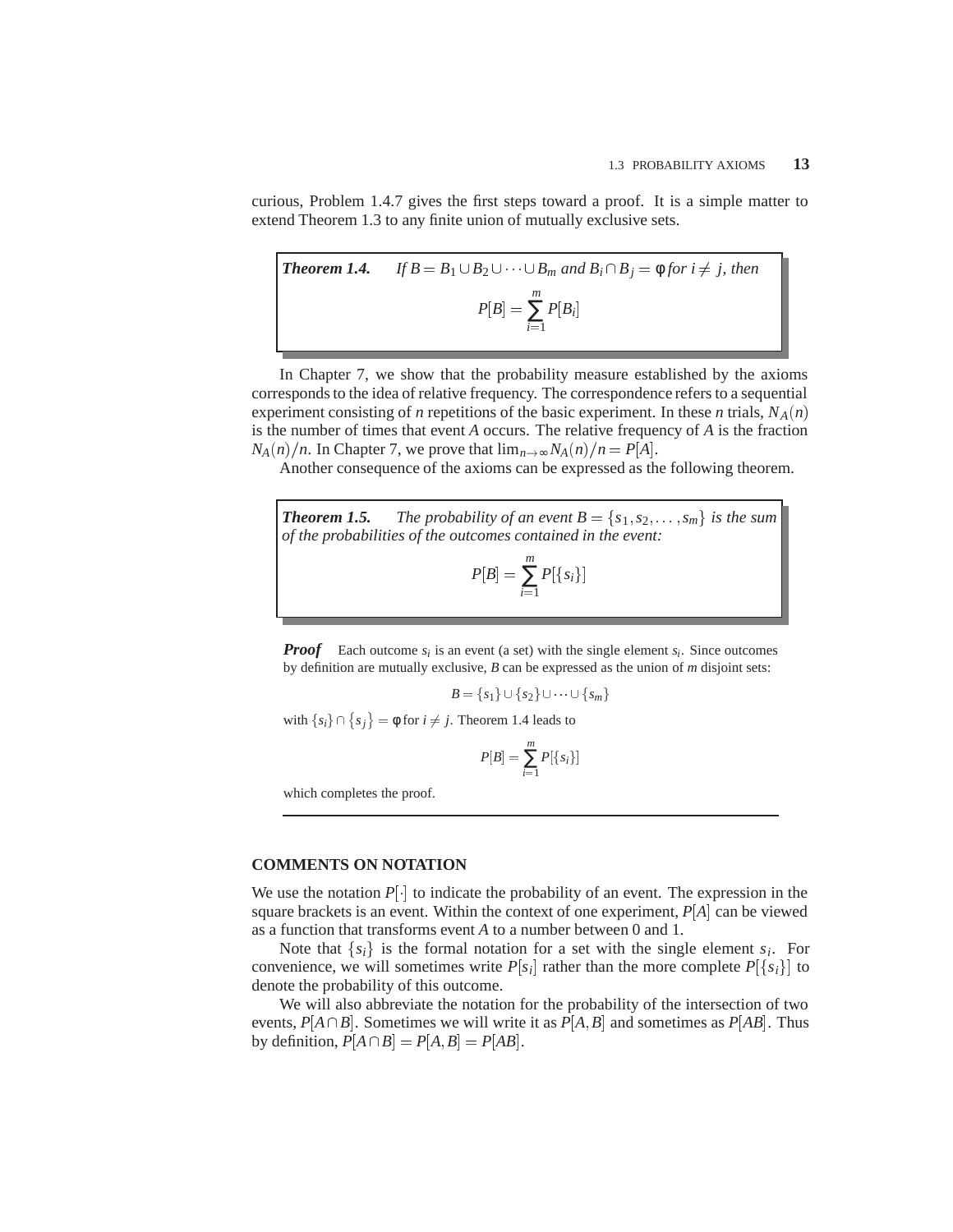*Example 1.12.* Let *Ti* denote the duration (in minutes) of the *i*th phone call you place today. The probability that your first phone call lasts less than five minutes and your second phone call lasts at least ten minutes is  $P[T_1 < 5, T_2 \ge 10]$ .

## **EQUALLY LIKELY OUTCOMES**

A large number of experiments can be modeled by a sample space  $S = \{s_1, \ldots, s_n\}$ in which the *n* outcomes are equally likely. In such experiments, there are usually symmetry arguments that lead us to believe that no one outcome is any more likely than any other. In such a case, the axioms of probability imply that every outcome has probability  $1/n$ .

*Theorem 1.6. For an experiment with sample space*  $S = \{s_1, \ldots, s_n\}$  *in which each outcome si is equally likely,*

> $P[s_i] = 1/n$  $1 \leq i \leq n$

*Proof* Since all outcomes have equal probability, there exists *p* such that  $P[s_i] = p$  for  $i = 1, \ldots, n$ . Theorem 1.5 implies

$$
P[S] = P[s_1] + \cdots + P[s_n] = np
$$

Since Axiom 2 says  $P[S] = 1$ , we must have  $p = 1/n$ .

*Example 1.13.* As in Example 1.6, roll <sup>a</sup> six-sided die in which all faces are equally likely. What is the probability of each outcome? Find the probabilities of the events: "Roll 4 or higher," "Roll an even number," and "Roll the square of an integer."

..........................................................................................

The probability of each outcome is

$$
P[i] = 1/6
$$
  $i = 1, 2, ..., 6$ 

The probabilities of the three events are

- $P[Roll 4 \text{ or higher}] = P[4] + P[5] + P[6] = 1/2.$
- $P[Roll \text{ an even number}] = P[2] + P[4] + P[6] = 1/2.$
- *P*[Roll the square of an integer]  $= P[1] + P[4] = 1/3$ .

*Quiz 1.3.* <sup>A</sup> student's test score *T* is an integer between 0 and 100 corresponding to the experimental outcomes  $s_0, \ldots, s_{100}$ . A score of 90 to 100 is an A, 80 to 89 is a B, 70 to 79 is a C, 60 to 69 is <sup>a</sup> *D*, and below <sup>60</sup> is <sup>a</sup> failing grade of *F*. Given that all scores between <sup>51</sup> and <sup>100</sup> are equally likely and <sup>a</sup> score of 50 or less cannot occur, please find the following probabilities: (a)  $P[{s_{79}}]$  (b)  $P[{s_{100}}]$ 

```
(c) PA (d) PF
```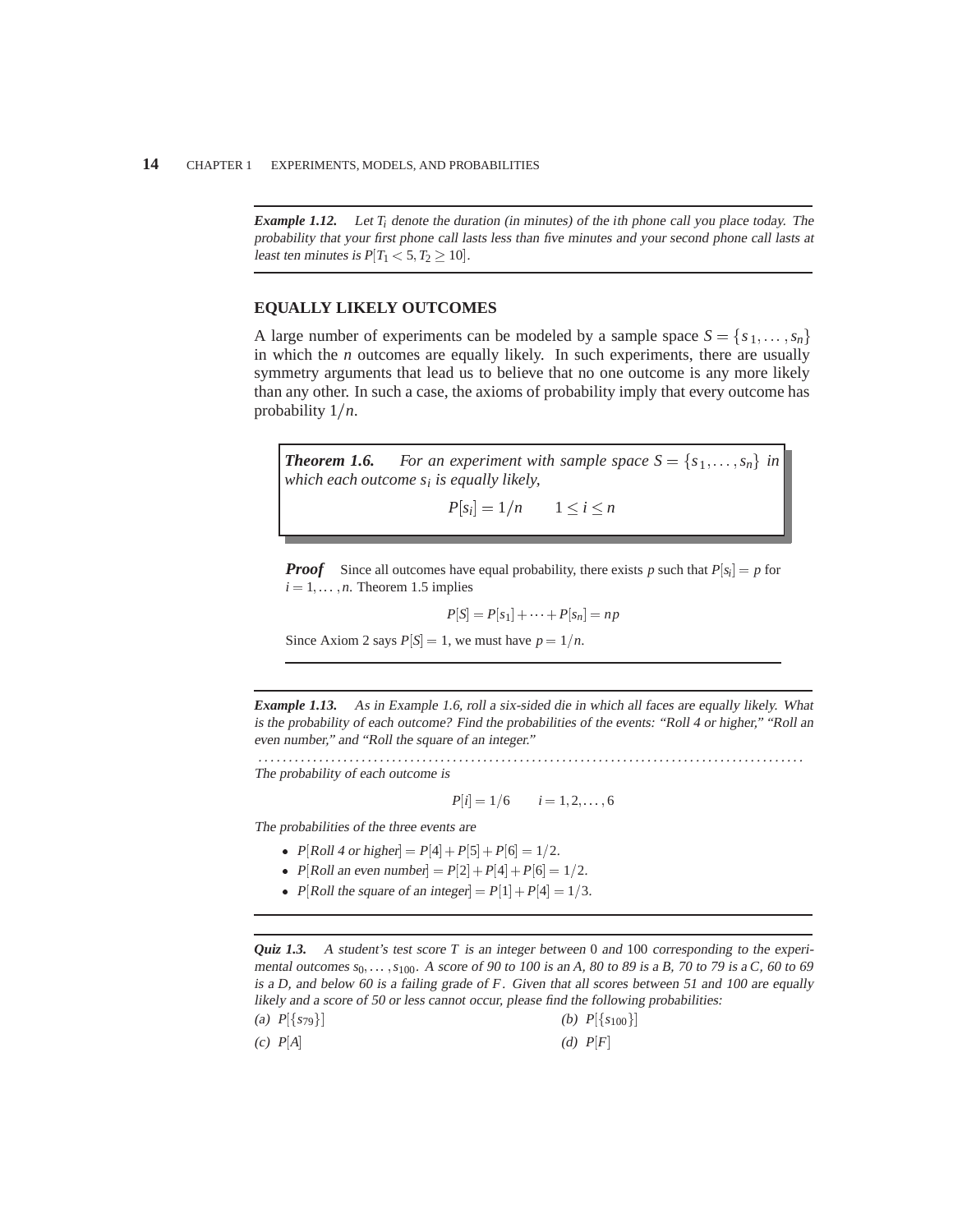| (e) $P[T \ge 80]$           | (f) $P[T < 90]$        |
|-----------------------------|------------------------|
| (g) $P a C$ grade or better | (h) $P$ student passes |

## **1.4 SOME CONSEQUENCES OF THE AXIOMS**

Here we list some properties of probabilities that follow directly from the three axioms. While we do not supply the proofs, we suggest that students prove at least some of these theorems in order to gain experience working with the axioms.

**Theorem 1.7.** The probability measure  $P[\cdot]$  satisfies *(a)*  $P[\phi] = 0$ . *(b)*  $P[A^c] = 1 - P[A].$ *(c) For any A and B (not necessarily disjoint),*  $P[A \cup B] = P[A] + P[B] - P[A \cap B]$ *(d) If*  $A \subset B$ *, then*  $P[A] \leq P[B]$ *.* 

The following theorem is a more complex consequence of the axioms. It is very useful. It refers to an event space  $B_1, B_2, \ldots, B_m$  and any event, A. It states that we can find the probability of *A* by adding the probabilities of the parts of *A* that are in the separate components of the event space.

**Theorem 1.8.** For any event A, and event space 
$$
\{B_1, B_2, ..., B_m\}
$$
,  

$$
P[A] = \sum_{i=1}^{m} P[A \cap B_i]
$$

*Proof* The proof follows directly from Theorem 1.2 and Theorem 1.4. In this case, the disjoint sets are  $C_i = \{A \cap B_i\}$ .

*Example 1.14.* <sup>A</sup> company has <sup>a</sup> model of telephone usage. It classifies all calls as either long (*L*), if they last more than three minutes, or brief (*B*). It also observes whether calls carry voice (*V*), data (*D*) or fax (*F*). This model implies an experiment in which the procedure is to monitor <sup>a</sup> call. The observation consists of the nature of the call, *V*, *D*, or *F*, and the length, *L* or *B*. The sample space has six outcomes  $S = \{LV, BV, LD, BD, LF, BF\}$ . The probabilities can be represented in the table in which the rows and columns are labeled by events and <sup>a</sup> table entry represents the probability of the intersection of the corresponding row and column events. In this case, the table is

|   | 0.3 | 0.15 | 0.12 |
|---|-----|------|------|
| B | 0.2 | 0.15 | 0.08 |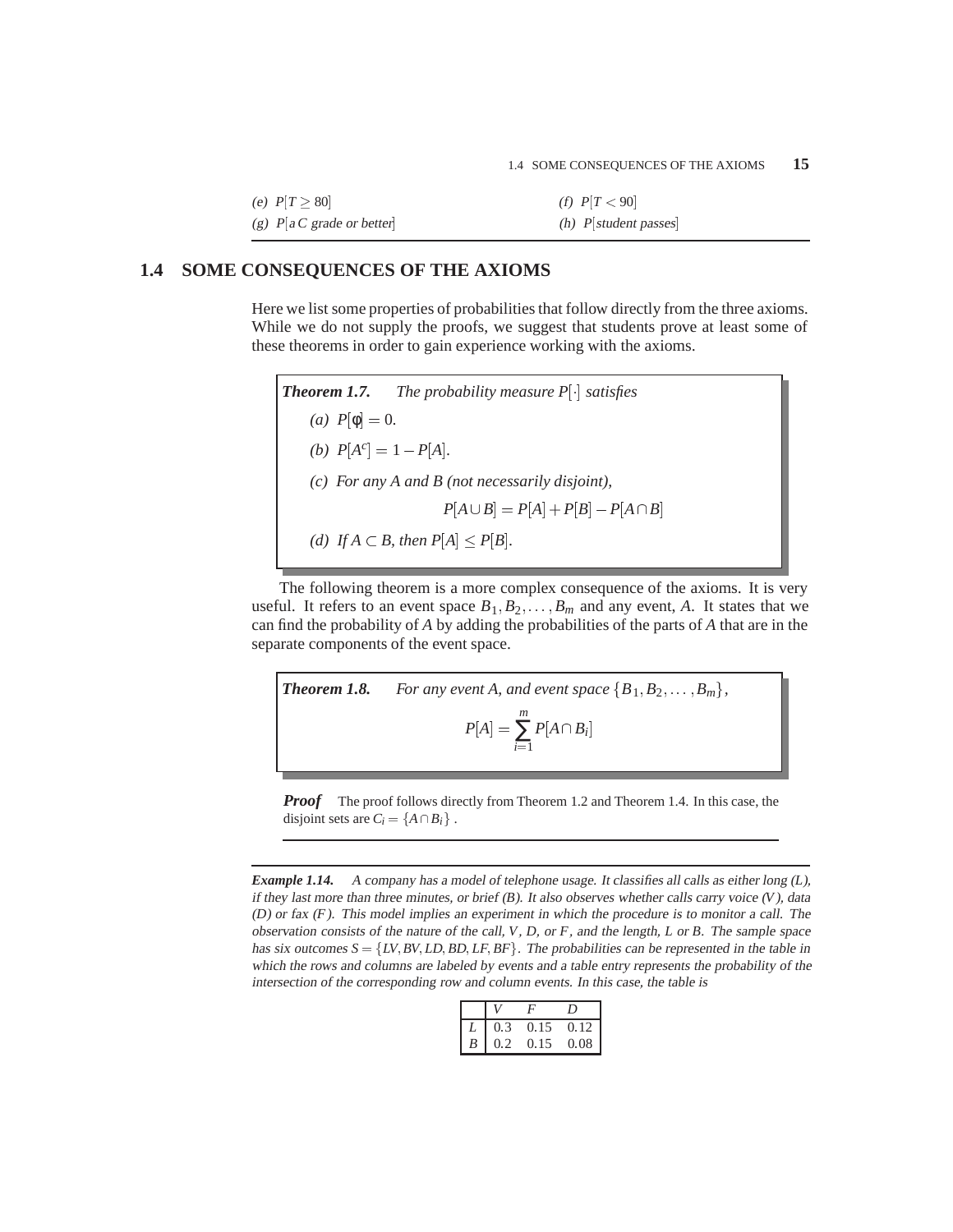For example, from the table we can read that the probability of a brief data call is  $P|BD| = 0.08$ . Note that  $\{V, D, F\}$  is an event space corresponding to  $\{B_1, B_2, B_3\}$  in Theorem 1.8. Thus we can apply Theorem 1.8 to find

$$
P[L] = P[LV] + P[LD] + P[LF] = 0.57
$$

*Quiz 1.4.* Monitor a phone call. Classify the call as a voice call  $(V)$ , if someone is speaking; or a data call  $(D)$  if the call is carrying a modem or fax signal. Classify the call as long  $(L)$  if if the call lasts for more than three minutes; otherwise classify the call as brief *B*. Based on data collected by the telephone company, we use the following probability model:  $P[V] = 0.7$ ,  $P[L] = 0.6$ ,  $P[VL] = 0.35$ . Please find the following probabilities:

| (a) $P[DL]$       | (b) $P[D\cup L]$  |
|-------------------|-------------------|
| (c) $P[VB]$       | (d) $P[V \cup L]$ |
| (e) $P[V \cup D]$ | $(f)$ $P[LB]$     |

## **1.5 CONDITIONAL PROBABILITY**

As we suggested earlier, it is sometimes useful to interpret  $P[A]$  as our knowledge of the occurrence of event *A* before an experiment takes place. If  $P[A] \approx 1$ , we have advance knowledge that *A* will almost certainly occur.  $P[A] \approx 0$  reflects strong knowledge that *A* is unlikely to occur when the experiment takes place. With  $P[A] \approx 1/2$ , we have little knowledge about whether or not *A* will occur. Thus  $P[A]$  reflects our knowledge of the occurrence of A prior to performing an experiment. Sometimes, we refer to  $P[A]$  as the *a priori* probability of A.

In many practical situations, it is not possible to find out the precise outcome of an experiment. Rather than the outcome  $s_i$ , itself, we obtain information that the outcome is in the set *B*. That is, we learn that some event *B* has occurred, where *B* consists of several outcomes. Conditional probability describes our knowledge of *A* when we know that *B* has occurred but we still don't know the precise outcome.

*Example 1.15.* Consider an experiment that consists of testing two integrated circuits that come from the same silicon wafer, and observing in each case whether <sup>a</sup> circuit is accepted (*a*) or rejected (*r*). There are four outcomes of the experiment *rr*, *ra*, *ar*, and *aa*. Let *A* denote the event that the second circuit is a failure. Mathematically,  $A = \{rr, ar\}.$ 

The circuits come from <sup>a</sup> high-quality production line. Therefore the prior probability of *A* is very low. In advance, we are pretty certain that the second circuit will be acceptable. However, some wafers become contaminated by dust, and these wafers have <sup>a</sup> high proportion of defective chips. Let  $B = \{rr, ra\}$  denote the event that the first chip tested is rejected.

Given the knowledge that the first chip was rejected, our knowledge of the quality of the second chip changes. With the first chip <sup>a</sup> reject, the likelihood that the second chip will also be rejected is higher than it was <sup>a</sup> priori. Thus we would assign <sup>a</sup> higher probability to the rejection of the second chip when we know that the first chip is <sup>a</sup> reject.

The notation for this new probability is  $P[A|B]$ . We read this as "the probability of *A* given *B*." Mathematically, the definition of conditional probability is as follows.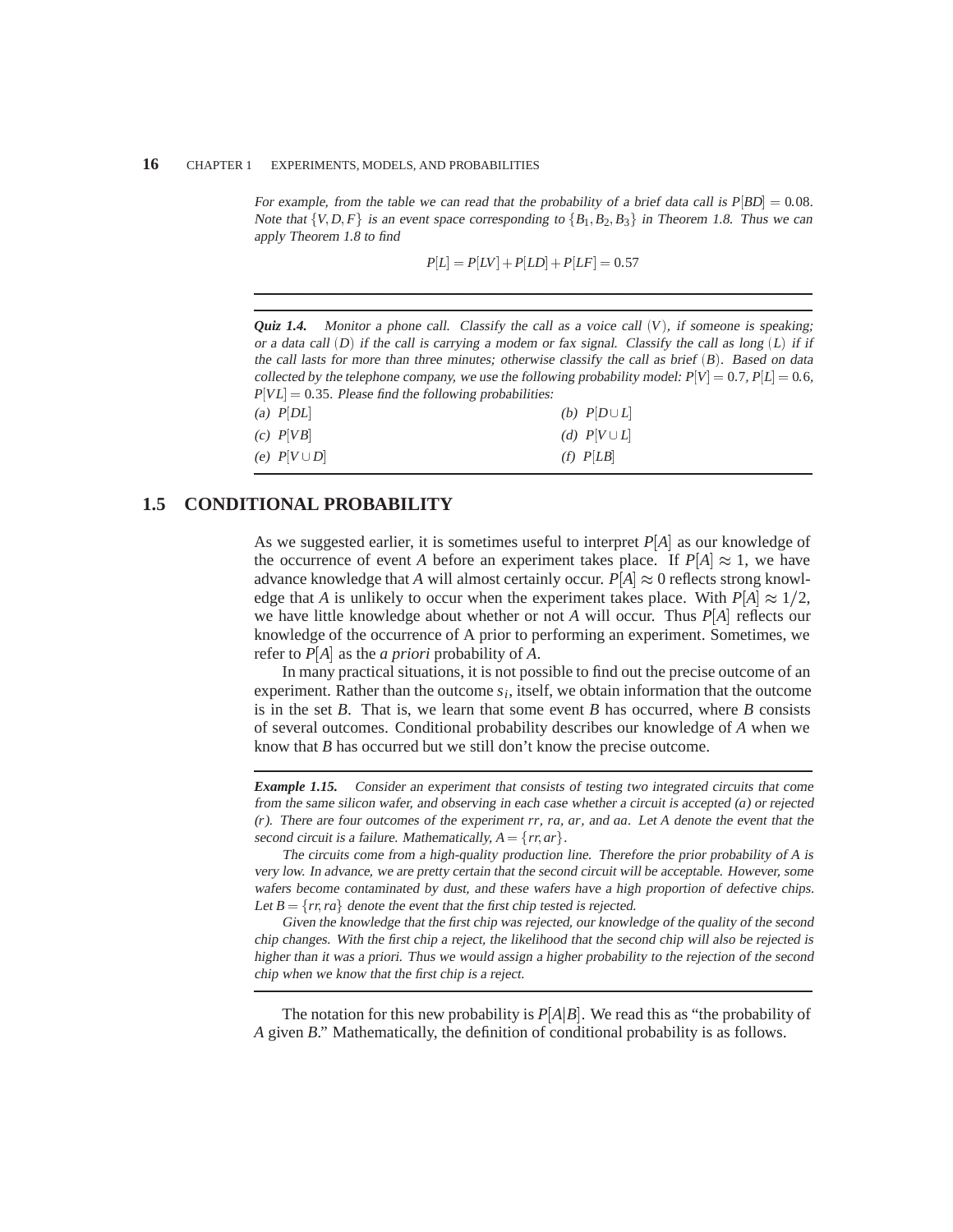*Definition 1.5. Conditional Probability:* The conditional probability of the event *A* given the occurrence of the event *B* is

$$
P[A|B] = \frac{P[AB]}{P[B]}
$$

Conditional probability is defined only when  $P[B] > 0$ . In most experiments,  $P[B] = 0$  means that it is certain that *B* never occurs. In this case, it makes no sense to speak of the probability of *A* given that *B* occurs.

Note that  $P[A|B]$  is a respectable probability measure relative to a sample space that consists of all the outcomes in *B*. This means that  $P[A|B]$  has properties corresponding to the three axioms of probability.

*Theorem 1.9.* A conditional probability measure  $P[A|B]$  has the following *properties that correspond to the axioms of probability.*

*Axiom 1:*  $P[A|B] \geq 0$ . *Axiom 2:*  $P[B|B] = 1$ . *Axiom 3:* If  $A = A_1 \cup A_2 \cup \cdots$  with  $A_i \cap A_j = \phi$  for  $i \neq j$ , then  $P[A|B] = P[A_1|B] + P[A_2|B] + \cdots$ 

You should be able to prove these statements using Definition 1.5.

*Example 1.16.* With respect to Example 1.15 for the "testing two chips," consider the <sup>a</sup> priori probability model:

$$
P[rr] = 0.01, P[ra] = 0.01, P[ar] = 0.01, P[aa] = 0.97
$$

Find the probability of events  $A =$  "second chip rejected" and  $B =$  "first chip rejected." Also find the conditional probability that the second chip is <sup>a</sup> reject given that the first chip is <sup>a</sup> reject.

.......................................................................................... We saw in Example 1.15 that *A* is the union of two disjoint events (outcomes) *rr* and *ar*. Therefore, the <sup>a</sup> priori probability that the second chip is rejected is

$$
P[A] = P[rr] + P[ar] = 0.02
$$

This is also the <sup>a</sup> priori probability that the first chip is rejected:

$$
P[B] = P[rr] + P[ra] = 0.02.
$$

The conditional probability of the second chip being rejected given that the first chip is rejected is, by definition, the ratio of  $P[AB]$  to  $P[B]$ , where, in this example,

$$
P[AB] = P[both rejected] = P[rr] = 0.01
$$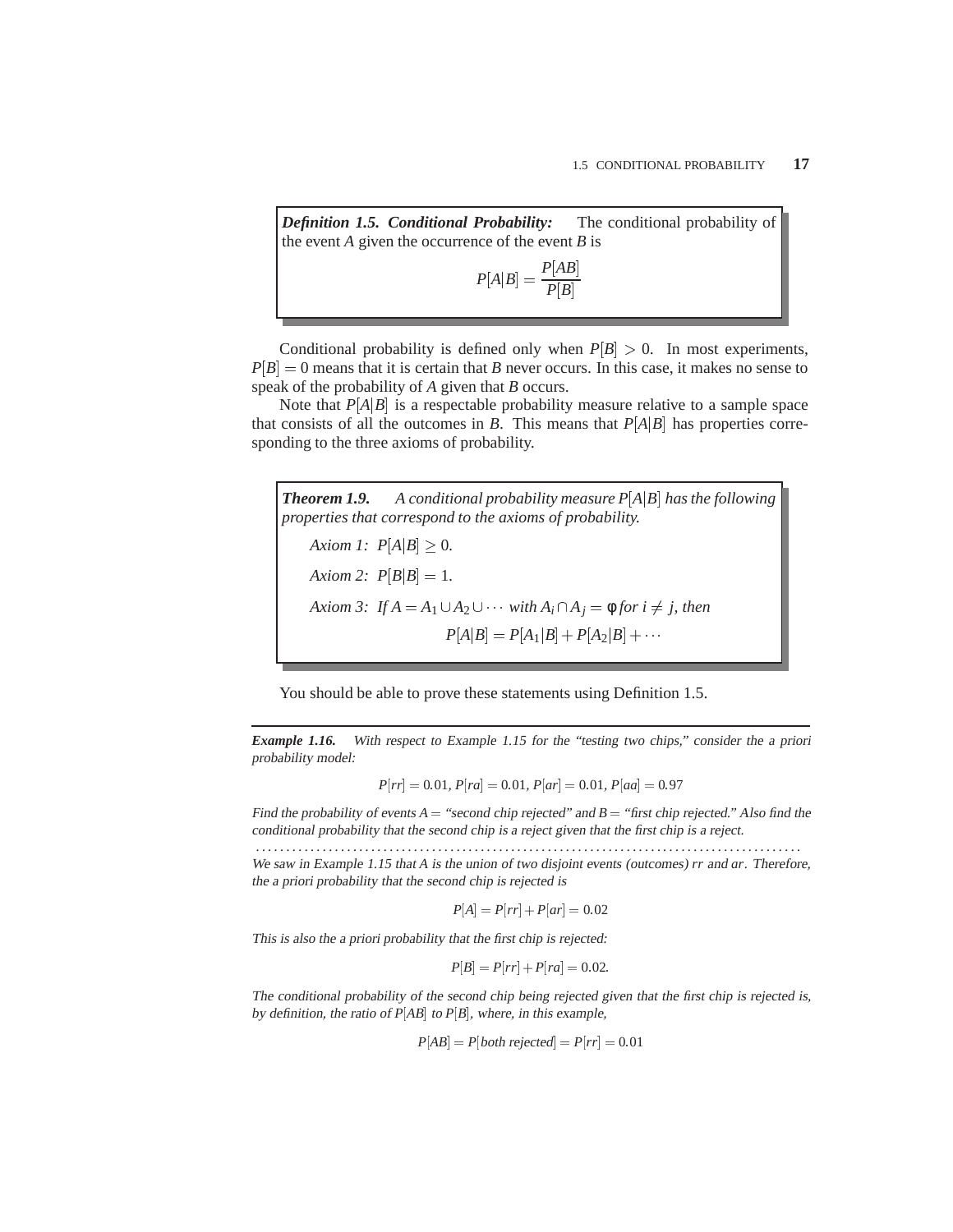Thus

$$
P[A|B] = \frac{P[AB]}{P[B]} = 0.01/0.02 = 0.5.
$$

The information that the first chip is <sup>a</sup> reject drastically changes our state of knowledge about the second chip. We started with near certainty,  $P[A] = 0.02$ , that the second chip would not fail and ended with complete uncertainty about the quality of the second chip,  $P[A|B] = 0.5$ .

*Example 1.17.* Shuffle <sup>a</sup> deck of cards and observe the bottom card. What is the conditional probability the bottom card is the ace of clubs given that the the bottom card is <sup>a</sup> black card?

..........................................................................................

The sample space consists of the 52 cards that can appear on the bottom of the deck. Let  $A_C$  denote the event that the bottom card is the ace of clubs. Since all cards are equally likely to be at the bottom, the probability that a particular card, such as the ace of clubs, is at the bottom is  $P[A_C] = 1/52$ . Let *B* be the event that the bottom card is <sup>a</sup> black card. The event *B* occurs if the bottom card is one of the 26 clubs or spades, so that  $P[B] = 26/52$ . Given *B*, the conditional probability of the event  $A_C$  is

$$
P[A_C|B] = \frac{P[A_C B]}{P[B]} = \frac{P[A_C]}{P[B]} = \frac{1/52}{26/52} = \frac{1}{26}
$$

The key step was observing that  $A_C B = A_C$  since if the bottom card is the ace of clubs then the bottom card must be a black card. Mathematically, this is an example of the fact that  $A_C \subset B$  implies that  $A_C B = A_C$ .

*Example 1.18.* Roll two four-sided dice. Let *X*<sup>1</sup> and *X*<sup>2</sup> denote the number of dots that appear on die 1 and die 2, respectively. Draw the 4 by 4 sample space. Let *A* be the event  $X_1 > 2$ . What is  $P[A]$ ? Let *B* denote the event  $X_2 > X_1$ . What is  $P[B]$ ? What is  $P[A|B]$ ?

.......................................................................................... Each outcome is a pair  $(X_1, X_2)$ . To find  $P[A]$ , we add up the probabilities of the sample points in A.

From the sample space, we see that *A* has <sup>12</sup> points, each with probability  $1/16$ , so  $P[A] = 12/16 = 3/4$ . To find *P*<sup> $[B]$ </sup>, we observe that *B* has 6 points and *P*<sup> $[B]$ </sup> =  $6/16 = 3/8$ . The compound event *AB* has exactly three points,  $(2, 3), (2, 4), (3, 4)$ , so  $P[AB] = 3/16$ . From the definition of conditional probability, we write

$$
P[A|B] = \frac{P[AB]}{P[B]} = 1/2
$$



#### **LAW OF TOTAL PROBABILITY**

In many situations, we begin with information about conditional probabilities. Using these conditional probabilities, we would like to calculate unconditional probabilities. The law of total probability shows us how to do this.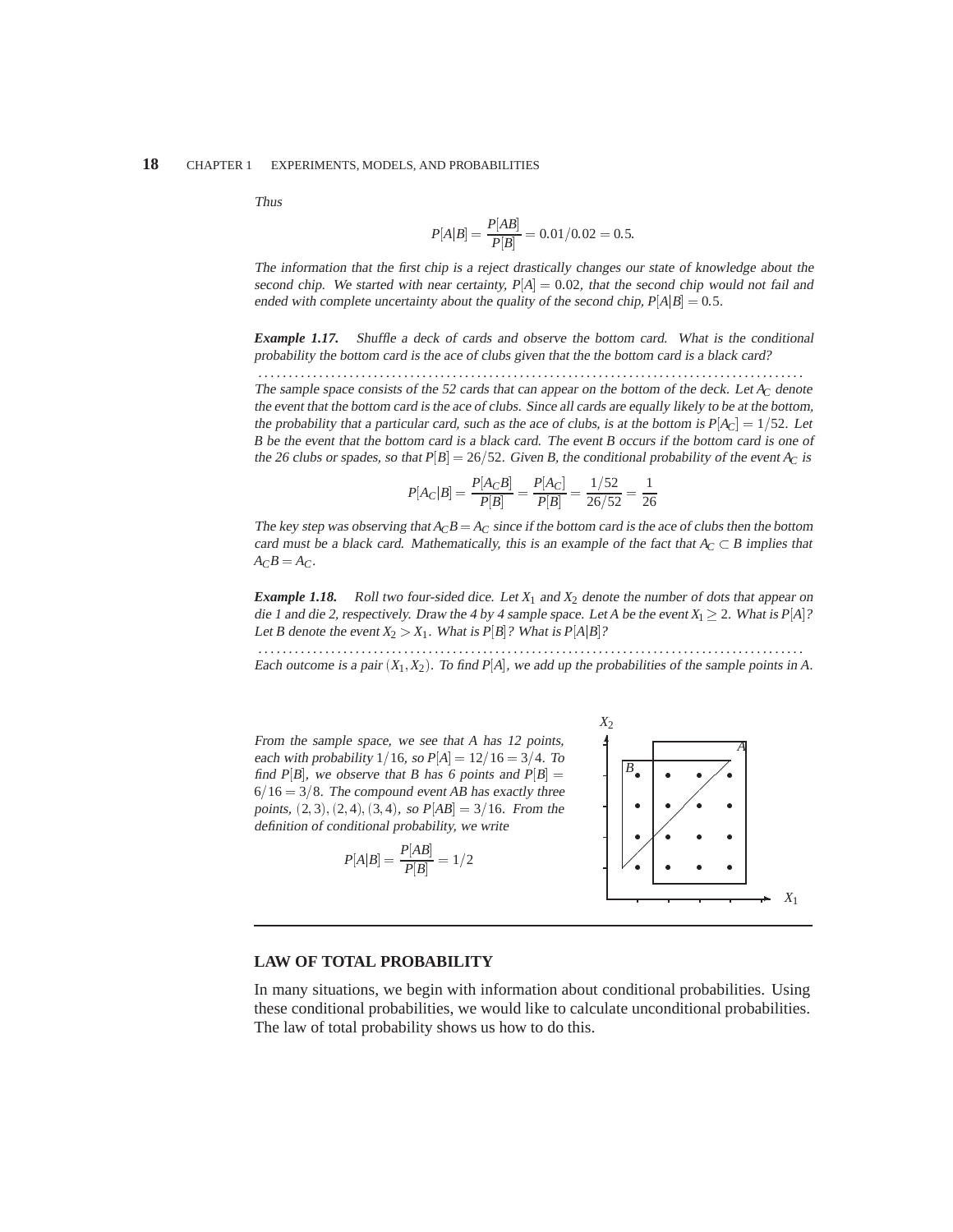*Theorem 1.10. Law of Total Probability If*  $B_1, B_2, \ldots, B_m$  *is an event space and*  $P[B_i] > 0$  *for*  $i = 1, \dots, m$ *, then* 

$$
P[A] = \sum_{i=1}^{m} P[A|B_i] P[B_i]
$$

This follows from Theorem 1.8 and the identity

$$
P[AB] = P[A|B]P[B]. \tag{1.1}
$$

which is a direct consequence of the definition of conditional probability. The usefulness of the result can be seen in the next example.

*Example 1.19.* A company has three machines  $B_1$ ,  $B_2$ , and  $B_3$  for making 1 k $\Omega$  resistors. It has been observed that 80% of resistors produced by  $B_1$  are within 50  $\Omega$  of the nominal value. Machine *B*<sub>2</sub> produces 90% of resistors within 50  $\Omega$  of the nominal value. The percentage for machine *B*<sub>3</sub> is 60%. Each hour, machine *B*<sup>1</sup> produces <sup>3000</sup> resistors, *B*<sup>2</sup> produces <sup>4000</sup> resistors and *B*<sup>3</sup> produces 3000 resistors. All of the resistors are mixed together at random in one bin and packed for shipment. What is the probability that the company ships a resistor that is within 50  $\Omega$  of the nominal value? ..........................................................................................

Let  $A = \{$ resistor is within 50  $\Omega$  of the nominal value $\}$ . Using the resistor accuracy information to formulate <sup>a</sup> probability model, we write

$$
P[A|B_1] = 0.8
$$
,  $P[A|B_2] = 0.9$ ,  $P[A|B_3] = 0.6$ 

The production figures state that  $3000 + 4000 + 3000 = 10,000$  resistors per hour are produced. The fraction from machine  $B_1$  is  $P[B_1] = 3000/10000 = 0.3$ . Similarly,  $P[B_2] = 0.4$  and  $P[B_3] = 0.3$ . Now it is <sup>a</sup> simple matter to apply the law of total probability to find the accuracy probability for all resistors shipped by the company:

> $P[A] = P[A|B_1]P[B_1] + P[A|B_2]P[B_2] + P[A|B_3]P[B_3]$  $= (0.8)(0.3) + (0.9)(0.4) + (0.6)(0.3) = 0.78$

For the whole factory, 78% of resistors are within 50  $\Omega$  of the nominal value.

#### **BAYES' THEOREM**

In many situations, we have advance information about  $P[A|B]$  and need to calculate  $P[B|A]$ . To do so we have the following formula:

*Theorem 1.11. Bayes' theorem.*  $P[B|A] = \frac{P[A|B]P[B]}{P[A]}$ 

The proof just combines the definition  $P[B|A] = P[AB]/P[A]$  with Equation (1.1).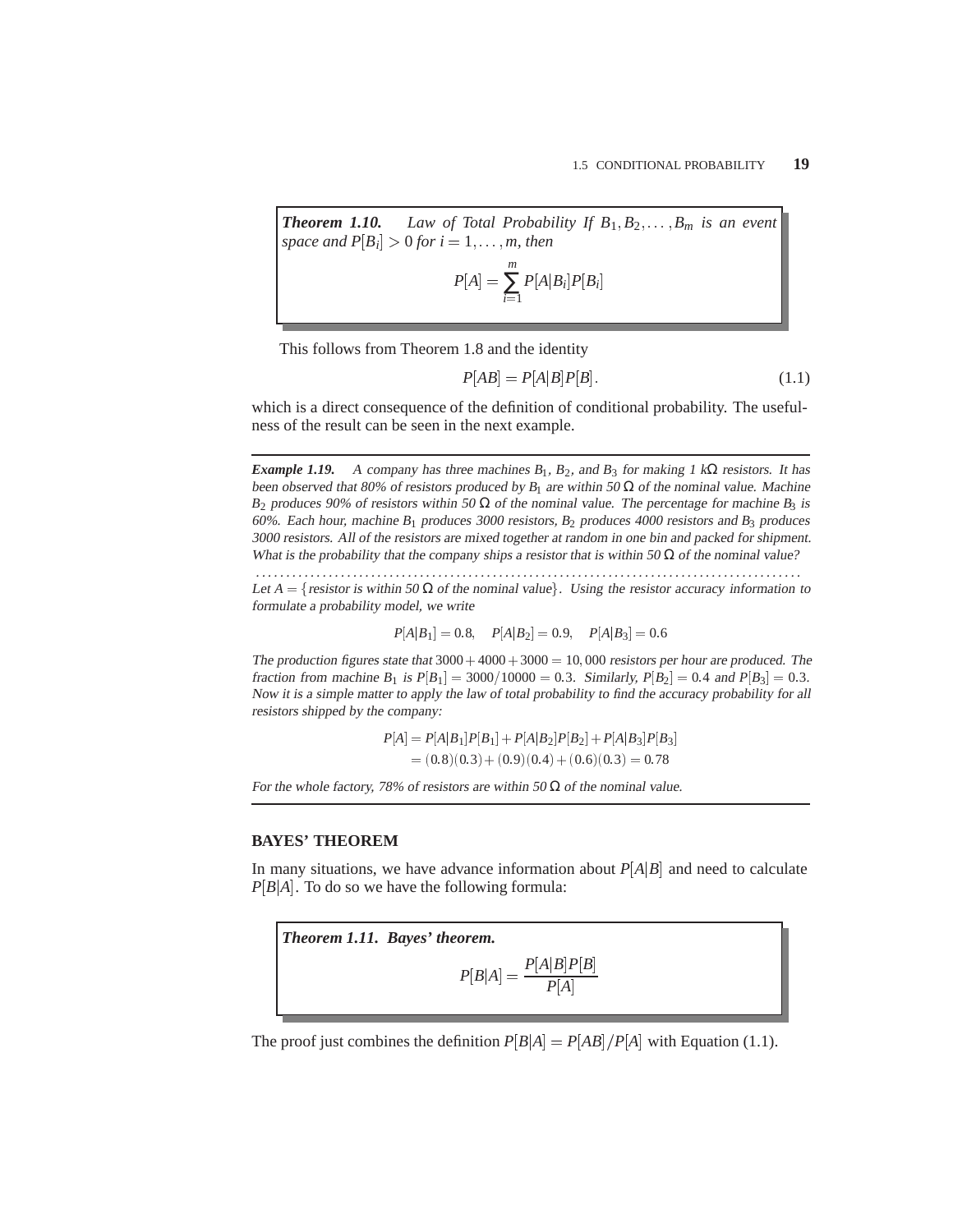#### **20** CHAPTER 1 EXPERIMENTS, MODELS, AND PROBABILITIES

Bayes' theorem is a simple consequence of the definition of conditional probability. It has a name because it is extremely useful for making inferences about phenomena that cannot be observed directly. Sometimes these inferences are described as "reasoning about causes when we observe effects." For example, let  $B_1, \ldots, B_m$  be an event space that includes all possible states of something that interests us but we cannot observe directly (for example, the machine that made a particular resistor). For each possible state,  $B_i$ , we know the prior probability  $P[B_i]$  and  $P[A|B_i]$ , the probability that an event *A* occurs (the resistor meets a quality criterion) if  $B_i$  is the actual state. Now we observe the actual event (either the resistor passes or fails a test), and we ask about the thing we are interested in (the machines that might have produced the resistor). That is, we use Bayes' theorem to find  $P[B_1|A], P[B_2|A], \ldots, P[B_m|A]$ . In performing the calculations, we use the law of total probability to calculate the denominator in Theorem 1.11. Thus for state *Bi*,

$$
P[B_i|A] = \frac{P[A|B_i]P[B_i]}{\sum_{i=1}^{m} P[A|B_i]P[B_i]}
$$
(1.2)

*Example 1.20.* In <sup>a</sup> shipment of resistors from the factory, we learned in Example 1.19 the following facts:

- The probability a resistor is from machine  $B_3$  is  $P[B_3] = 0.3$ .
- The probability a resistor is acceptable, i.e. within 50  $\Omega$  of the nominal value, is  $P[A] = 0.78$ .
- Given a resistor is from machine  $B_3$ , the conditional probability it is acceptable is  $P[A|B_3] =$  $0.6.$

What is the probability that an acceptable resistor comes from machine  $B_3$ ?

.......................................................................................... Now we are given the event *A* that a resistor is within 50  $\Omega$  of the nominal value and need to find  $P[B_3|A]$ . Using Bayes' theorem, we have

$$
P[B_3|A] = \frac{P[A|B_3]P[B_3]}{P[A]}
$$

Since all of the quantities we need are given in the problem description, our answer is

$$
P[B_3|A] = (0.6)(0.3)/(0.78) = 0.23
$$

Similarly we obtain  $P[B_1 | A] = 0.31$  and  $P[B_2 | A] = 0.46$ . Of all resistors within 50  $\Omega$  of the nominal value, only 23% come from machine  $B_3$  (even though this machine produces 30% of all resistors coming from the factory). Machine  $B_1$  produces 31% of the resistors that meet the 50  $\Omega$  criterion and machine  $B_2$  produces 46% of them.

*Quiz 1.5.* Monitor three consecutive phone calls going through <sup>a</sup> telephone switching office. Classify each one as a voice call  $(v)$ , if someone is speaking; or a data call  $(d)$  if the call is carrying a modem or fax signal. Your observation is a sequence of three letters (each one is either *v* or *d*). For example, three voice calls corresponds to *vvv*. The outcomes *vvv* and *ddd* have probability 02 while the other outcomes *vvd*, *vdv*, *vdd*, *dvv*, *dvd*, and *ddv* each have probability 01. Count the number of voice calls  $N_V$  in the three calls you have observed. Consider the four events  $N_V = 0$ ,  $N_V = 1$ ,  $N_V = 2$ ,  $N_V = 3$ . Describe in words and also calculate the following probabilities: (a)  $P[N_V = 2]$ (b)  $P[N_V \geq 1]$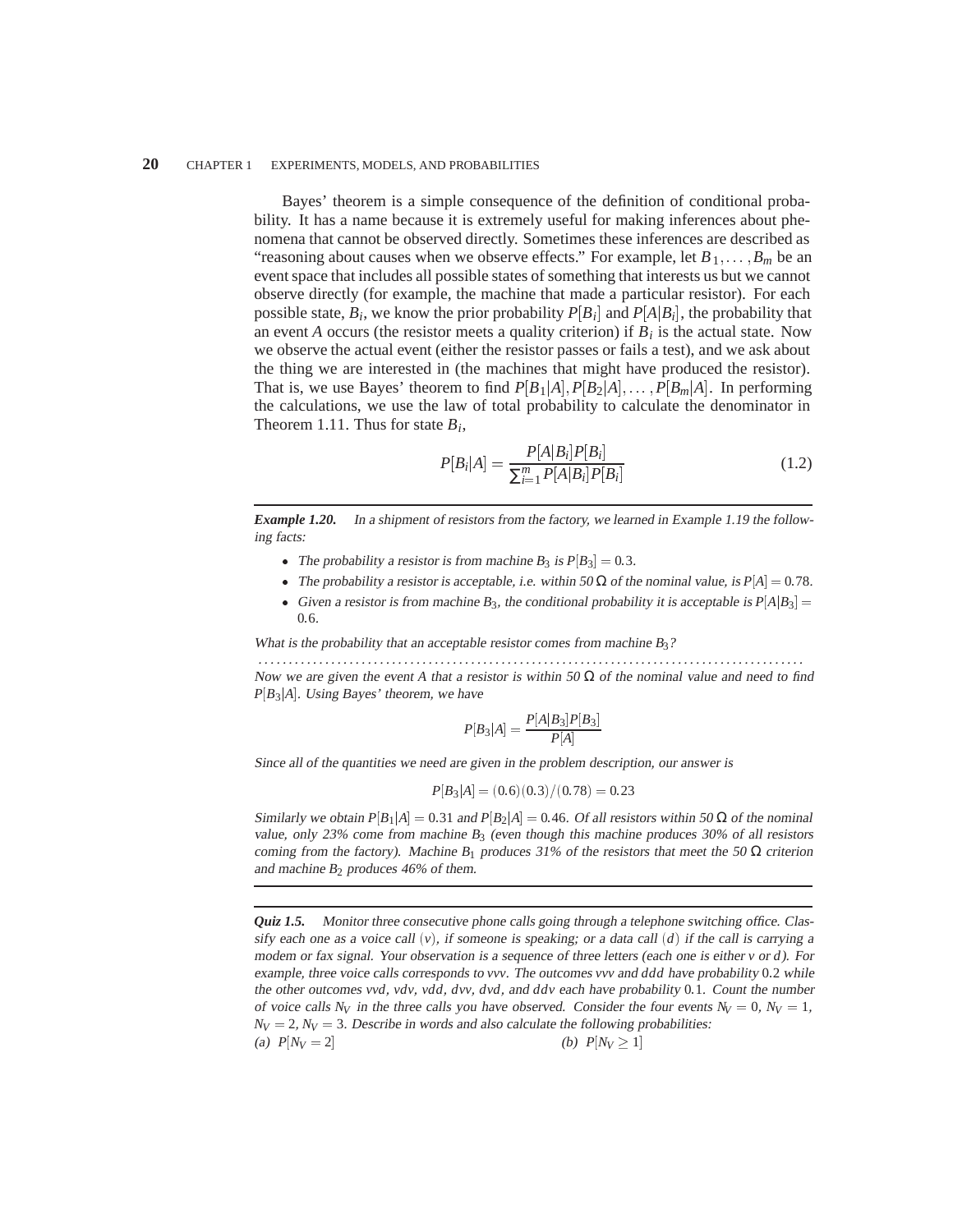| (c) $P[vvd N_V = 2]$         | (d) $P[ddv N_V = 2]$        |
|------------------------------|-----------------------------|
| (e) $P[N_V = 2   N_V \ge 1]$ | (f) $P N_V \geq 1 N_V = 2 $ |

## **1.6 INDEPENDENCE**

| if and only if | Definition 1.6. 2 Independent Events: |  | Events A and B are independent |
|----------------|---------------------------------------|--|--------------------------------|
|                | $P[AB] = P[A]P[B]$                    |  | (1.3)                          |

The following formulas are equivalent to the definition of independent events *A* and *B*.

$$
P[A|B] = P[A] \qquad P[B|A] = P[B] \tag{1.4}
$$

To interpret independence, consider probability as a description of our knowledge of the result of the experiment.  $P[A]$  describes our prior knowledge (before the experiment is performed) that the outcome is included in event *A*. The fact that the outcome is in *B* is partial information about the experiment.  $P[A|B]$  reflects our knowledge of *A* when we learn *B* occurs.  $P[A|B] = P[A]$  states that learning that *B* occurs does not change our information about *A*. It is in this sense that the events are independent.

Problem 1.6.7 asks the reader to prove that if *A* and *B* are independent, then *A* and *Bc* are also independent. The logic behind this conclusion is that if learning that event *B* occurs does not alter the probability of event *A*, then learning that *B* does not occur should not alter the probability of *A*.

Keep in mind that **independent and disjoint are** *not* **synonyms**. In some contexts these words can have similar meanings, but this is not the case in probability. Disjoint events have no outcomes in common and therefore  $P[AB] = 0$ . In most situations independent events are not disjoint! Exceptions occur only when  $P[A] = 0$  or  $P[B] = 0$ . When we have to calculate probabilities, knowledge that events *A* and *B* are *disjoint* is very helpful. Axiom 3 enables us to *add* their probabilities to obtain the probability of the *union*. Knowledge that events *C* and *D* are *independent* is also very useful. Definition 1.6 enables us to *multiply* their probabilities to obtain the probability of the *intersection*.

*Example 1.21.* Suppose that for the three traffic lights of Example 1.8, each outcome (a sequence of three lights, each either red or green) is equally likely. Are the events  $R_2$  that the second light was red and  $G_2$  that the second light was green independent? Are the events  $R_1$  and  $R_2$  independent?

.......................................................................................... Each element of the sample space

 $S = \{rrr, rrg, rgr, rgg, grr, grg, ggr, ggg\}$ 

has probability 1/8. The events  $R_2 = \{rrr, rrg, grr, grg\}$  and  $G_2 = \{rgr, rgg, ggr, ggg\}$  each contain four outcomes so  $P[R_2] = P[G_2] = 4/8$ . However,  $R_2 \cap G_2 = \emptyset$  and  $P[R_2 G_2] = 0$ . That is,  $R_2$  and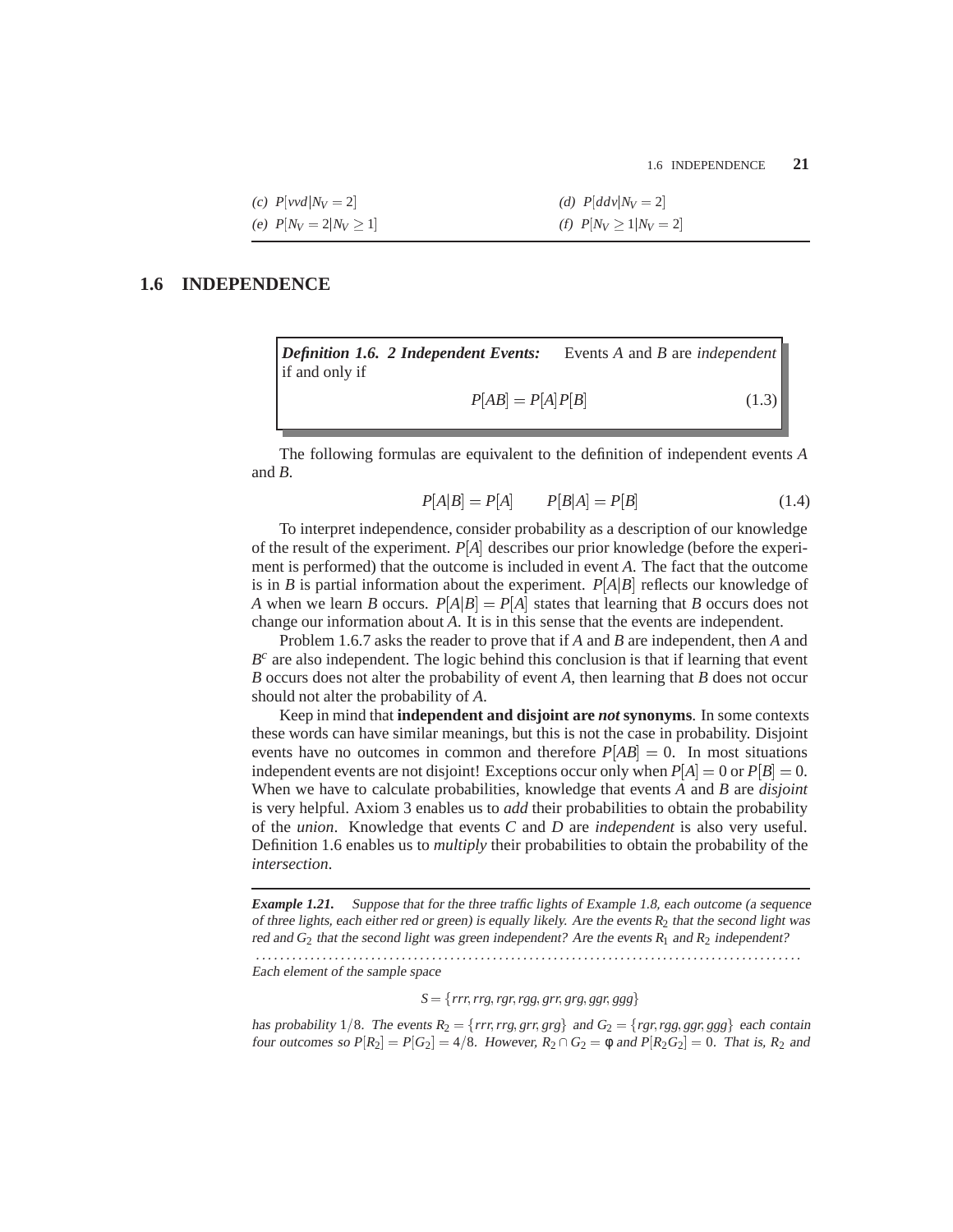#### **22** CHAPTER 1 EXPERIMENTS, MODELS, AND PROBABILITIES

*G*<sub>2</sub> must be disjoint since the second light cannot have been both red and green. Since  $P[R_2G_2] \neq$  $P[R_2]P[G_2]$ ,  $R_2$  and  $G_2$  are not independent.

The events  $R_1 = \{rgg, rgr, rrg, rrr\}$  and  $R_2 = \{rrg, rrr, grg, grr\}$  each have four outcomes so  $P[R_1] = P[R_2] = 4/8$ . In this case, the intersection  $R_1 \cap R_2 = \{rrg, rrr\}$  has probability  $P[R_1R_2] =$ 2/8. Since  $P[R_1R_2] = P[R_1]P[R_2]$ , events  $R_1$  and  $R_2$  are independent.

In this example we have analyzed a probability model to determine whether two events are independent. In many practical applications, we reason in the opposite direction. Our knowledge of an experiment leads us to *assume* that certain pairs of events are independent. We then use this knowledge to build a probability model for the experiment.

*Example 1.22.* Integrated circuits undergo two tests. <sup>A</sup> mechanical test determines whether pins have the correct spacing, and an electrical test checks the relationship of outputs to inputs. We assume that electrical failures and mechanical failures occur independently. Our information about circuit production tells us that mechanical failures occur with probability 0.05 and electrical failures occur with probability 0.2. What is the probability model of an experiment that consists of testing an integrated circuit and observing the results of the mechanical and electrical test?

..........................................................................................

To build the probability model, we note that the sample space contains four outcomes:

 $S = \{ (ma, ea), (ma, er), (mr, ea), (mr, er) \}$ 

where *m* denotes mechanical, *e* denotes electrical, *a* denotes accept, and *r* denotes reject. Let *M* and *E* denote the events that the mechanical and electrical tests are acceptable. Our prior information tells us that  $P[M^c] = 0.05$ , and  $P[E^c] = 0.2$ . This implies  $P[M] = 0.95$  and  $P[E] = 0.8$ . Using the independence assumption and Definition 1.6, we obtain the probabilities of the four outcomes in the sample space as

> $P[(ma, ea)] = P[ME] = P[M]P[E] = 0.95 \times 0.8 = 0.76$  $P[$ *(ma, er*) $] = P[ME^c] = P[M]P[E^c] = 0.95 \times 0.2 = 0.19$  $P[(mr,ea)] = P[M<sup>c</sup>E] = P[M<sup>c</sup>]P[E] = 0.05 \times 0.8 = 0.04$  $P[ (mr, er) ] = P[ M^c E^c ] = P[ M^c | P[E^c] = 0.05 \times 0.2 = 0.01$

Thus far, we have considered independence as a property of a pair of events. Often we consider larger sets of independent events. For more than two events to be *independent*, the probability model has to meet a set of conditions. To define mutual independence, we begin with three sets.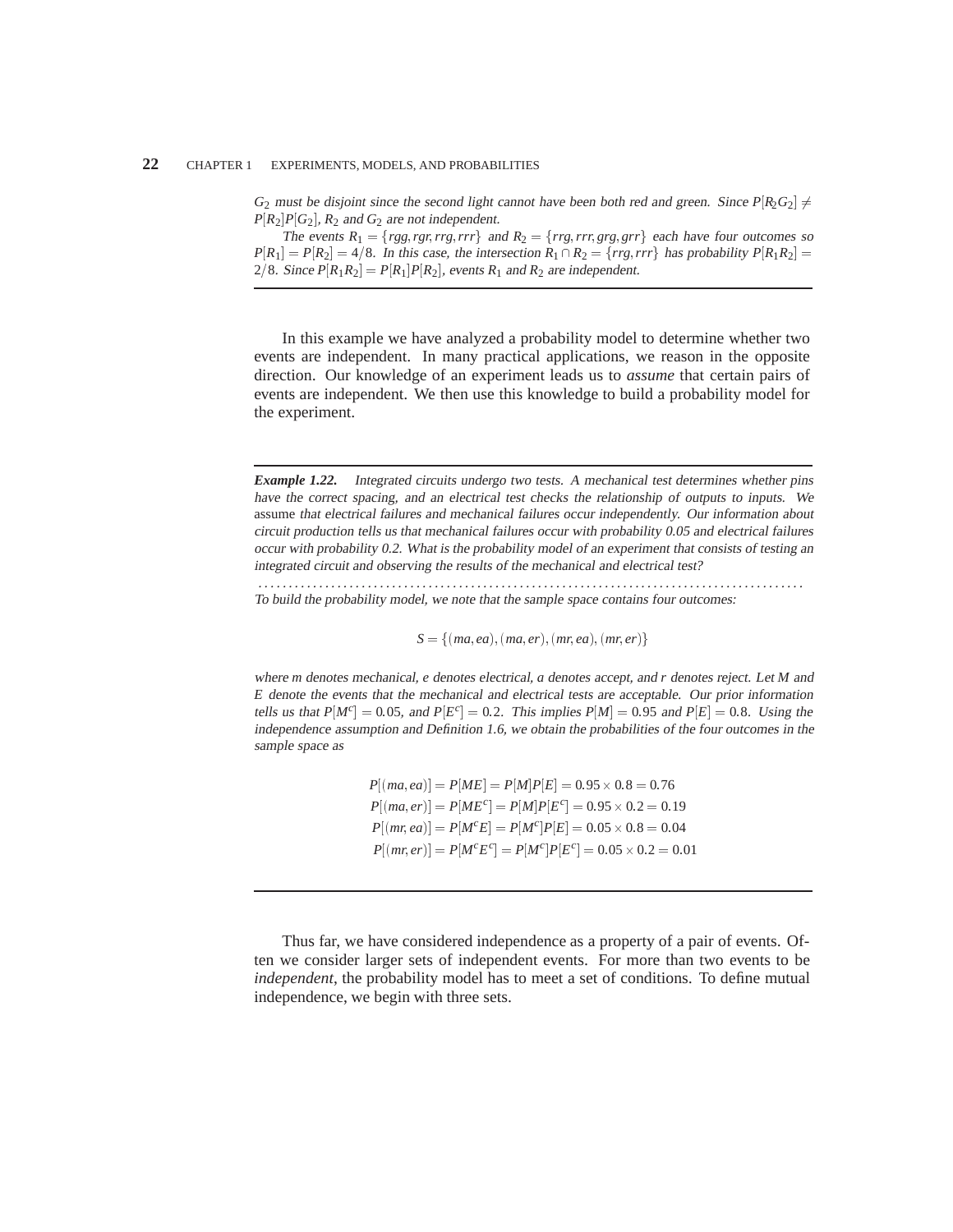*Definition 1.7. 3 Independent Events: A*1, *A*2, and *A*<sup>3</sup> are *independent* if and only if

- (a)  $A_1$  and  $A_2$  are independent.
- (b) *A*<sup>2</sup> and *A*<sup>3</sup> are independent.
- (c)  $A_1$  and  $A_3$  are independent.
- (d)  $P[A_1 \cap A_2 \cap A_3] = P[A_1]P[A_2]P[A_3].$

The final condition is a simple extension of Definition 1.6. The following example shows why this condition is insufficient to guarantee that "everything is independent of everything else," the idea at the heart of independence.

*Example 1.23.* In an experiment with equiprobable outcomes, the event space is  $S = \{1, 2, 3, 4\}$ .  $P[s] = 1/4$  for all  $s \in S$ . Are the events  $A_1 = \{1, 3, 4\}$ ,  $A_2 = \{2, 3, 4\}$ , and  $A_3 = \phi$  independent? .......................................................................................... These three sets satisfy the final condition of Definition 1.7 because  $A_1 \cap A_2 \cap A_3 = \emptyset$ , and

$$
P[A_1 \cap A_2 \cap A_3] = P[A_1]P[A_2]P[A_3] = 0
$$

However,  $A_1$  and  $A_2$  are not independent because, with all outcomes equiprobable,

 $P[A_1 \cap A_2] = P[2,3] = 1/2 \neq P[A_1]P[A_2] = 3/4 \times 3/4$ 

Hence the three events are dependent.

The definition of an arbitrary number of mutually exclusive sets is an extension of Definition 1.7.

*Definition 1.8. More than Two Independent Events:* If  $n \geq 3$ , the sets  $A_1, A_2, \ldots, A_n$  are independent if and only if

- (a) Every set of  $n-1$  sets taken from  $A_1, A_2, \ldots, A_n$  is independent.
- (b)  $P[A_1 \cap A_2 \cap \cdots \cap A_{n+1}] = P[A_1]P[A_2] \cdots P[A_n].$

*Quiz 1.6.* Monitor two consecutive phone calls going through <sup>a</sup> telephone switching office. Classify each one as a voice call  $(v)$ , if someone is speaking; or a data call  $(d)$  if the call is carrying a modem or fax signal. Your observation is <sup>a</sup> sequence of two letters (either *v* or *d*). For example, two voice calls corresponds to *vv*. The two calls are independent and the probability that any one of them is a voice call is 0.8. Denote the identity of call *i* by  $C_i$ . If call *i* is a voice call, then  $C_i = v$ ; otherwise,  $C_i = d$ . Count the number of voice calls in the two calls you have observed. *N<sub>V</sub>* is the number of voice calls. Consider the three events  $N_V = 0$ ,  $N_V = 1$ ,  $N_V = 2$ . Determine whether the following pairs of events are independent: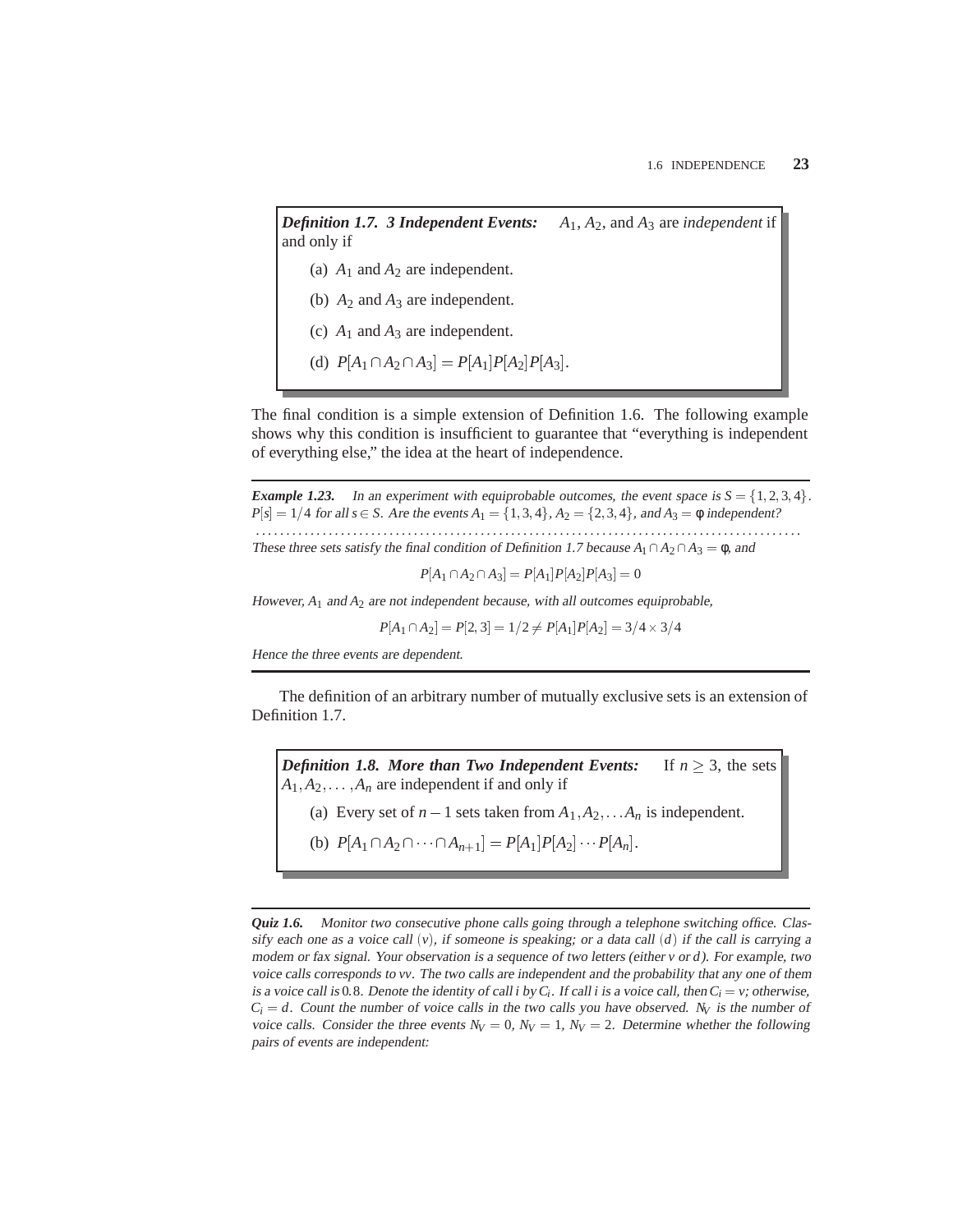#### **24** CHAPTER 1 EXPERIMENTS, MODELS, AND PROBABILITIES

| (a) $\{N_V = 2\}$ and $\{N_V \geq 1\}$ | (b) $\{N_V \geq 1\}$ and $\{C_1 = v\}$ |
|----------------------------------------|----------------------------------------|
| (c) $\{C_2 = v\}$ and $\{C_1 = d\}$    | (d) $\{C_2 = v\}$ and $\{N_V$ is even  |

### **1.7 SEQUENTIAL EXPERIMENTS AND TREE DIAGRAMS**

Many experiments consist of a sequence of *subexperiments*. The procedure followed for each subexperiment may depend on the results of the previous subexperiments. We can use a tree diagram to represent the sequential nature of the subexperiments. Following the procedure and recording the observations of the experiment is equivalent to following a sequence of branches from the root of the tree to a leaf. Each leaf corresponds to an outcome of the experiment.

It is natural to model conditional probabilities in terms of sequential experiments and to illustrate them with tree diagrams. At the root of the tree, the probability of a particular event is described by our a priori knowledge. If the possible results of the first subexperiment are described by the events  $B_1, \ldots, B_m$ , then  $\{B_1, \ldots, B_m\}$  is an event space. From the root, we draw branches to each event *Bi*. Following a branch from the root corresponds to observing the result of the first subexperiment. We label the branches with the prior probabilities  $P[B_1], \ldots, P[B_m]$ . For each event  $B_i$ , we have conditional probabilities describing the result of the second subexperiment. Thus from each of the first set of branches, we draw a new branch and label it with the conditional probability. Following a sequence of branches from the root to a leaf (a right endpoint of the tree) specifies the result of each subexperiment. Thus the leaves represent outcomes of the complete experiment. The probability of each outcome is the product of the probabilities on the branches between the root of the tree and the leaf corresponding to the outcome. Generally, we label each leaf with the corresponding outcome and its probability.

This is a complicated description of a simple procedure as we see in the following five examples.

..........................................................................................

*Example 1.24.* For the resistors of Example 1.19, we have used *A* to denote the event that <sup>a</sup> randomly chosen resistor is "within 50  $\Omega$  of the nominal value." This could mean "acceptable." Let us use the notation *N* to be the complement of *A*: "not acceptable." The experiment of testing <sup>a</sup> resistor can be viewed as <sup>a</sup> two step procedure. First we identify which machine (*B*1, *B*2, or *B*3) produced the resistor. Second, we find out if the resistor is acceptable. Sketch <sup>a</sup> sequential tree for this experiment. What is the probability of choosing a resistor from machine  $B_2$  that is not acceptable?

These two steps correspond to the following tree: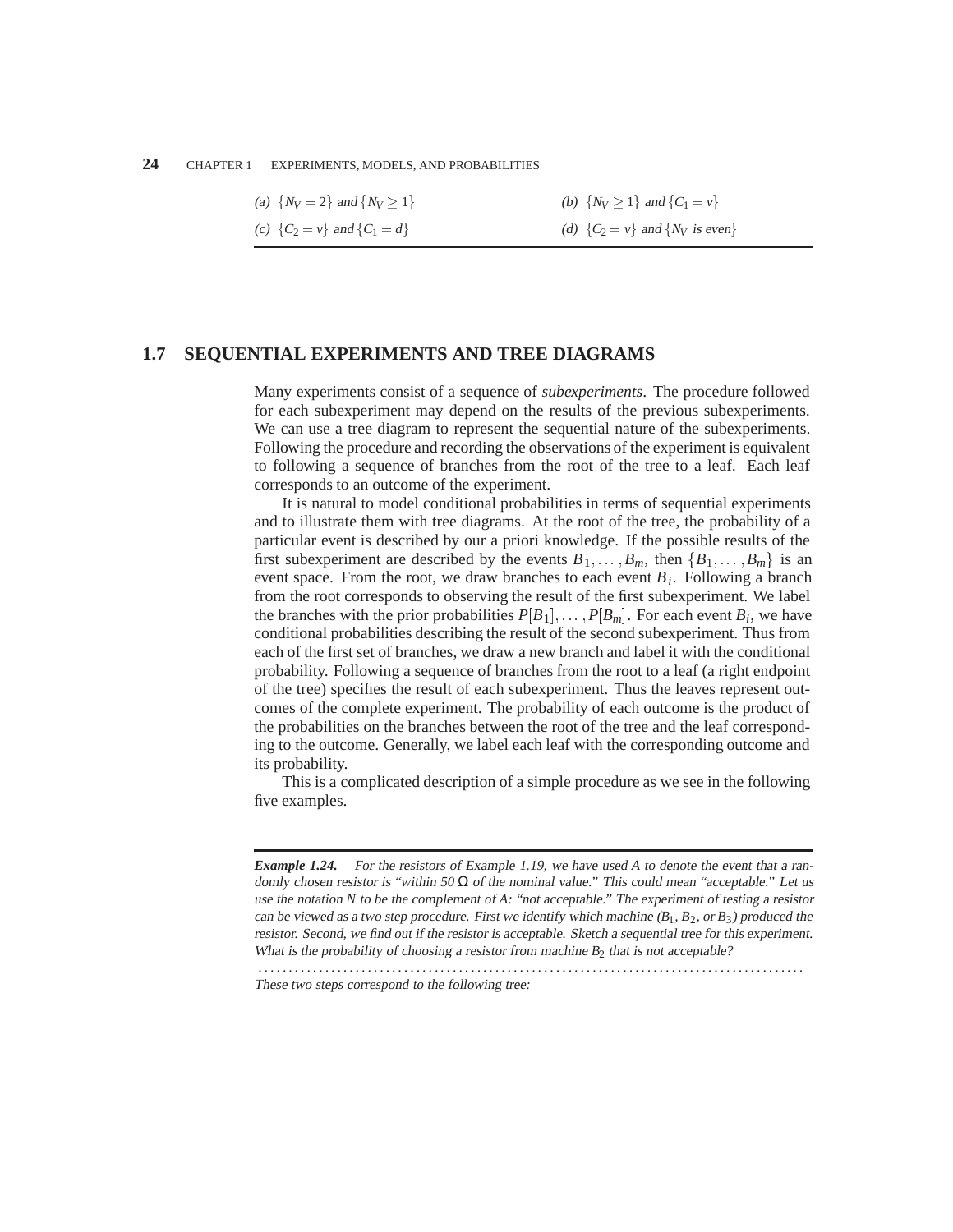#### 1.7 SEQUENTIAL EXPERIMENTS AND TREE DIAGRAMS **25**



To use the tree to find the probability of the event  $B_2N$ , a nonacceptable resistor from machine  $B_2$ , we start at the left and find the probability of reaching  $B_2$  is  $P[B_2] = 0.4$ . We then move to the right to  $B_2N$  and multiply  $P[B_2]$  by  $P[N|B_2] = 0.1$  to obtain  $P[B_2N] = (0.4)(0.1) = 0.04$ .

We observe in this example a general property of all tree diagrams that represent sequential experiments. The probabilities on the branches leaving any node add up to 1. This is a consequence of the law of total probability and the property of conditional probabilities that corresponds to Axiom 3 (Theorem 1.9).

**Example 1.25.** Suppose traffic engineers have coordinated the timing of two traffic lights to encourage <sup>a</sup> run of green lights. In particular, the timing was designed so that with probability 08 <sup>a</sup> driver will find the second light to have the same color as the first. Assuming the first light is equally likely to be red or green, what is the probability  $P[G_2]$  that the second light is green? Also, what is *P*<sup>*W*</sup> , the probability that you wait for at least one light? Lastly, what is  $P$ *G*<sub>1</sub>  $R$ <sub>2</sub>, the conditional probability of <sup>a</sup> green first light given <sup>a</sup> red second light?

..........................................................................................

In the case of the two-light experiment, the complete tree is



The probability the second light is green is

$$
P[G_2] = P[G_1G_2] + P[R_1G_2] = 0.4 + 0.1 = 0.5
$$

The event *W* that you wait for at least one light is

$$
W = \{R_1G_2 \cup G_1R_2 \cup R_1R_2\}
$$

The probability that you wait for at least one light is

$$
P[W] = P[R_1G_2] + P[G_1R_2] + P[R_1R_2] = 0.1 + 0.1 + 0.4 = 0.6
$$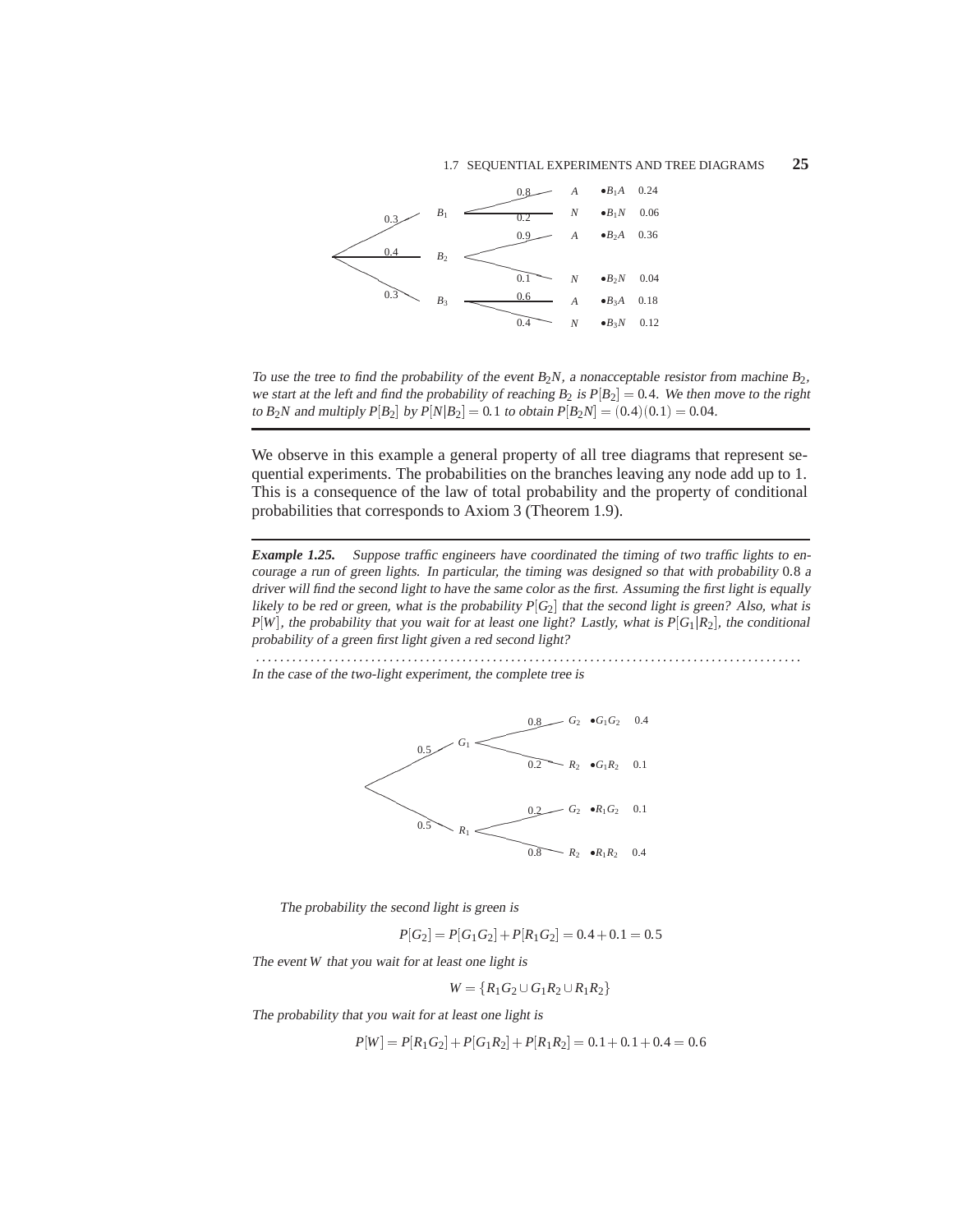To find  $P[G_1 | R_2]$ , we need  $P[R_2]$ . Noting that  $R_2 = \{G_1 R_2 \cup R_1 R_2\}$ , we have

$$
P[R_2] = P[G_1 R_2] + P[R_1 R_2] = 0.1 + 0.4 = 0.5
$$

Since  $P[G_1R_2] = 0.1$ , the conditional probability that you have a green first light given a red second light is

$$
P[G_1|R_2] = \frac{P[G_1R_2]}{P[R_2]} = \frac{0.1}{0.5} = 0.2
$$

*Example 1.26.* Consider the game of Three. You shuffle <sup>a</sup> deck of three cards: ace, 2, 3. With the ace worth 1 point, you draw cards until your total is 3 or more. You win if your total is 3. What is *P*<sup>*W*</sup>*l*, the probability that you win?

.......................................................................................... Let  $C_i$  denote the event that card  $C$  is the *i*th card drawn. For example,  $3_2$  is the event that the 3 was the second card drawn. The tree is



You win if  $A_12_2$ ,  $2_1A_2$ , or  $3_1$  occurs. Hence, the probability that you win is

$$
P[W] = P[A_1 2_2] + P[2_1 A_2] + P[3_1] = \left(\frac{1}{3}\right)\left(\frac{1}{2}\right) + \left(\frac{1}{3}\right)\left(\frac{1}{2}\right) + \frac{1}{3} = \frac{2}{3}
$$

*Example 1.27.* Suppose you have two coins, one biased, one fair, but you don't know which coin is which. Coin 1 is biased. It comes up heads with probability  $3/4$ , while coin 2 will flip heads with probability 12. Suppose you pick <sup>a</sup> coin at random and flip it. Let *Ci* denote the event that coin *i* is picked. Let *H* and *T* denote the possible outcomes of the flip. Given that the outcome of the flip is <sup>a</sup> head, what is  $P[C_1|H]$ , the probability that you picked the biased coin? Given that the outcome is a tail, what is the probability  $P[C_1 | T]$  that you picked the biased coin?

..........................................................................................

First, we construct the sample tree:

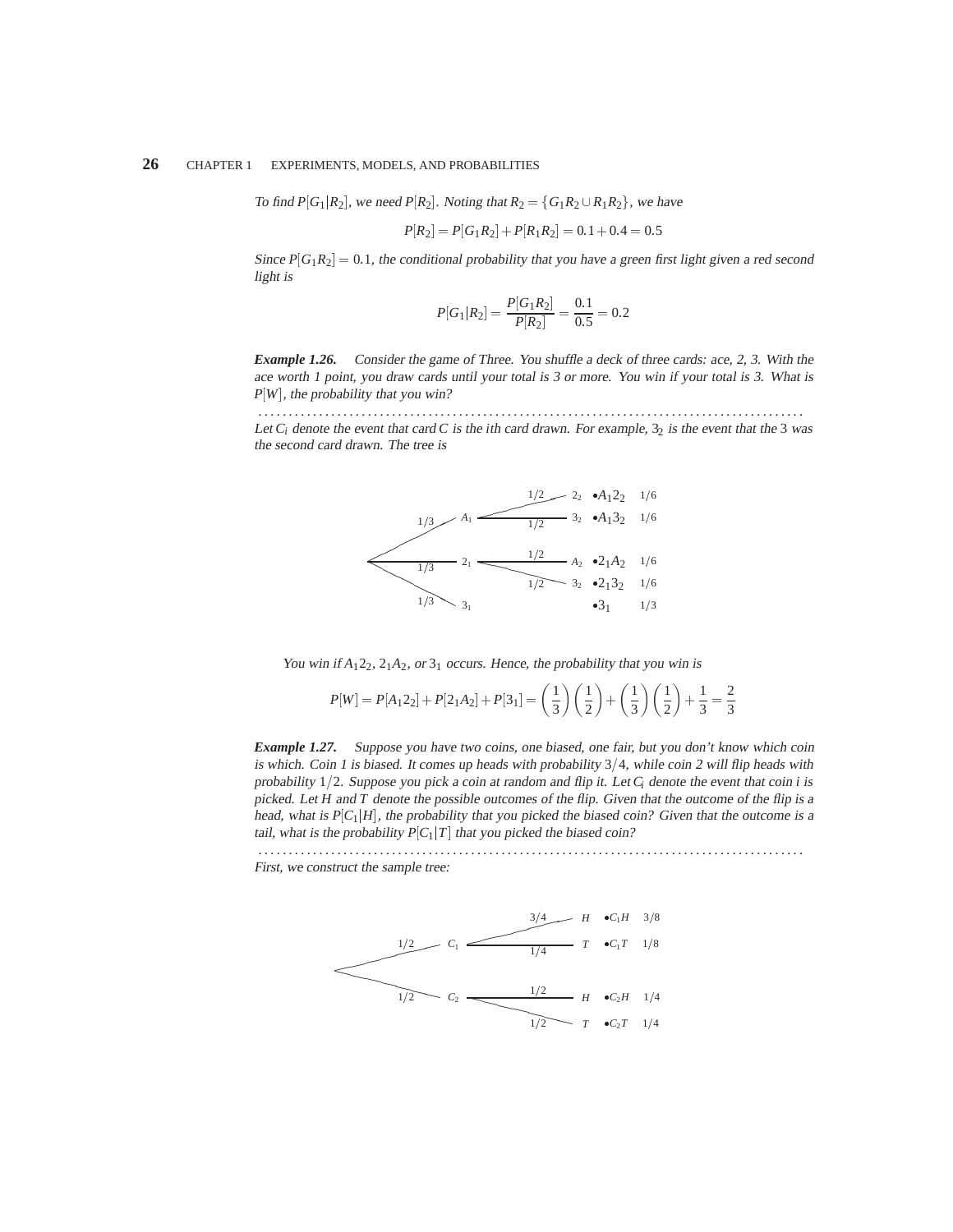#### 1.8 COUNTING METHODS **27**

To find the conditional probabilities, we see

$$
P[C_1|H] = \frac{P[C_1H]}{P[H]} = \frac{P[C_1H]}{P[C_1H] + P[C_2H]} = \frac{3/8}{3/8 + 1/4} = \frac{3}{5}
$$

Similarly,

$$
P[C_1|T] = \frac{P[C_1T]}{P[T]} = \frac{P[C_1T]}{P[C_1T] + P[C_2T]} = \frac{1/8}{1/8 + 1/4} = \frac{1}{3}
$$

As we would expect, we are more likely to have chosen coin 1 when the first flip is heads but we are more likely to have chosen coin 2 when the first flip is tails.

*Quiz 1.7.* In a cellular phone system, a mobile phone must be paged to receive a phone call. However, paging attempts don't always succeed because the mobile phone may not receive the paging signal clearly. Consequently, the system will page <sup>a</sup> phone up to three times before giving up. If <sup>a</sup> single paging attempt succeeds with probability 08, sketch <sup>a</sup> probability tree for this experiment and find the probability  $P[F]$  that the phone is found?

## **1.8 COUNTING METHODS**

Suppose we have a shuffled full deck and we deal seven cards. What is the probability that we draw no queens? In theory, we can draw the sample space tree for the seven cards drawn. However, the resulting tree is so large, this is impractical. In short, it is too difficult to enumerate all 133 million combinations of seven cards. (In fact, you may wonder if 133 million is even approximately the number of such combinations.) To solve this problem, we need to develop procedures that permit us to count how many seven card combinations there are and how many of them do not have a queen.

The results we will derive all follow from the fundamental principle of counting:

*Fundamental Principle of Counting:* If experiment *A* has *n* possible outcomes, and experiment *B* has *k* possible outcomes, then there are *nk* possible outcomes when you perform both experiments.

This principle is easily demonstrated by a few examples.

*Example 1.28.* Let *A* be the experiment "Flip <sup>a</sup> coin." Let *B* be "Roll <sup>a</sup> die." Then, *A* has two outcomes,  $H$  and  $T$ , and  $B$  has six outcomes,  $1, \ldots, 6$ . The joint experiment, called "Flip a coin and roll <sup>a</sup> die," has 12 outcomes:

 $(H, 1), \ldots, (H, 6), (T, 1), \ldots, (T, 6)$ 

Generally, if an experiment *E* has *k* subexperiments  $E_1, \ldots, E_k$  where  $E_i$  has  $n_i$ outcomes, then *E* has  $\prod_{i=1}^{k} n_i$  outcomes.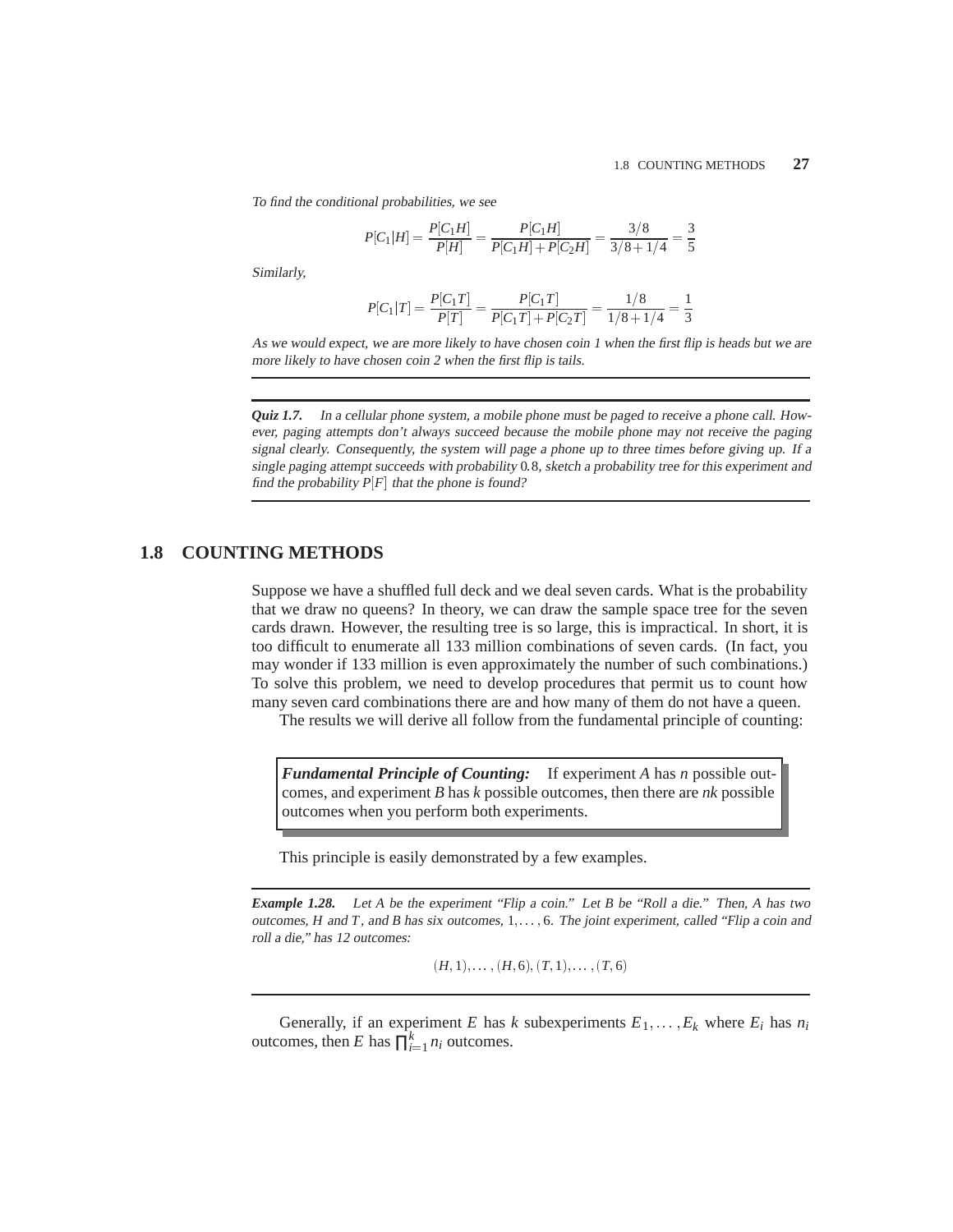*Example 1.29.* Shuffle the deck and deal out all the cards. The outcome of the experiment is <sup>a</sup> sequence of cards of the deck. How many possible outcomes are there?

..........................................................................................

Let subexperiment *k* be "Deal the *k*th card." The first subexperiment has <sup>52</sup> possible outcomes corresponding to the 52 cards that could be drawn. After the first card is drawn, the second subexperiment has 51 possible outcomes corresponding to the 51 remaining cards. The total number of outcomes is

 $52 \times 51 \times \cdots \times 1 = 52!$ 

A second way to think of the experiment is to say that we will number 52 empty slots from 1 to 52. We will start with the deck in some order and we will choose <sup>a</sup> numbered slot for each card. In this case, there are 52 slots and each card is matched with <sup>a</sup> slot. The outcome of each subexperiment is <sup>a</sup> numbered slot position. There are <sup>52</sup> possible positions for the first card, <sup>51</sup> for the second card, and so on.

**Example 1.30.** Shuffle the deck and choose three cards in order. How many outcomes are there?

.......................................................................................... In this experiment, there are 52 possible outcomes for the first card, 51 for the second card, and 50 for the third card. The total number of outcomes is  $52 \times 51 \times 50$ .

In Example 1.30, we chose an ordered sequence of three objects out of a set of 52 *distinguishable objects*. In general, an ordered sequence of *k* distinguishable objects is called a *k*-*permutation*. We will use the notation  $(n)_k$  to denote the number of possible *k*-permutations of *n* distinguishable objects. To find  $(n)_k$ , suppose we have *n* distinguishable objects, and the experiment is to choose a sequence of *k* of these objects. There are *n* choices for the first object to pick,  $n - 1$  choices for the second object, etc. Therefore, the total number of possibilities is

$$
(n)_k = n(n-1)(n-2)\cdots(n-k+1)
$$

Multiplying the right side by  $(n - k)!/(n - k)!$  yields our next theorem.

*Theorem 1.12. The number of k-permutations of n distinguishable objects is*  $(n)_k = n(n-1)(n-2)\cdots(n-k+1) = \frac{n!}{(n-k)!}$ 

Choosing objects from a collection is also called *sampling*, and the chosen objects are known as a *sample*. A *k*-permutation is a type of sample obtained by specific rules for the selecting objects from the collection. In particular, once we choose an object for a *k*-permutation, we remove the object from the collection and we cannot choose it again. Consequently, this is also called *sampling without replacement*. A second type of sampling occurs when an object can be chosen repeatedly. In this case, when we remove the object from the collection, we replace the object with a duplicate. This is known as *sampling with replacement*.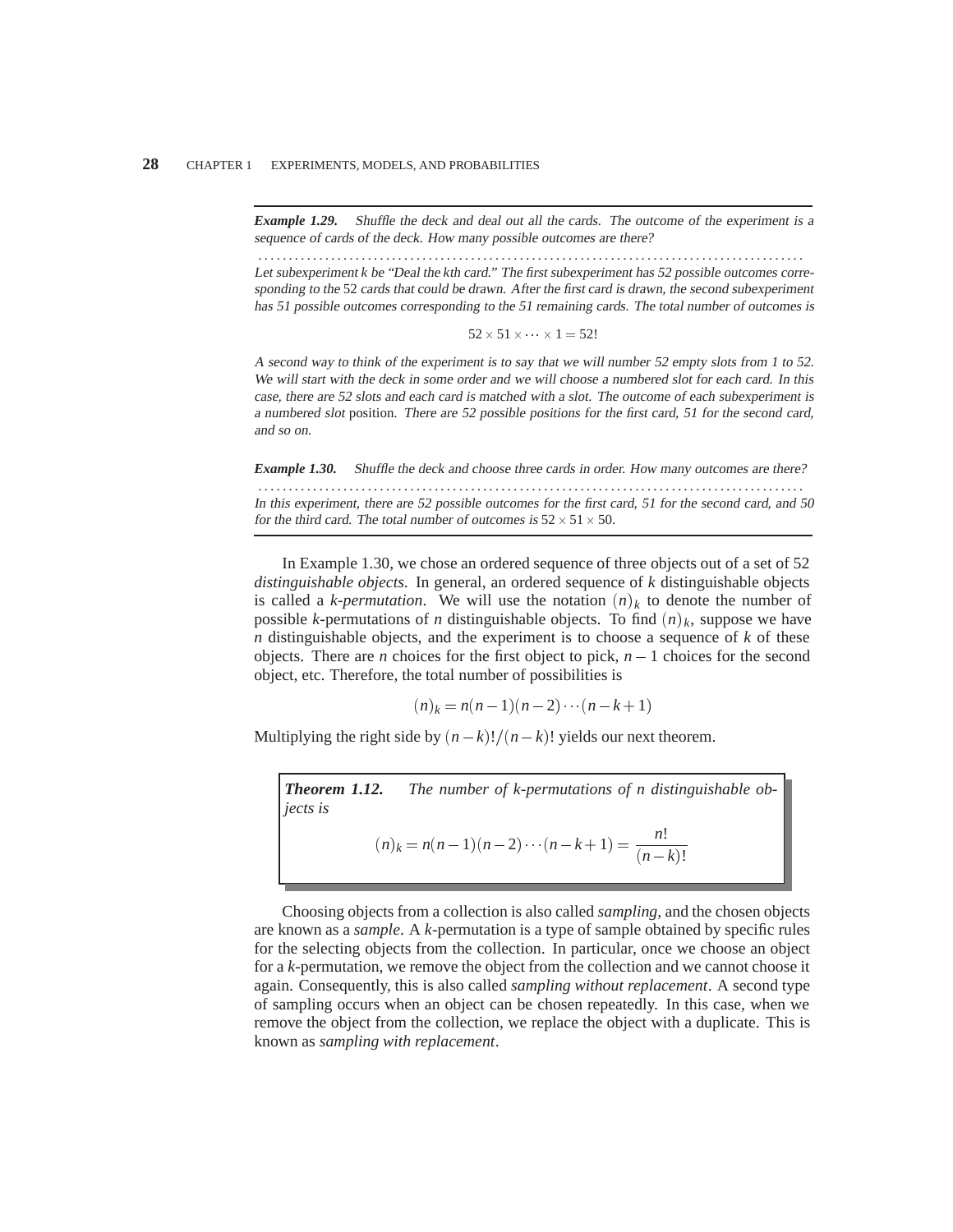*Example 1.31.* <sup>A</sup> laptop computer has PCMCIA expansion card slots *A* and *B*. Each slot can be filled with either a modem card  $(m)$ , a SCSI interface  $(i)$ , or a GPS card  $(g)$ . From the set  $\{m, i, g\}$  of possible cards, what is the set of possible ways to fill the two slots when we sample with replacement? In other words, how many ways can we fill the two card slots when we allow both slots to hold the same type of card?

.......................................................................................... In the experiment to choose with replacement <sup>a</sup> sample of two cards, let *xy* denote the outcome that card type *x* is used in slot *A* and card type *y* is used in slot *B*. The possible outcomes are

 $S = \{mm, mi, mg, im, ii, ig, gm, gi, gg\}$ 

As we see from *S*, the number of possible outcomes is nine.

The fact that Example 1.31 had nine possible outcomes should not be surprising. Since we were sampling with replacement, there were always three possible outcomes for the each of the subexperiments to choose a PCMCIA card. Hence, by the fundamental theorem of counting, Example 1.31 must have  $3^2 = 9$  possible outcomes.

This result generalizes naturally when we want to choose with replacement a sample of *k* objects out of a collection of *n* distinguishable objects. Sampling with replacement ensures that in each subexperiment needed to choose one of the *k* objects, there are *n* possible objects to choose. Hence there must be  $n^k$  ways to choose with replacement a sample of *k* objects.

*Theorem 1.13. Given n distinguishable objects, there are n<sup>k</sup> ways to choose with replacement a sample of k objects.*

Both in choosing a *k*-permutation or in sampling with replacement, different outcomes are distinguished by the order in which we choose objects. In Example 1.31, *mi* and *im* are distinct outcomes. However, in many practical problems, the order in which the objects were chosen makes no difference. For example, in a bridge hand, it does not matter in what order the cards are dealt. Suppose there are four objects, *A*, *B*, *C*, and *D*, and we define an experiment in which the procedure is to choose two objects, arrange them in alphabetical order, and observe the result. In this case, to observe *AD* we could choose *A* first or *D* first or both *A* and *D* simultaneously. What we are doing is picking a subset of the collection of objects. Each subset is called a *k-combination*. We want to find the number of *k*-combinations.

We will use  $\binom{n}{k}$ , which is read as "*n* choose *k*," to denote the number of *k*combinations of *n* objects. To find  $\binom{n}{k}$ , we perform the following two subexperiments to assemble a *k*-permutation of *n* distinguishable objects:

- 1. Choose a *k*-combination out of the *n* objects.
- 2. Choose a *k*-permutation of the *k* objects in the *k*-combination.

Theorem 1.12 tells us that the number of outcomes of the combined experiment is  $(n)_k$ . The first subexperiment has  $\binom{n}{k}$  possible outcomes, the number we have to derive. By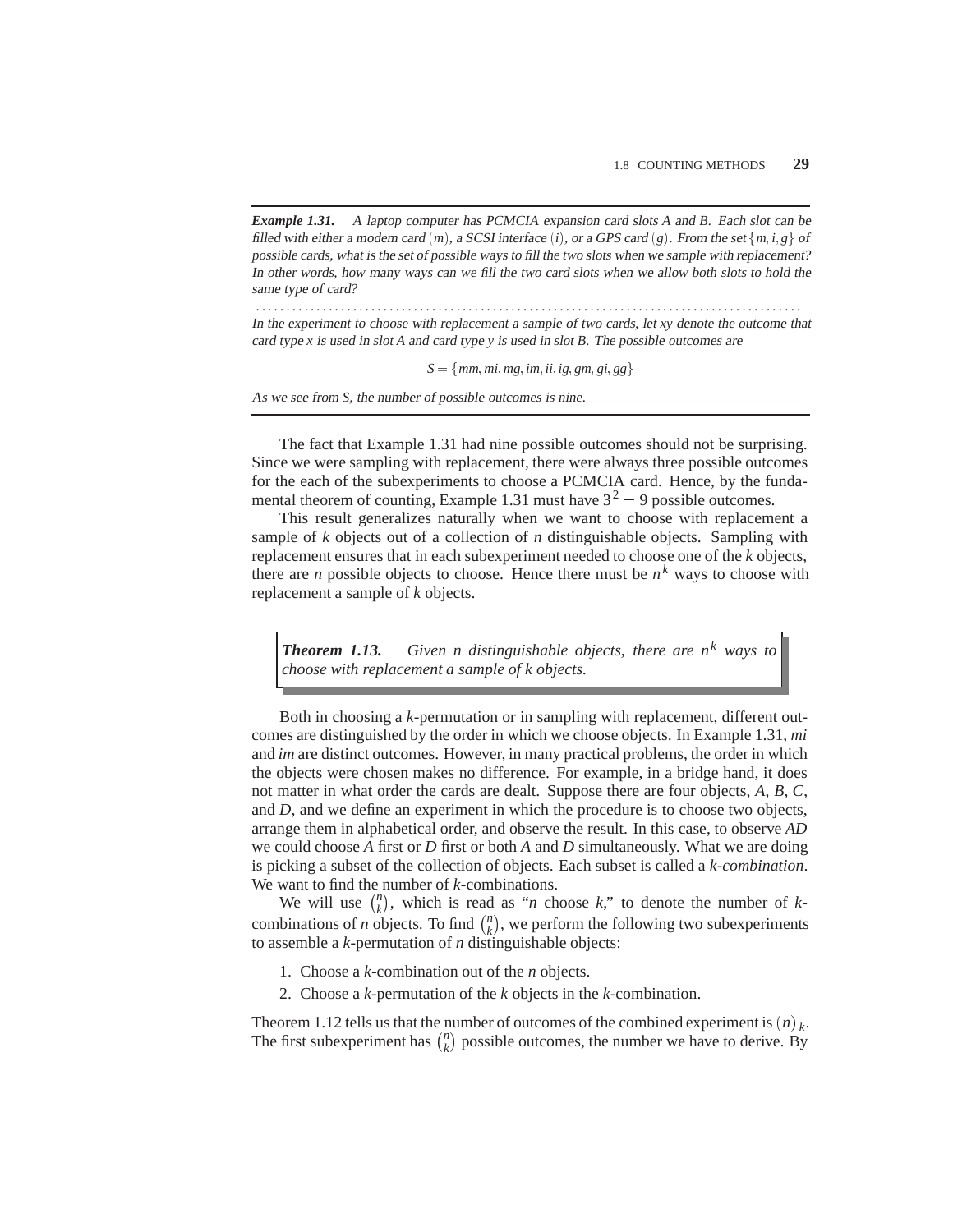#### **30** CHAPTER 1 EXPERIMENTS, MODELS, AND PROBABILITIES

Theorem 1.12, the second experiment has  $(k)_k = k!$  possible outcomes. Since there are  $(n)_k$  possible outcomes of the combined experiment,

$$
(n)_k = \binom{n}{k} \cdot k!
$$

Rearranging the terms yields our next result.

*Theorem 1.14. The number of ways to choose k objects out of n distinguishable objects is*  $\binom{n}{k} = \frac{(n)_k}{k!} = \frac{n!}{k!(n-1)!}$  $k!$   $k!(n-k)!$ *n*!  $\frac{n!}{k!(n-k)!}$  (1.5)

We encounter  $\binom{n}{k}$  in other mathematical studies. Sometimes it is called a *binomial coefficient* because it appears (as the coefficient of  $x^k y^{n-k}$ ) in the expansion of the binomial form  $(x + y)^n$ .

*Example 1.32.*

• The number of five card poker hands is

$$
\binom{52}{5} = \frac{52 \cdot 51 \cdot 50 \cdot 49 \cdot 48}{2 \cdot 3 \cdot 4 \cdot 5} = 2,598,960
$$

- The number of ways of picking 60 out of 120 students is  $\binom{120}{60}$ .
- The number of ways of choosing 5 starters for a basketball team with 11 players is  $\binom{11}{5} = 462$ .
- A baseball team has 15 field players and 10 pitchers. Each field player can take any of the eight nonpitching positions. Therefore, the number of possible starting lineups is  $N =$  $\binom{10}{1}\binom{15}{8}$  = 64,350 since you must choose 1 of the 10 pitchers and you must choose 8 out of the 15 field players. For each choice of starting lineup, the manager must submit to the umpire a batting order for the 9 starters. The number of possible batting orders is  $N(9!)$  = 23 351 328 000 since there are *N* ways to choose the <sup>9</sup> starters and for each choice of <sup>9</sup> starters, there are  $9! = 362,880$  possible batting orders.

**Example 1.33.** To return to our original question of this section, suppose we draw seven cards. What is the probability of getting a hand without any queens?

.......................................................................................... There are  $H = \binom{52}{7}$  possible hands. All *H* hands have probability 1/*H*. There are  $H_{NQ} = \binom{48}{7}$  hands that have no queens since we must choose 7 cards from a deck of 48 cards that has no queens. Since all hands are equally likely, the probability of drawing no queens is  $H_{NQ}/H = 0.5504$ .

*Quiz 1.8.* Consider <sup>a</sup> binary code with <sup>4</sup> bits (0 or 1) in each code word. An example of <sup>a</sup> code word is 0110.

- (a) How many different code words are there?
- (b) How many code words have exactly two zeroes?
- (c) How many code words begin with <sup>a</sup> zero?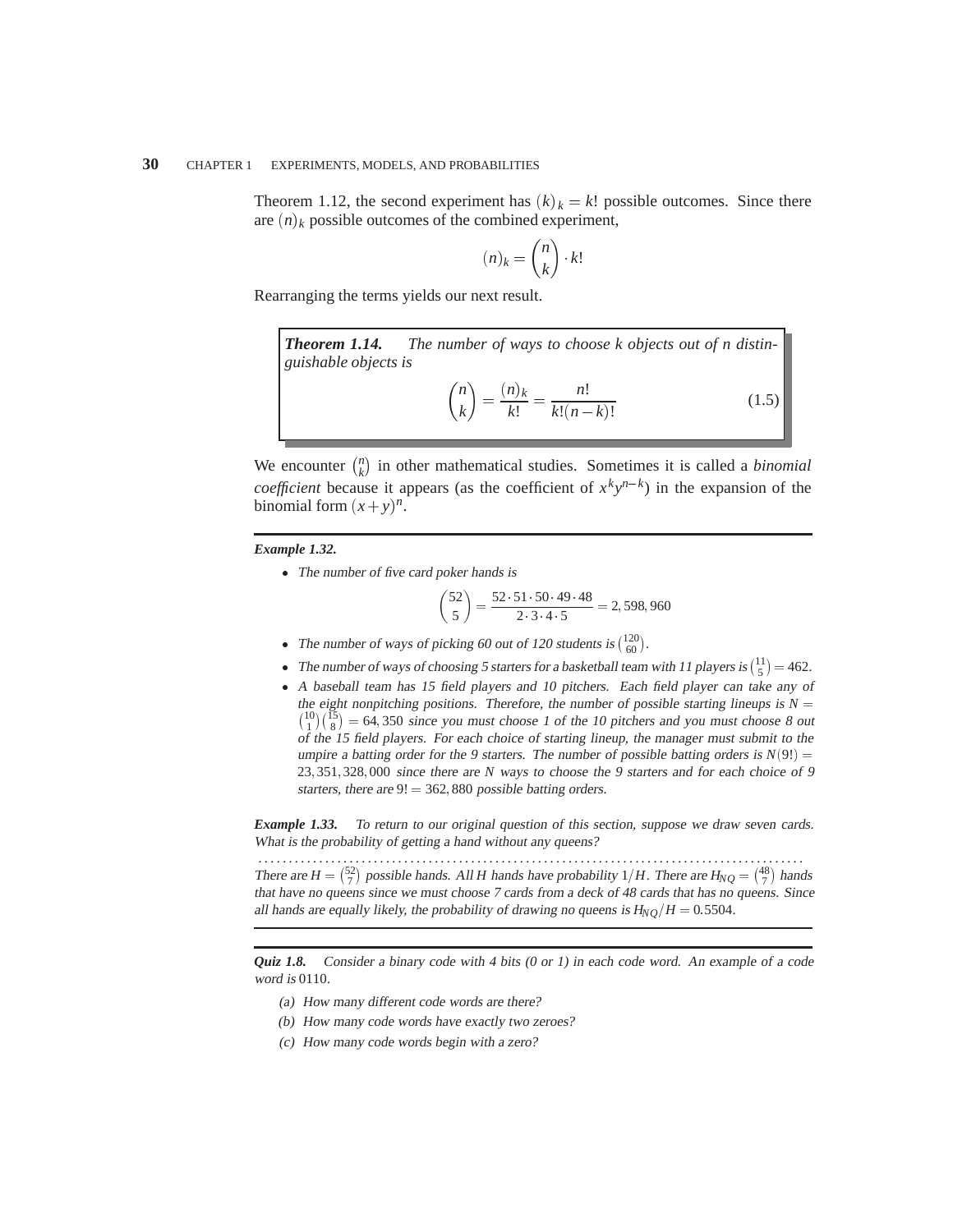(d) In <sup>a</sup> constant ratio binary code, each code word has *N* bits. In every word, *M* of the *N* bits are 1 and the other  $M - N$  bits are 0. How many different code words are in the code with  $N = 8$  and  $M = 3$ ?

## **1.9 INDEPENDENT TRIALS**

Suppose we perform the same experiment over and over. Each time, a success occurs with probability *p*; otherwise, a failure occurs with probability  $1 - p$ . In addition, the result of each trial is independent of the results of all other trials. The outcome of the experiment is a sequence of successes and failures denoted by a sequence of ones and zeroes. For example,  $10101...$  is an alternating sequence of successes and failures. Let  $S_{k,n}$  denote the event that there were *k* successes in *n* trials. To find  $P[S_{k,n}]$ , we consider an example.

*Example 1.34.* What is the probability  $P[S_{3,5}]$  of three successes in five independent trials with success probability *p*.

.......................................................................................... To find  $P[S_{3,5}]$ , we observe that the outcomes with three successes in five trials are 11100, 11010, 11001, 10110, 10101, 10011, 01110, 01101, 01011, and 00111. Each outcome with three successes has probability  $p^3(1-p)^2$ . The number of such sequences is the number of ways to choose three slots out of five slots in which to place the three ones. There are  $\binom{5}{3} = 10$  possible ways. To find  $P[S_{3,5}]$ , we add up the probabilities associated with the 10 outcomes with 3 successes, yielding

$$
P[S_{3,5}] = {5 \choose 3} p^3 (1-p)^2
$$

In general, for *n* independent trials we observe that

- Each outcome with *k* successes has probability  $p^k(1-p)^{n-k}$ .
- There are  $\binom{n}{k}$  outcomes that have *k* successes.

To further confirm the second fact, note that out of *n* trials, there are  $\binom{n}{k}$  ways to choose *k* of the trials to call successes. Summing over the  $\binom{n}{k}$  outcomes with *k* successes, the probability of *k* successes in *n* independent trials is

-

$$
P[S_{k,n}] = \binom{n}{k} p^k (1-p)^{n-k}
$$
 (1.6)

*Example 1.35.* In Example 1.19, we found <sup>a</sup> randomly tested resistor was acceptable with probability  $P[A] = 0.78$ . If we randomly test 100 resistors, what is the probability of  $T_i$ , the event that *i* resistors test acceptable?

.......................................................................................... Testing each resistor is an independent trial with <sup>a</sup> success occurring when <sup>a</sup> resistor is found to be acceptable. Thus for  $0 \le i \le 100$ ,

$$
P[T_i] = {100 \choose i} (0.78)^i (1 - 0.78)^{100 - i}
$$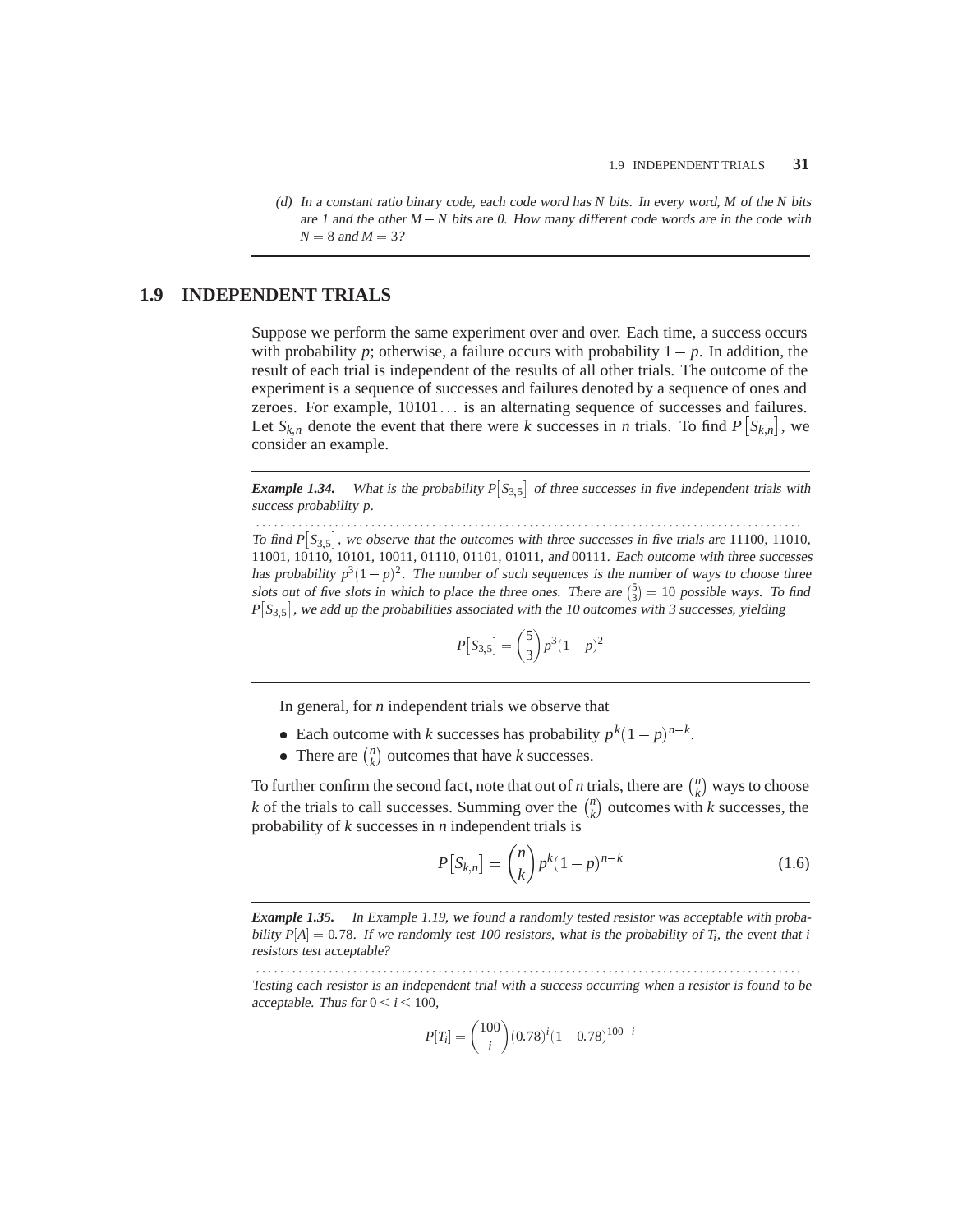#### **32** CHAPTER 1 EXPERIMENTS, MODELS, AND PROBABILITIES



#### *Components in Series Components in Parallel*

**Figure 1.1** Serial and parallel devices.

We note that our intuition says that since 78% of the resistors are acceptable, then in testing 100 resistors, the number acceptable should be near 78. However,  $P[T_78] \approx 0.096$ , which is fairly small. This shows that although we might expect the number acceptable to be close to 78, that does not mean that the probability of exactly 78 acceptable is high.

The next example describes how cellular phones use repeated trials to transmit data accurately.

*Example 1.36.* To communicate one bit of information reliably, cellular phones transmit the same binary symbol five times. Thus the information "zero" is transmitted as 00000 and "one" is 11111. The receiver detects the correct information if three or more binary symbols are received correctly. What is the information error probability  $P[E]$ , if the binary symbol error probability is  $q = 0.1$ ?

.......................................................................................... In this case, we have five trials corresponding to the five times the binary symbol is sent. On each trial, <sup>a</sup> success occurs when <sup>a</sup> binary symbol is received correctly. The probability of <sup>a</sup> success is  $p = 1 - q = 0.9$ . The error event *E* occurs when the number of successes is strictly less than three:

$$
P[E] = P[S_{0,5}] + P[S_{1,5}] + P[S_{2,5}]
$$
  
=  $q^5 + 5pq^4 + 10p^2q^3 = 0.0081$ 

By increasing the number of binary symbols per information bit from 1 to 5, the cellular phone reduces the probability of error by more than one order of magnitude from 0.1 to 0.0081.

#### **RELIABILITY PROBLEMS**

Independent trials can also be used to describe reliability problems in which we would like to calculate the probability that a particular operation succeeds. The operation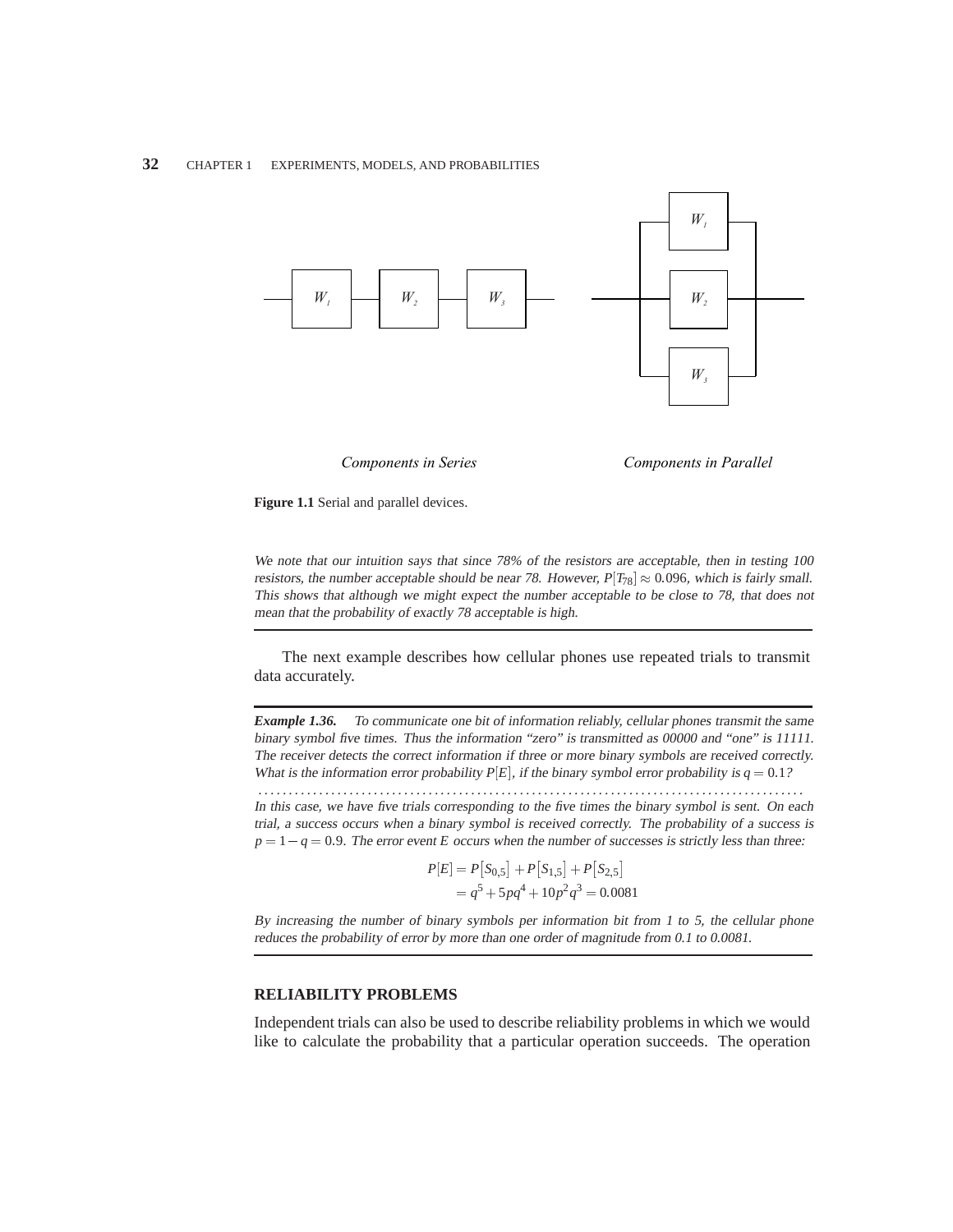

**Figure 1.2** The operation described in Example 1.37. On the left is the original operation. On the right is the equivalent operation with each pair of series components replaced with an equivalent component.

consists of *n* components and each component succeeds with probability *p*, independent of any other component. Let  $W_i$  denote the event that component  $i$  succeeds. As depicted in Figure 1.1, there are two basic types of operations.

 *Components in series*. The operation succeeds if *all* of its components succeed. One example of such an operation is a sequence of computer programs, in which each program after the first one uses the result of the previous program. Therefore, the complete operation fails if any of the component programs fail. Whenever the operation consists of *k* components in series, we need all *k* components to succeed in order to have a successful operation. The probability the operation succeeds is

$$
P[W] = P[W_1 W_2 \cdots W_n] = p \times p \times \cdots \times p = p^n
$$

 *Components in parallel*. The operation succeeds if *any* of its components work. This operation occurs when introduce redundancy to promote reliability. In a redundant system, such as a space shuttle, there are *n* computers on board so that the shuttle can continue to function as long as at least one computer operates successfully. If the components are in parallel, the operation fails when all elements fail, so we have

$$
P[W^{c}] = P[W_1^{c}W_2^{c} \cdots W_n^{c}] = (1 - p)^n
$$

The probability that the parallel operation succeeds is

$$
P[W] = 1 - P[W^c] = 1 - (1 - p)^n
$$

We can analyze complicated combinations of components in series and in parallel by reducing several components in parallel or components in series to a single equivalent component.

*Example 1.37.* An operation consists of two redundant parts. The first part has two components in series (*W*<sup>1</sup> and *W*2) and the second part has two components in series (*W*<sup>3</sup> and *W*4). All components succeed with probability  $p = 0.9$ . Draw a diagram of the operation and calculate the probability that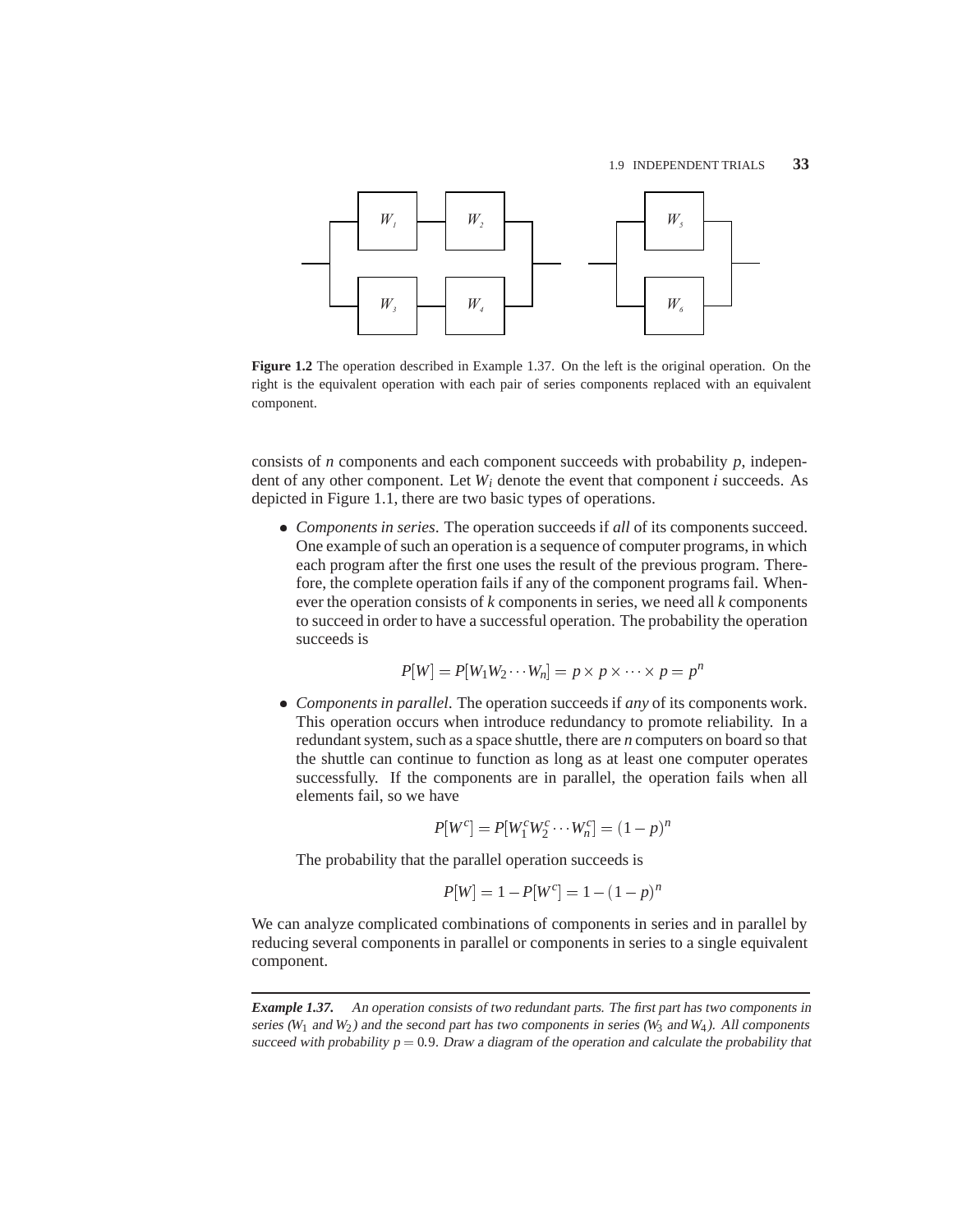#### **34** CHAPTER 1 EXPERIMENTS, MODELS, AND PROBABILITIES

the operation succeeds.

.......................................................................................... <sup>A</sup> diagram of the operation is shown in Figure 1.2. We can create an equivalent component, *W*5, with probability of success  $p_5$  by observing that for the combination of  $W_1$  and  $W_2$ ,

$$
P[W_5] = p_5 = P[W_1 W_2] = p^2 = 0.81
$$

Similarly, the combination of  $W_3$  and  $W_4$  in series produces an equivalent component,  $W_6$ , with probability of success  $p_6 = p_5 = 0.81$ . The entire operation then consists of *W*<sub>5</sub> and *W*<sub>6</sub> in parallel which is also shown in Figure 1.2. The success probability of the operation is

$$
P[W] = 1 - (1 - p_5)^2 = 0.964
$$

We could consider the combination of  $W_5$  and  $W_6$  to be an equivalent component  $W_7$  with success probability  $p_7 = 0.964$  and then analyze a more complex operation that contains *W*<sub>7</sub> as a component.

Working on these reliability problems leads us to the observation that in calculating probabilities of events involving independent trials, it is easy to find the probability of an intersection and difficult to find directly the probability of a union. Specifically, for the device with components in series, it is difficult to calculate directly the probability that the device fails. Similarly, when the components are in parallel, calculating the probability the device works is hard. However, De Morgan's law (Theorem 1.1) allows us to express a union as the complement of an intersection and vice versa. Therefore when it is difficult to calculate directly the probability we need, we can often calculate the probability of the complementary event first and then subtract this probability from one to find the answer. This is how we calculated the probability that the parallel device works.

## **MULTIPLE OUTCOMES**

Suppose we perform *n* independent repetitions of a subexperiment for which there are *r* possible outcomes for any trial. That is, the sample space for each trial is  $(s_1, \ldots, s_r)$ and that on any trial,  $P[s_k] = p_k$ , independent of the result of any other trial.

An outcome of the experiment consists of a sequence of *n* trial outcomes. Consider the experiment as following a probability tree where on the *i*th branch, we choose the branch labeled  $s_i$  with probability  $p_i$ . The probability of an experimental outcome is just the product of the branch probabilities. For example, the experimental outcome  $s_1 s_1 s_3 s_4 s_5$  occurs with probability  $p_1 p_1 p_3 p_4 p_5$ . Let  $N_i$  denote the number of times that outcome *si* occurs out of the *n* trials. We want to find

$$
P[N_1 = n_1, N_2 = n_2, \ldots, N_r = n_r]
$$

First, the probability of the outcome

$$
\underbrace{s_1 \cdots s_1}_{n_1 \text{ times}} \underbrace{s_2 \cdots s_2}_{n_2 \text{ times}} \underbrace{\cdots \cdots s_r}_{n_r \text{ times}}
$$

is

$$
p_1^{n_1}p_2^{n_2}\cdots p_r^{n_r}
$$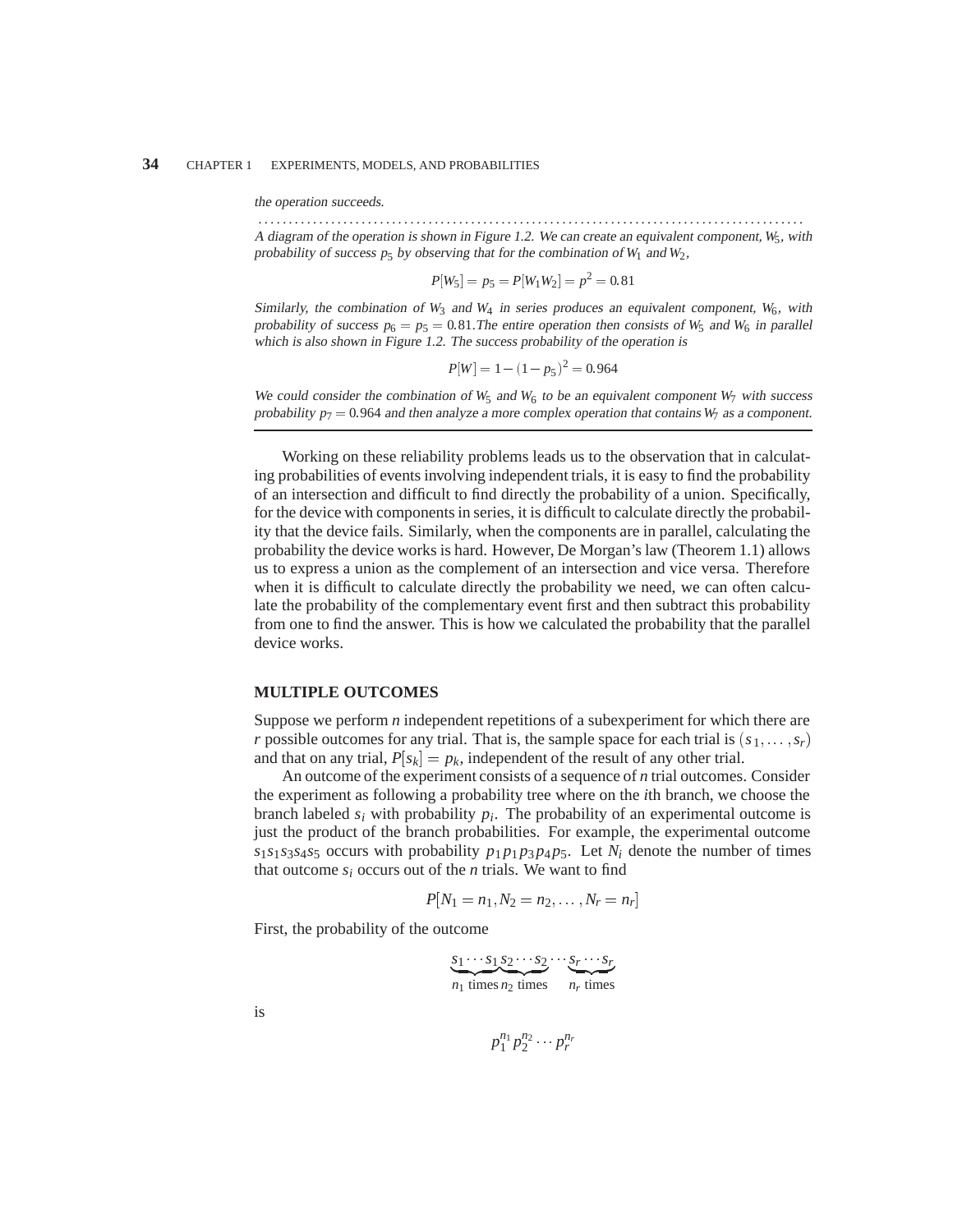Second, any other experimental outcome that is a reordering of the above sequence has the same probability since each branch labeled  $s_i$  is followed  $n_i$  times through the tree. As a result,

$$
P[N_1 = n_1, N_2 = n_2, \cdots, N_r = n_r] = M p_1^{n_1} p_2^{n_2} \cdots p_r^{n_r}
$$

where *M* is the number of such sequences. *M* is called the multinomial coefficient. To find *M*, we consider *n* empty slots and perform the following sequence of subexperiments:

| subexperiment | Procedure                                                             |
|---------------|-----------------------------------------------------------------------|
|               | Label $n_1$ slots as $s_1$ .                                          |
|               | Label $n_2$ slots as $s_2$ .                                          |
|               |                                                                       |
|               | Label remaining $n_r = n - (n_1 + \cdots + n_{r-1})$ slots as $s_r$ . |

There are  $\binom{n}{n_1}$  ways to perform the first subexperiment. Similarly, there are  $\binom{n-n_1}{n_2}$ ways to perform the second subexperiment. After  $j-1$  subexperiments,  $n_1 + \cdots +$  $n_{j-1}$  slots have already been filled, leaving  $\binom{n-(n_1+\cdots+n_{j-1})}{n_j}$  ways to perform the *j*th subexperiment. From our basic counting principle,

$$
M = {n \choose n_1} {n - n_1 \choose n_2} {n - (n_1 + n_2) \choose n_3} \cdots {n_r \choose n_r}
$$
  
= 
$$
\frac{n!}{(n - n_1)! n_1!} \frac{(n - n_1)!}{(n - n_1 - n_2)! n_2!} \cdots \frac{(n - (n_1 + \cdots + n_{r-1}))!}{(n - (n_1 + \cdots + n_r))! n_r!}
$$

If we cancel the common factors, we have

$$
M = \frac{n!}{n_1! n_2! \cdots n_r!}
$$

so that

$$
P[N_1 = n_1, \cdots N_r = n_r]
$$
  
= 
$$
\begin{cases} \frac{n!}{n_1! \cdots n_r!} p_1^{n_1} \cdots p_r^{n_r} & n_1 + \cdots + n_r = n; \ n_i \ge 0, i = 1, \dots, r \\ 0 & \text{otherwise} \end{cases}
$$

*Example 1.38.* Each call arriving at <sup>a</sup> telephone switch is independently either <sup>a</sup> voice call with probability 7/10, a fax call with probability 2/10, or a modem call with probability 1/10. Let *X*, *Y*, and *Z* denote the number of voice, fax, and modem calls out of <sup>100</sup> observed calls. In this case,

$$
P[X = x, Y = y, Z = z]
$$
  
= 
$$
\begin{cases} \frac{100!}{x!y!z!} \left(\frac{7}{10}\right)^x \left(\frac{2}{10}\right)^y \left(\frac{1}{10}\right)^z & x + y + z = 100, x \ge 0, y \ge 0, z \ge 0\\ 0 & \text{otherwise} \end{cases}
$$

*Quiz 1.9.* <sup>A</sup> memory module consists of <sup>9</sup> chips. The device is designed with redundancy so that it works even if one of its chips is defective. Each chip contains *n* transistors and functions properly if all of its transistors work. <sup>A</sup> transistor works with probability *p* independent of any other transistor.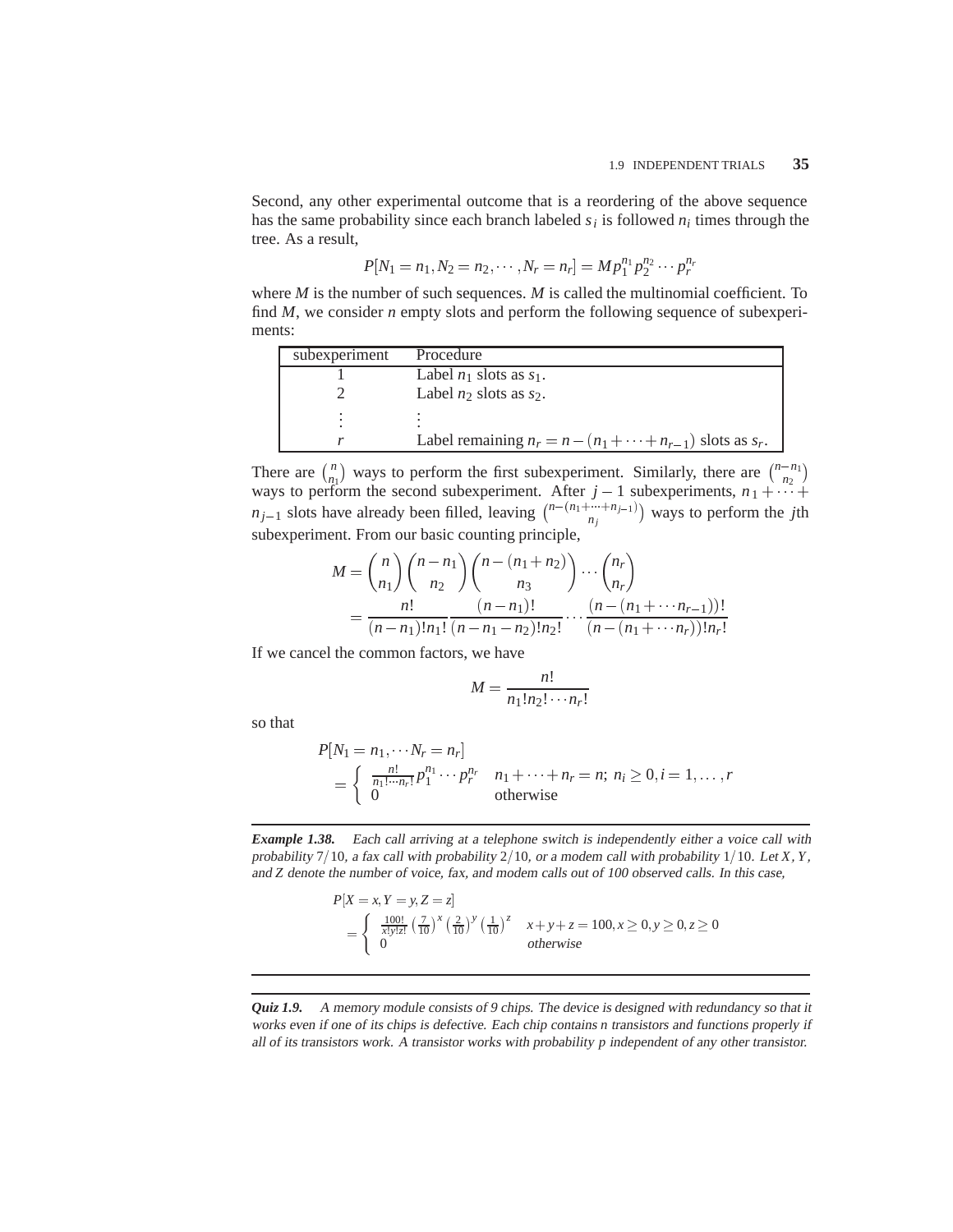- (a) What is the probability  $P[C]$  that a chip works?
- (b) What is the probability  $P[M]$  that the memory module works?

## **CHAPTER SUMMARY**

This chapter introduces the model of an experiment consisting of a procedure and observations. Outcomes of the experiment are elements of a sample space. Probability is a number assigned to every set in the sample space. Three axioms contain the fundamental properties of probability. The rest of this book uses these axioms to develop methods of working on practical problems.

- 1. *Sample space*, *event*, and *outcome* are probability terms for the set theory concepts of universal set, set, and element.
- 2. A *probability measure*  $P[A]$  is a function that assigns a number between 0 and 1 to every event *A* in the sample space. The assigned probabilities conform to the three axioms presented in Section 1.3.
- 3. A *conditional probability PA*j*B* describes the likelihood of *A* given that *B* has occurred. The conditional probability  $P[A|B]$  also satisfies the three axioms of probability.
- 4. *Tree diagrams* illustrate experiments that consist of a sequence of steps. The labels on the tree branches can be used to calculate the probabilities of outcomes of the combined experiment.
- 5. *Counting methods* determine the number of outcomes of complicated experiments.

## **PROBLEMS**

- 1.2.1.  $\bullet$  A fax transmission can take place at any of three speeds depending on the condition of the phone connection between the two fax machines. The speeds are high (*h*) at 14,400 b/s, medium (*m*) at 9600 b/s, and low (*l*) at 4800 b/s. In response to requests for information a company sends either short faxes of two (*t*) pages, or long faxes of four (*f*) pages. Consider the experiment of monitoring a fax transmission and observing the transmission speed and the length. An observation is a two-letter word, for example, a highspeed, two-page fax is *ht*.
	- (a) What is the sample space of the experiment?

(b) Let  $A_1$  be the event "medium speed fax." What are the outcomes in *A*1?

(c) Let  $A_2$  be the event "short (two-page) fax." What are the outcomes in  $A_2$ ?

(d) Let  $A_3$  be the event "high speed fax or low speed fax." What are the outcomes in *A*3?

- (e) Are  $A_1$ ,  $A_2$ , and  $A_3$  mutually exclusive?
- (f) Are  $A_1$ ,  $A_2$ , and  $A_3$  collectively exhaustive?
- 1.2.2.  $\bullet$  An integrated circuit factory has three machines *X*, *Y*, and *Z*. Test one integrated circuit produced by each machine. Either a circuit is acceptable (*a*) or it fails (*f*). An observation is a sequence of three test results corresponding to the circuits from machine *X*, *Y*, and *Z*, respectively. For example, *aaf* is the observation that the circuits from *X* and *Y* pass the test and the circuit from *Z* fails the test.

(a) What are the elements of the sample space of this experiment?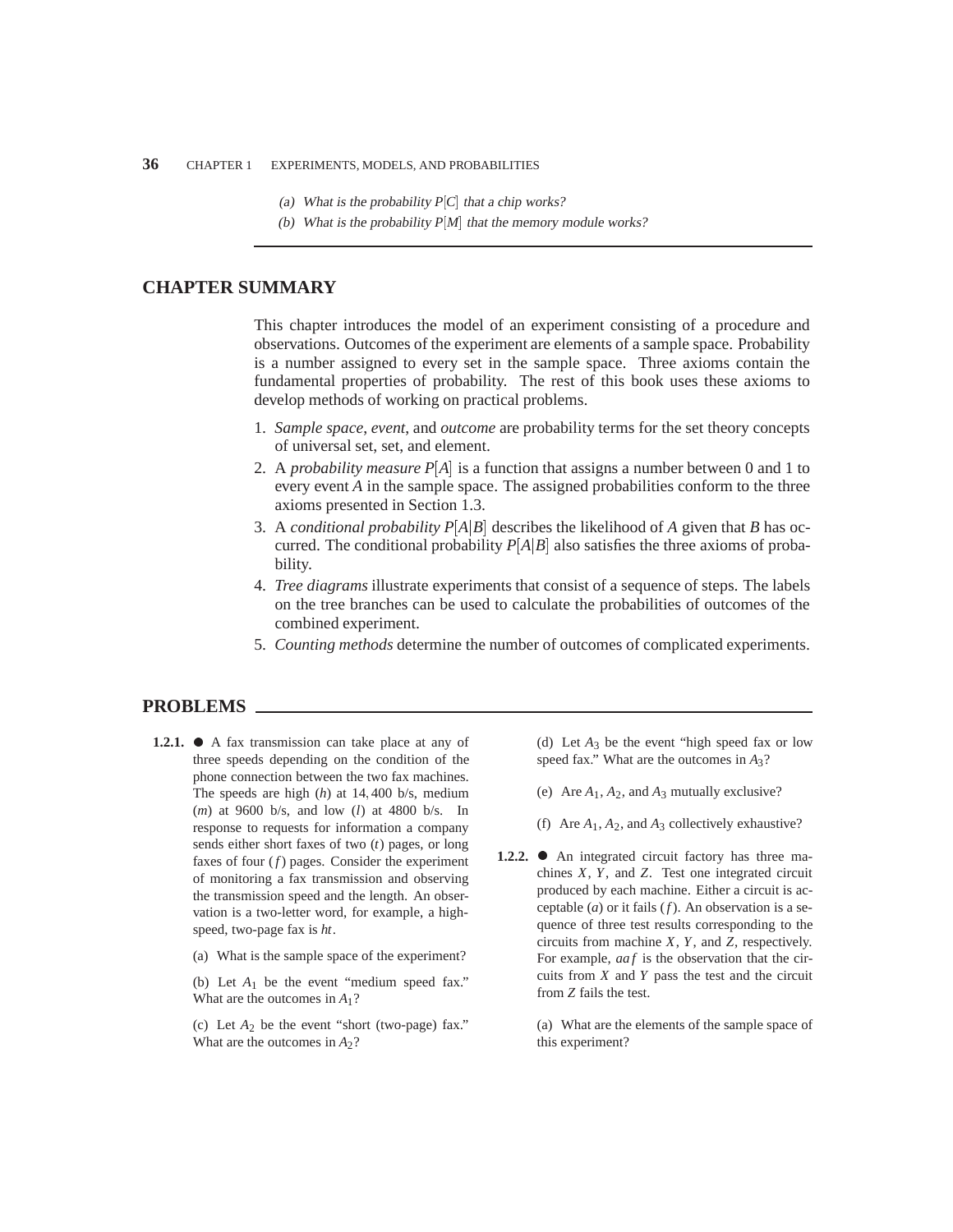(b) What are the elements of the sets:

 $Z_F = \{$  circuit from *Z* fails $\}$ 

 $X_A = \{$ circuit from *X* is acceptable $\}$ 

- (c) Are  $Z_F$  and  $X_A$  mutually exclusive?
- (d) Are  $Z_F$  and  $X_A$  collectively exhaustive?
- (e) What are the elements of the sets:

 $C = \{$  more than one circuit acceptable  $\}$ 

 $D = \{$ at least two circuits fail $\}$ 

- (f) Are *C* and *D* mutually exclusive?
- (g) Are *C* and *D* collectively exhaustive?
- **1.2.3. Shuffle a deck of cards and turn over the first** card. What is the sample space of this experiment? How many outcomes are in the event that the first card is a heart?
- **1.2.4. Find out the birthday (month and day but not** year) of a randomly chosen person. What is the sample space of the experiment. How many outcomes are in the event that the person is born in July?
- **1.2.5. ●** Let the sample space of an experiment consist of all the undergraduates at a university. Give four examples of event spaces.
- **1.2.6. ●** Let the sample space of the experiment consist of the measured resistances of two resistors. Give four examples of event spaces.
- 1.3.1.  $\bullet$  Computer programs are classified by the length of the source code and by the execution time. Programs with more than 150 lines in the source code are big  $(B)$ . Programs with  $\leq 150$  lines are little  $(L)$ . Fast programs  $(F)$  run in less than 01 seconds. Slow programs (*W*) require at least 01 seconds. Monitor a program executed by a computer. Observe the length of the source code and the run time. The probability model for this experiment contains the following information:  $P[LF] = 0.5, P[BF] = 0.2$  and  $P[BW] = 0.2$ . What is the sample space of the experiment? Calculate the following probabilities:
	- (a) *PW*
	- (b) *PB*
	- (c)  $P[W \cup B]$
- 1.3.2.  $\bullet$  There are two types of cellular phones, handheld phones (*H*) that you carry and mobile phones (*M*) that are mounted in vehicles. Phone calls

can be classified by the traveling speed of the user as fast  $(F)$  or slow  $(W)$ . Monitor a cellular phone call and observe the type of telephone and the speed of the user. The probability model for this experiment has the following information:  $P[F] = 0.5$ ,  $P[HF] = 0.2$ ,  $P[MW] = 0.1$ . What is the sample space of the experiment? Calculate the following probabilities:

- (a)  $P[W]$
- (b) *PMF*
- (c) *PH*
- **1.3.3.** Shuffle a deck of cards and turn over the first card. What is the probability that the first card is a heart?
- **1.3.4.** You have a six-sided die that you roll once and observe the number of dots facing upwards. What is the sample space? What is the probability of each sample outcome? What is the probability of *E*, the event that the roll is even?
- **1.3.5.** A student's score on a 10-point quiz is equally likely to be any integer between 0 and 10. What is the probability of an *A*, which requires the student to get a score of 9 or more? What is the probability the student gets an *F* by getting less than 4?
- **1.4.1. Cellular telephones perform** *handoffs* as they move from cell to cell. During a call, telephone either performs zero handoffs  $(H_0)$ , one handoff  $(H_1)$ , or more than one handoff  $(H_2)$ . In addition, each call is either long (*L*), if it lasts more than 3 minutes, or brief (*B*). The following table describes the probabilities of the possible types of calls.

|                | $H_0$ | $H_1$ | H2       |
|----------------|-------|-------|----------|
|                | 0.1   | 0.1   | 0.2      |
| $\overline{B}$ | 0.4   | 0.1   | $($ ). 1 |

What is the probability  $P[H_0]$  that a phone makes no handoffs? What is the probability a call is brief? What is the probability a call is long or there are at least two handoffs?

1.4.2. • For the telephone usage model of Example 1.14, let  $B_m$  denote the event that a call is billed for *m* minutes. To generate a phone bill, observe the duration of the call in integer minutes (rounding up). Charge for  $M$  minutes  $M =$ 1, 2, 3,  $\ldots$  if the exact duration *T* is  $M - 1 < t \le$ *M*. A more complete probability model shows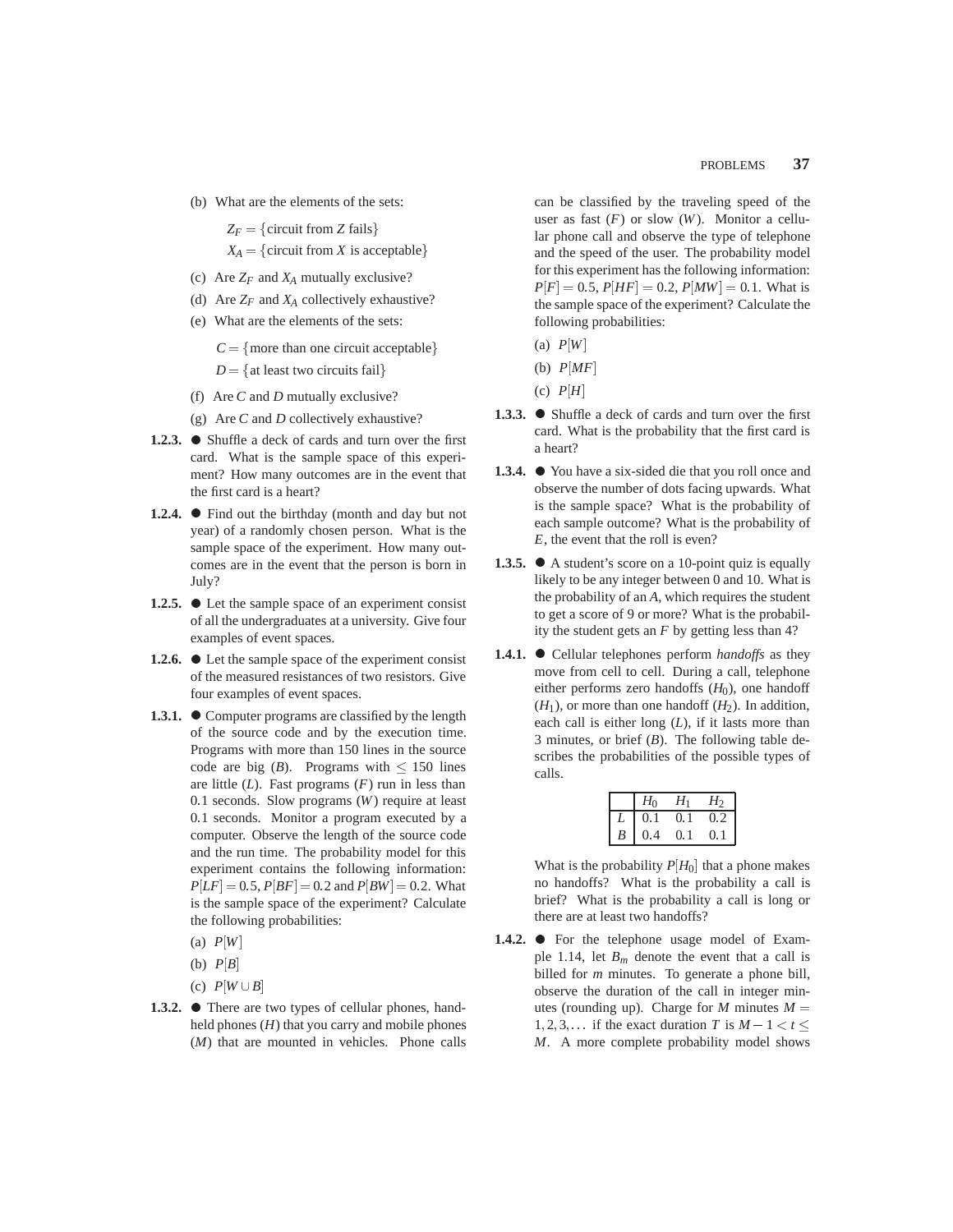that for  $m = 1, 2, \dots$  the probability of each event *Bm* is

$$
P[B_m] = \alpha (1 - \alpha)^{m-1}
$$

where  $\alpha = 1 - (0.57)^{1/3} = 0.171$ .

(a) Classify a call as long, *L*, if the call lasts more than three minutes. What is *PL*?

(b) What is the probability that a call will be billed for 9 minutes or less?

- **1.4.3. ■** The basic rules of genetics were discovered in mid 1800s by Mendel, who found that each characteristic of a pea plant, such as whether the seeds were green or yellow, is determined by two genes, one from each parent. Each gene is either dominant *d* or recessive *r*. Mendel's experiment is to select a plant and observe whether the genes are both dominant *d*, both recessive, *r*, or one of each (hybrid) *h*. In his pea plants, Mendel found that yellow seeds were a dominant trait over green seeds. A *yy* pea with two yellow genes has yellow seeds; a *gg* pea with two recessive genes has green seeds; while a hybrid *gy* or *yg* pea has yellow seeds. In one of Mendel's experiments, he started with a parental generation in which half the pea plants were *yy* and half the plants were *gg*. The two groups were crossbred so that each pea plant in the first generation was *gy*. In the second generation, each pea plant was equally likely to inherit a *y* or a *g* gene from each first generation parent. What is the probability  $P[Y]$  that a randomly chosen pea plant in the second generation has yellow seeds?
- **1.4.4.** Use Theorem 1.7 to prove the following facts:
	- (a)  $P[A \cup B] \geq P[A]$
	- (b)  $P[A \cup B] \geq P[B]$
	- (c)  $P[A \cap B] < P[A]$
	- (d)  $P[A \cap B] \leq P[B]$
- **1.4.5. ♦ Suppose a cellular telephone is equally likely** to make zero handoffs  $(H_0)$ , one handoff  $(H_1)$ , or more than one handoff  $(H_2)$ . Also, a caller is either on foot  $(F)$  with probability  $5/12$  or in a vehicle (*V*).

(a) Given the above information, find three ways to fill in the following probability table:



(b) Suppose we also learn that  $1/4$  of all callers are on foot making calls with no handoffs and that  $1/6$  of all callers are vehicle users making calls with a single handoff. Given these additional facts, find all possible ways to fill in the table of probabilities.

- **1.4.6. ♦** Using *only* the three axioms of probability, prove  $P[\phi] = 0$ .
- **1.4.7. ♦** Using the three axioms of probability and the fact that  $P[\phi] = 0$ , prove Theorem 1.4. Hint: Define  $A_i = B_i$  for  $i = 1, ..., m$  and  $A_i = \phi$  for  $i > n$ .
- 1.4.8.  $\blacklozenge \blacklozenge$  For each fact stated in Theorem 1.7, determine which of the three axioms of probability are needed to prove the fact.
- **1.5.1.** Given the model of handoffs and call length in Problem 1.4.1,

(a) What is the probability that a brief call will have no handoffs?

(b) What is the probability that a call with one handoff will be long?

(c) What is the probability that a long call will have one or more handoffs?

**1.5.2.** ● You have a six-sided die that you roll once. Let  $R_i$  denote the event that the roll is *i*. Let  $G_i$  denote the event that the roll is greater than *j*. Let *E* denote the event that the roll of the die is evennumbered.

> (a) What is  $P[R_3|G_1]$ , the conditional probability that 3 is rolled given that the roll is greater than 1?

> (b) What is the conditional probability that 6 is rolled given that the roll is greater than 3?

> (c) What is  $P[G_3|E]$ , the conditional probability that the roll is greater than 3 given that the roll is even?

> (d) Given that the roll is greater than 3, what is the conditional probability that the roll is even?

**1.5.3. ●** You have a shuffled deck of three clubs: 2, 3, and 4. You draw one card. Let*Ci* denote the event that card  $i$  is picked. Let  $E$  denote the event that card chosen is a even-numbered card.

> (a) What is  $P[C_2|E]$ , the probability that the 2 is picked given that an even numbered card is chosen?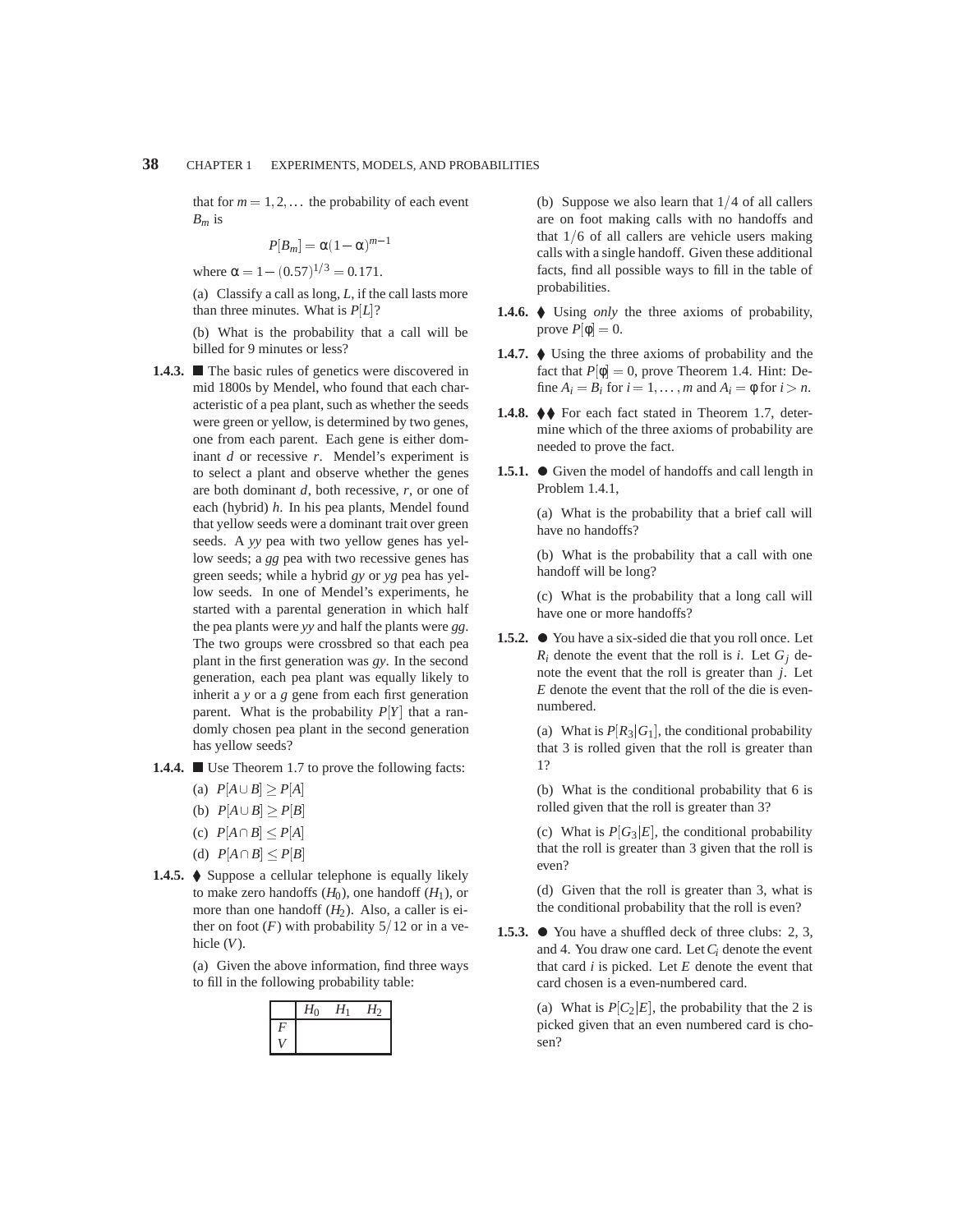(b) What is the conditional probability that an even numbered card is picked given that the 2 is picked?

- **1.5.4.** From Problem 1.4.3, what is the conditional probability of *yy*, that a pea plant has two dominant genes given the event *Y* that it has yellow seeds?
- 1.5.5. You have a shuffled deck of three clubs: 2, 3, and 4 and you deal out the 3 cards. Let *Ei* denote the event that *i*th card dealt is even numbered.
	- (a) What are  $P[E_2|E_1]$ , the probability the second card is even given that the first card is even?

(b) What is the conditional probability that the first two cards are even given that the third card is even?

(c) Let *Oi* represent the event that the *i*th card dealt is odd numbered. What is  $P[E_2]O_1$ , the conditional probability that the second card is even given that the first card is odd?

(d) What is the conditional probability the second card is odd given that the first card is odd?

**1.5.6.** ♦ Deer ticks can carry both Lyme disease and human granulocytic ehrlichiosis (HGE). In a study of ticks in the Midwest, it was found that 16% carried Lyme disease, 10% had HGE, and that 10% of the ticks that had either Lyme disease or HGE carried both diseases.

> (a) What is the probability  $P[CH]$  that a tick carries both Lyme disease (*L*) and HGE (*H*)?

> (b) What is the conditional probability that a tick has HGE given that it has Lyme disease?

- **1.6.1. ●** Is it possible for *A* and *B* to be independent events yet satisfy  $A = B$ ?
- 1.6.2. Use a Venn diagram in which the event areas are proportional to their probabilities to illustrate two events *A* and *B* that are independent.
- **1.6.3.** In an experiment, *A*, *B*,*C* and *D* are events with probabilities  $P[A] = 1/4$ ,  $P[B] = 1/8$ ,  $P[C] = 5/8$ and  $P[D] = 3/8$ . Furthermore, *A* and *B* are disjoint while *C* and *D* are independent.
	- (a) What is  $P[A \cap B]$ ?
	- (b) What is  $P[A \cup B]$ ?
	- (c) What is  $P[A \cap B^c]$ ?
	- (d) What is  $P[A \cup B^c]$ ?
	- (e) Are *A* and *B* independent?
- (f) What is  $P[C \cap D]$ ?
- (g) What is  $P[C \cup D]$ ?
- (h) What is  $P[C|D]$ ?
- (i) What is  $P[C \cap D^c]$ ?
- (j) What is  $P[C \cup D^c]$ ?
- (k) What is  $P[C^c \cap D^c]$ ?
- (1) Are  $C^c$  and  $D^c$  independent?
- **1.6.4.**  $\blacksquare$  In an experiment, *A*, *B*, *C*, and *D* are events with probabilities  $P[A \cup B] = 5/8$ .  $P[A] = 3/8$ ,  $P[C \cap D] = 1/3$  and  $P[C] = 1/2$ . Furthermore, *A* and *B* are disjoint, while*C* and *D* are independent.
	- (a) What is  $P[A \cap B]$ ?
	- (b) What is  $P[B]$ ?
	- (c) What is  $P[A \cap B^c]$ ?
	- (d) What is  $P[A \cup B^c]$ ?
	- (e) Are *A* and *B* independent?
	- (f) What is  $P[D]$ ?
	- (g) What is  $P[C \cup D]$ ?
	- (h) What is  $P[C|D]$ ?
	- (i) What is  $P[C \cap D^c]$ ?
	- (j) What is  $P[C \cup D^c]$ ?
	- (k) What is  $P[C^c \cap D^c]$ ?
	- (1) Are  $C$  and  $D^c$  independent?
- **1.6.5.** In an experiment with equiprobable outcomes, the event space is  $S = \{1, 2, 3, 4\}$  and  $P[s] = 1/4$ for all  $s \in S$ . Find three events in *S* that are pairwise independent but are not independent. (Note: pairwise independent events meet the first three conditions of Definition 1.7).
- **1.6.6.** (Continuation of Problem 1.4.3) One of Mendel's most significant results was the conclusion that genes determining different characteristics are transmitted independently. In pea plants, Mendel found that round peas are a dominant trait over wrinkled peas. Mendel crossbred a group of *rr yy* peas with a group of *ww gg* peas. In this notation, *rr* denotes a pea with two "round" genes and *ww* denotes a pea with two "wrinkled" genes. The first generation were either *rw yg*, *rw gy*, *wr yg* or *wr gy* plants with both hybrid shape and hybrid color. Breeding among the first generation yielded second generation plants in which genes for each characteristic were equally likely to be either dominant or recessive. What is the probability  $P[Y]$  that a second generation pea plant has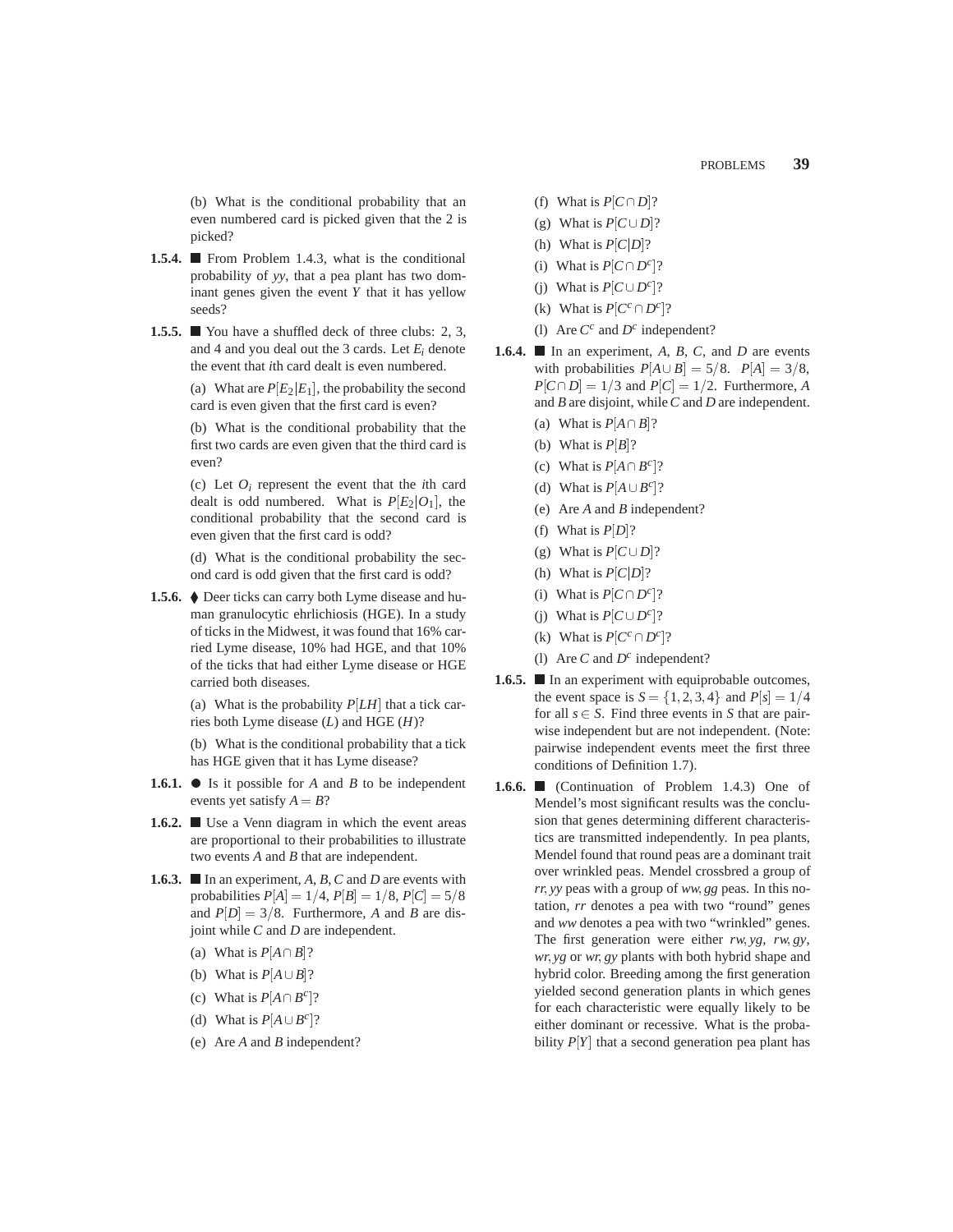yellow seeds? What is the probability  $P[R]$  that a second generation plant has round peas? Are *R* and *Y* independent events? How many visibly different kinds of pea plants would Mendel observe in the second generation? What are the probabilities of each of these kinds?

- **1.6.7. ♦ For independent events** *A* and *B*, prove that
	- (a) *A* and  $B^c$  are independent.
	- (b) *A<sup>c</sup>* and *B* are independent.
	- (c)  $A^c$  and  $B^c$  are independent.
- **1.6.8. ♦** Use a Venn diagram in which the event areas are proportional to their probabilities to illustrate three events *A*, *B*, and *C* that are independent.
- **1.6.9. ♦** For a Venn diagram in which the event areas are proportional to their probabilities to illustrate three events *A*, *B*, and *C* that are pairwise independent but not independent.
- **1.7.1. Suppose you flip a coin twice. On any flip, the** coin comes up heads with probability  $1/4$ . Use  $H_i$  and  $T_i$  denote the result of flip *i*.

(a) What is the probability,  $P[H_1|H_2]$ , that the first flip is heads given that the second flip is heads?

(b) What is the probability that the first flip is heads and the second flip is tails?

- **1.7.2.** For Example 1.25, suppose  $P[G_1] = 1/2$ ,  $P[G_2|G_1] = 3/4$  and  $P[G_2|R_1] = 1/4$ . Find  $P[G_2]$ ,  $P[G_2|G_1]$  and  $P[G_1|G_2]$ .
- **1.7.3. ●** At the end of regulation time, a basketball team is trailing by one point and a player goes to the line for two free throws. If the player makes exactly one free throw, the game goes into overtime. The probability that the first free throw is good is  $1/2$ . However, if the first attempt is good, the player relaxes and the second attempt is good with probability  $3/4$ . However, if the player misses the first attempt, the added pressure reduces the success probability to  $1/4$ . What is the probability that the game goes into overtime?
- **1.7.4. You have two biased coins. Coin** *A* **comes up** heads with probability  $1/4$ . Coin *B* comes up heads with probability  $3/4$ . However, you are not sure which is which so you choose a coin randomly and you flip it. If the flip is heads, you guess that the flipped coin is *B*; otherwise, you guess that the flipped coin is *A*. Let events *A* and

*B* designate which coin was picked. What is the probability  $P[C]$  that your guess is correct?

- **1.7.5.** Suppose that for the general population, 1 in 5000 people carries the human immunodeficiency virus (HIV). A test for the presence of HIV yields either a positive  $(+)$  or negative  $(-)$  response. Suppose the test gives the correct answer 99% of the time. What is  $P[-|H]$ , the conditional probability that a person tests negative given that the person does have the HIV virus? What is  $P[H] +$ , the conditional probability that a randomly chosen person has the HIV virus given that the person tests positive?
- **1.7.6. ■** A machine produces photo detectors in pairs. Tests show that the first photo detector is acceptable with probability  $3/5$ . When the first photo detector is acceptable, the second photo detector is acceptable with probability  $4/5$ . Otherwise, if the first photo detector is defective, the second photo detector is acceptable with probability  $2/5$ .

(a) What is the probability that exactly one photo detector of a pair is acceptable?

(b) What is the probability that both photo detectors in a pair are defective?

- **1.7.7. ■** You have two biased coins. Coin *A* comes up heads with probability  $1/4$ . Coin *B* comes up heads with probability  $3/4$ . However, you are not sure which is which so you flip each coin once where the first coin you flip is chosen randomly. Use  $H_i$  and  $T_i$  to denote the result of flip *i*. Let  $A_1$ be the event that coin *A* was flipped first. Let  $B_1$ be the event that coin *B* was flipped first. What is  $P[H_1H_2]$ ? Are  $H_1$  and  $H_2$  independent? Please explain your answer.
- **1.7.8. Suppose Dagwood (Blondie's husband) wants** to eat a sandwich but needs to go on a diet. So, Dagwood decides to let the flip of the coin determine whether he eats. Using an unbiased coin, Dagwood will postpone the diet (and go directly to the refrigerator) if either (a) he flips heads on his first flip or (b) he flips tails on the first flip but then proceeds to get two heads out of the next three flips. Note that the first flip is *not* counted in the attempt to win two of three and that Dagwood never performs any unnecessary flips. Let *Hi* be the event that Dagwood flips heads on try *i*. Let *Ti* be the event that tails occurs on flip *i*.
	- (a) Sketch the tree for this experiment. Please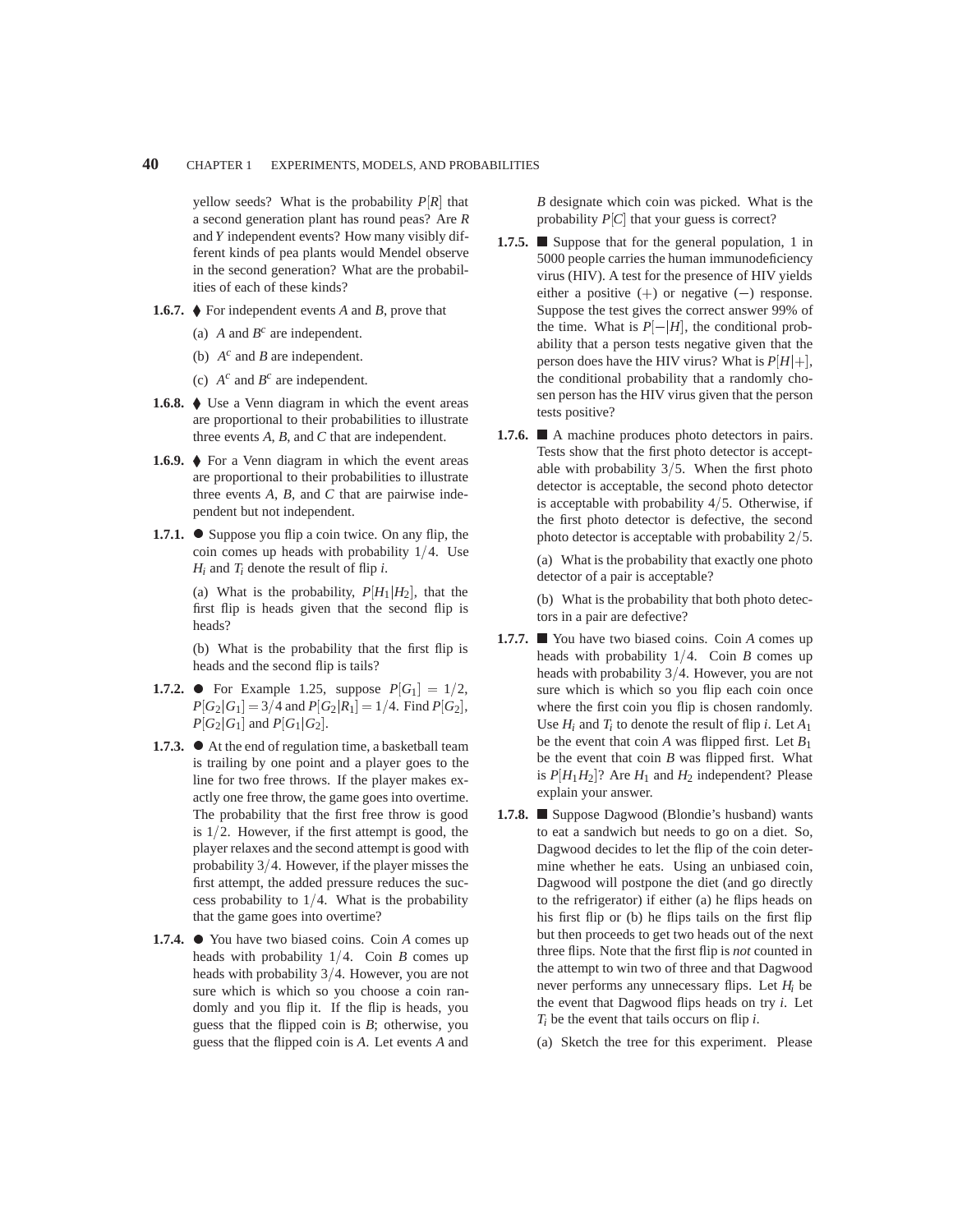label the probabilities of all outcomes carefully.

(b) What are  $P[H_3]$  and  $P[T_3]$ ?

(c) Let *D* be the event that Dagwood must diet. What is  $P[D]$ ? What is  $P[H_1|D]$ ?

- (d) Are  $H_3$  and  $H_2$  independent events?
- **1.7.9.** The quality of each pair of diodes produced by the machine in Problem 1.7.6 is independent of the quality of every other pair of diodes.

(a) What is the probability of finding no good diodes in a collection of *n* pairs produced by the machine?

(b) How many pairs of diodes must the machine produce to reach a probability of 0.99 that there will be at least one acceptable diode?

- **1.7.10.** Each time a fisherman casts his line, a fish is caught with probability *p*, independent of whether a fish is caught on any other cast of a line. The fisherman will fish all day until a fish is caught and then he quits and goes home. Let  $C_i$  denote the event that on cast  $i$  the fisherman catches a fish. Draw the tree for this experiment and find the following probabilities:
	- (a)  $P[C_1]$
	- (b)  $P[C_2]$
	- (c)  $P[C_n]$
- **1.8.1. Consider a binary code with 5 bits (0 or 1) in** each code word. An example of a code word is 01010. How many different code words are there? How many code words have exactly three 0's?
- **1.8.2. ●** Consider a language containing four letters: *A*, *B*, *C*, *D*. How many three-letter words can you form in this language? How many four-letter words can you form if each letter only appears once in each word?
- 1.8.3. Shuffle a deck of cards and pick two cards at random. Observe the sequence of the two cards in the order in which they were chosen.

(a) How many outcomes are in the sample space?

(b) How many outcomes are in the event that the two cards are the same type but different suits?

(c) What is the probability that the two cards are the same type but different suits?

(d) Suppose the experiment specifies observing the set of two cards regardless without considering the order in which they are selected and redo parts  $(a)$ – $(c)$ .

- **1.8.4. On an American League baseball team with 15** field players and 10 pitchers, the manager must select for the starting lineup, 8 field players, 1 pitcher, and 1 designated hitter. A starting lineup specifies the players for these positions and the positions in a batting order for the 8 field players and designated hitter. If the designated hitter must be chosen among all the field players, how many possible starting lineups are there?
- **1.8.5. ■** Suppose that in Problem 1.8.4, the designated hitter can be chosen from among all the players. How many possible starting lineups are there?
- 1.8.6.  $\blacksquare$  A basketball team has three pure centers, four pure forwards, four pure guards and one swingman who can play either guard or forward. A "pure" position player can play only the designated position. If the coach must start a lineup with one center, two forwards and two guards, how many possible lineups can the coach choose?
- **1.8.7.** ♦ An instant lottery ticket consists of a collection of boxes covered with gray wax. For a subset of the boxes, the gray wax hides a special mark. If a player scratches off the correct number of the marked boxes (and no boxes without the mark), then that ticket is a winner. Design an instant lottery game in which a player scratches five boxes and the probability that a ticket is a winner is approximately 0.01.
- **1.9.1.**  $\bullet$  Consider a binary code with 5 bits (0 or 1) in each code word. An example of a code word is 01010. In each code word, a bit is a zero with probability 0.8, independent of any other bit.

(a) What is the probability of the code word 00111?

(b) What is the probability that a code word contains exactly three ones?

**1.9.2. ● The Boston Celtics have won 16 NBA champi**onships over approximately 50 years. Thus it may seem reasonable to assume that in a given year the Celtics win the title with probability  $p = 0.32$ , independent of any other year. Given such a model, what would be the probability of the Celtics winning eight straight championships beginning in 1959? Also, what would be the probability of the Celtics winning the title in 10 out of 11 years, starting in 1959? Given your answers, do you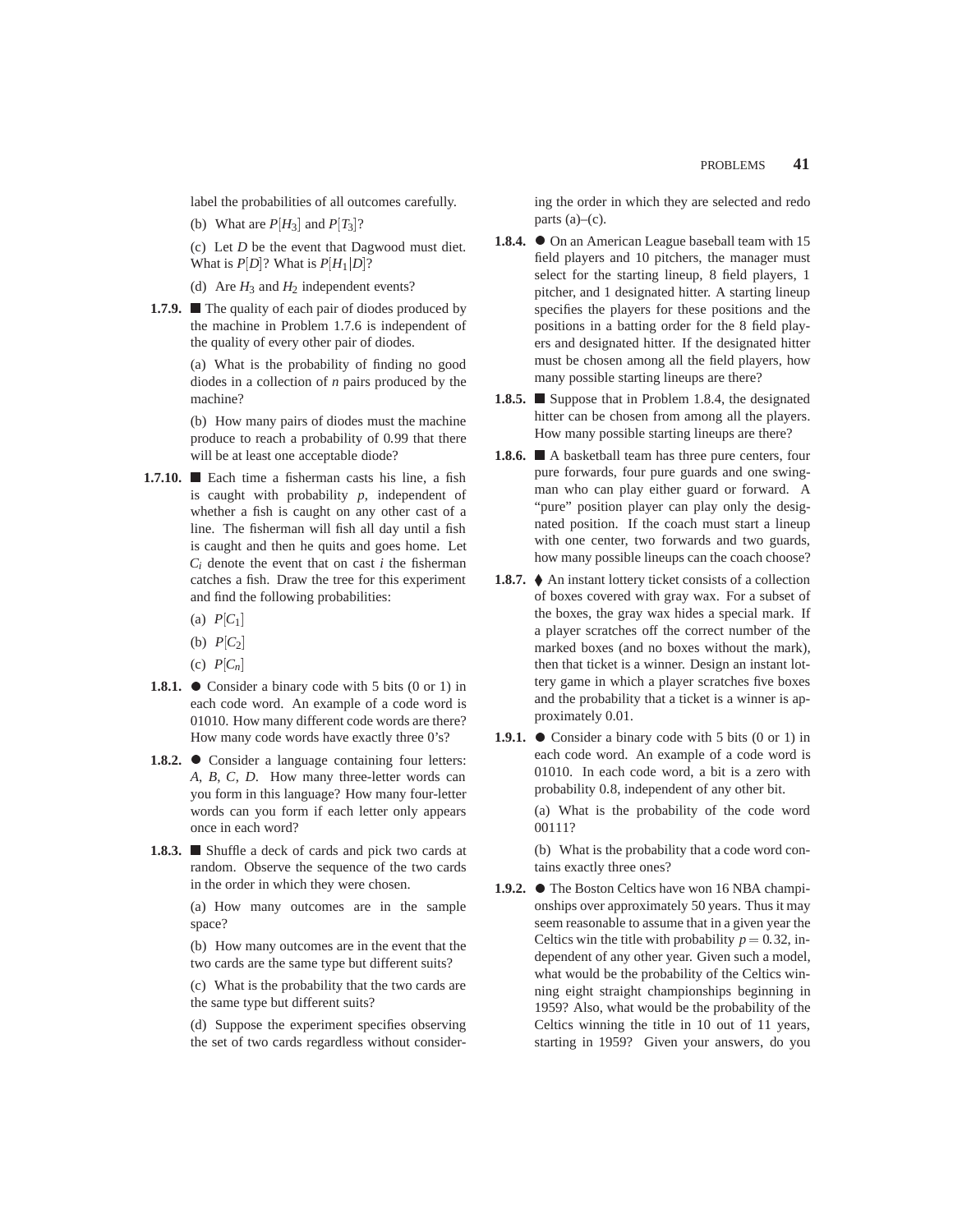#### **42** CHAPTER 1 EXPERIMENTS, MODELS, AND PROBABILITIES

trust this simple probability model?

- **1.9.3. ●** A better model for traffic lights than that given in Example 1.8 would include the effect of yellow lights. Suppose each day that you drive to work a traffic light that you encounter is either green with probability  $7/16$ , red with probability  $7/16$ , or yellow with probability  $1/8$ , independent of the status of the light on any other day. If over the course of five days, *G*, *Y*, and *R* denote the number of times the light is found to be green, yellow, or red, respectively, what is the probability that  $P[G = 2, Y = 1, R = 2]$ ? Also, what is the probability  $P[G = R]$ ?
- **1.9.4.** Suppose a 10-digit phone number is transmitted by a cellular phone using four binary symbols for each digit using the model of binary symbol errors and deletions given in Problem 1.9.6. If *C* denotes the number of bits sent correctly, *D* the number of deletions, and *E* the number of errors, what is  $P[C = c, D = d, E = e]$ ? Your answer should be correct for any choice of *c*, *d*, and *e*.
- 1.9.5. A particular operation has six components. Each component has a failure probability *q*, independent of any other component. The operation is successful if both
	- Components 1, 2, and 3 all work or component 4 works.
	- Either component 5 or component 6 works.

Sketch a block diagram for this operation similar to those of Figure 1.1 on page 32. What is the probability  $P[W]$  that the operation is successful?

1.9.6. We wish to modify the cellular telephone coding system in Example 1.36 in order to reduce the number of errors. In particular, if there are two or three zeroes in the received sequence of 5 bits, we will say that a deletion (event *D*) occurs. Otherwise, if at least 4 zeroes are received, then the receiver decides a zero was sent. Similarly, if at

least 4 ones are received, then the receiver decides a one was sent. We say that an error occurs if either a one was sent and the receiver decides zero was sent or if a zero was sent and the receiver decides a one was sent. For this modified protocol, what is the probability  $P[E]$  of an error? What is the probability  $P[D]$  of a deletion?

- **1.9.7. In a game between two equal teams, the home** team wins any game with probability  $p > 1/2$ . In a best of three playoff series, a team with the home advantage has a game at home, followed by a game away, followed by a home game if necessary. The series is over as soon as one team wins two games. What is  $P[H]$ , the probability that the team with the home advantage wins the series? Is the home advantage increased by playing a three game series rather than one game playoff? That is, is it true that  $P[H] \geq p$  for all  $p \geq 1/2$ ?
- **1.9.8. ♦ Consider the device described in Problem 1.9.5.** Suppose we can replace any one of the components by an ultrareliable component that has a failure probability of  $q/2$ . Which component should we replace?
- **1.9.9. ♦** There is a collection of field goal kickers, which can be divided into two groups 1 and 2. Group *i* has 3*i* shooters. On any kick, a kicker from group *i* will kick a field goal with probability  $1/(i+1)$ , independent of the outcome of any other kicks by that kicker or any other kicker.

(a) A kicker is selected at random from among all the kickers and attempts one field goal. Let *K* be the event that the a field goal is kicked. Find  $P[K]$ .

(b) Two kickers are selected at random. For  $j = 1, 2$ , let  $K_j$  be the event that kicker *j* kicks a field goal. Find  $P[K_1 \cap K_2]$ . Are  $K_1$  and  $K_2$  independent events?

(c) A kicker is selected at random and attempts 10 field goals. Let *M* be the number of misses. Find  $P[M=5]$ .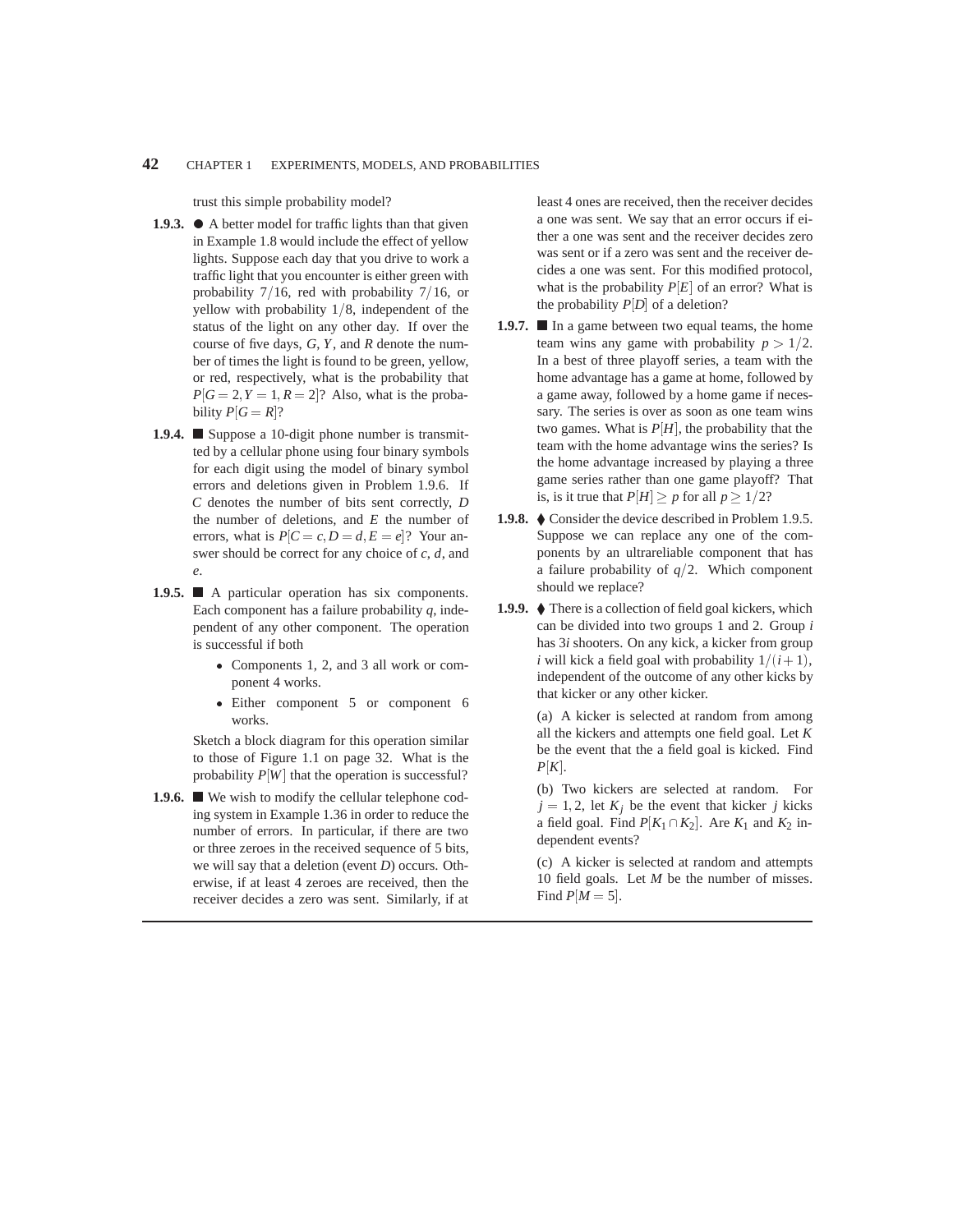## **APPENDIX B**

# **QUIZ SOLUTIONS**

## **QUIZ SOLUTIONS – CHAPTER 1**

## **Quiz 1.1**

In the Venn diagrams for parts (a)-(g) below, the shaded area represents the indicated set.



The remaining parts are

- (h) *T* and *M* are not mutually exclusive since  $T \cap M \neq \emptyset$ .
- (i) Since  $R = T^c$ ,  $R \cup T \cup M = T^c \cup T \cup M = S$ . Thus *R*, *T* and *M* are collectively exhaustive.
- (j) From the Venn diagram,  $T \cap O = \phi$  so *T* and *O* are mutually exclusive.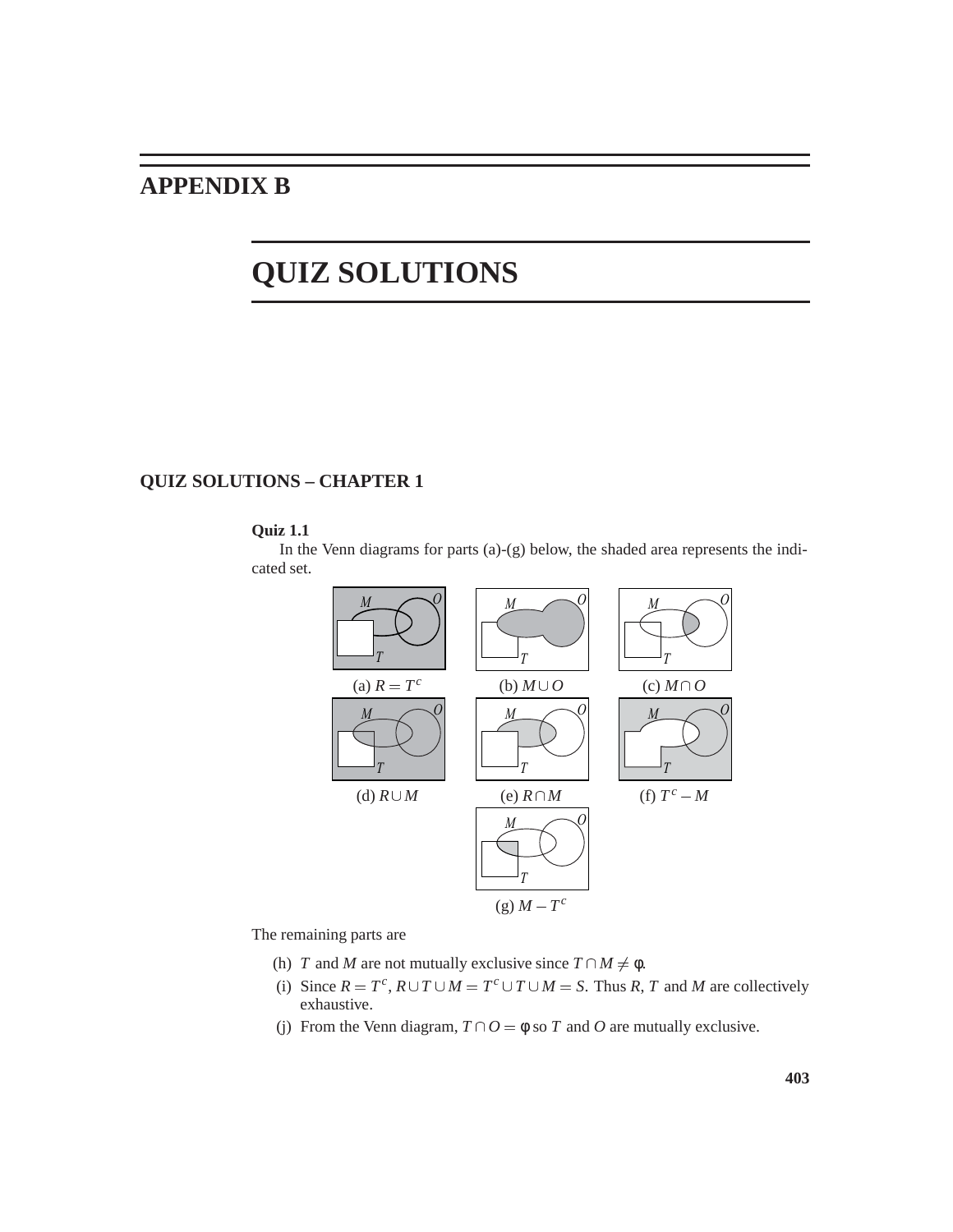### **Quiz 1.2**

| (a) $A_1 = \{ vvv, vvd, vdv, vdd \}$              | (b) $B_1 = \{dvv, dvd, ddv, ddd\}$ |
|---------------------------------------------------|------------------------------------|
| (c) $A_2 = \{vvv, vvd, dvv, dvd\}$                | (d) $B_2 = \{vdv, vdd, ddv, ddd\}$ |
| (e) $A_3 = \{vvv, ddd\}$                          | (f) $B_3 = \{vdv, dv\}$            |
| (g) $A_4 = \{vvv, vvd, vdv, dvv, vdd, dvd, ddv\}$ | (h) $B_4 = \{ddd, ddv, dvd, vdd\}$ |

Recall that  $A_i$  and  $B_i$  are collectively exhaustive if  $A_i \cup B_i = S$ . Also,  $A_i$  and  $B_i$  are mutually exclusive if  $A_i \cap B_i = \emptyset$ . Since we have written down each pair  $A_i$  and  $B_i$ above, we can simply check for these properties.

The pair  $A_1$  and  $B_1$  are mutually exclusive and collectively exhaustive. The pair  $A_2$  and  $B_2$  are mutually exclusive and collectively exhaustive. The pair  $A_3$  and  $B_3$  are mutually exclusive but *not* collectively exhaustive. The pair *A*<sup>4</sup> and *B*<sup>4</sup> are not mutually exclusive since  $dvd$  belongs to  $A_4$  and  $B_4$ . However,  $A_4$  and  $B_4$  are collectively exhaustive.

### **Quiz 1.3**

There are exactly 50 equally likely outcomes:  $s_{51}$  through  $s_{100}$ . Each of these outcomes has probability 0.02.

- (a)  $P[{s_{79}}] = 0.02$
- (b)  $P[{s_{100}}] = 0.02$
- (c)  $P[A] = P[{s_{90}, \ldots, s_{100}}] = 11 \times 0.02 = 0.22$
- (d)  $P[F] = P[{s_{51}, \ldots, s_{59}}] = 9 \times 0.02 = 0.18$
- (e)  $P[T \ge 80] = P[{s_{80}, \ldots, s_{100}}] = 21 \times 0.02 = 0.42$
- (f)  $P[T < 90] = P[\{s_{51}, s_{52}, \ldots, s_{89}\}] = 39 \times 0.02 = 0.78$
- (g) *P*[ $a \, C$  grade or better] =  $P[\{s_{70}, \ldots, s_{100}\}] = 31 \times 0.02 = 0.62$
- (h) *P*[student passes]  $= P[{s_{60}, \ldots, s_{100}}] = 41 \times 0.02 = 0.82$

#### **Quiz 1.4**

If you cannot see how the following calculations are made, you should draw Venn diagrams for the specified events.

- (a)  $P[DL] = P[LV^c] = P[L] P[LV] = 0.6 0.35 = 0.25$
- (b)  $P[D \cup L] = P[V^c \cup L] = P[V^c] + P[LV] = 0.3 + 0.35 = 0.65$
- (c)  $P[VB] = P[V] P[VL] = 0.7 0.35 = 0.35$
- (d)  $P[V \cup L] = P[V] + P[L] P[VL] = 0.7 + 0.6 0.35 = 0.95$
- (e)  $P[V \cup D] = P[V \cup V^c] = P[S] = 1$
- (f)  $P[LB] = P[LL^c] = 0$

## **Quiz 1.5**

(a) The probability of exactly two voice calls is

$$
P[N_V = 2] = P[\{vvd, vdv, dvv\}] = 0.3
$$

(b) The probability of at least one voice call is

 $P[N_V \ge 1] = P[\{vdd, dvdd, ddv, vvd, vdv, dvv, vvv\}] = 6(0.1) + 0.2 = 0.8$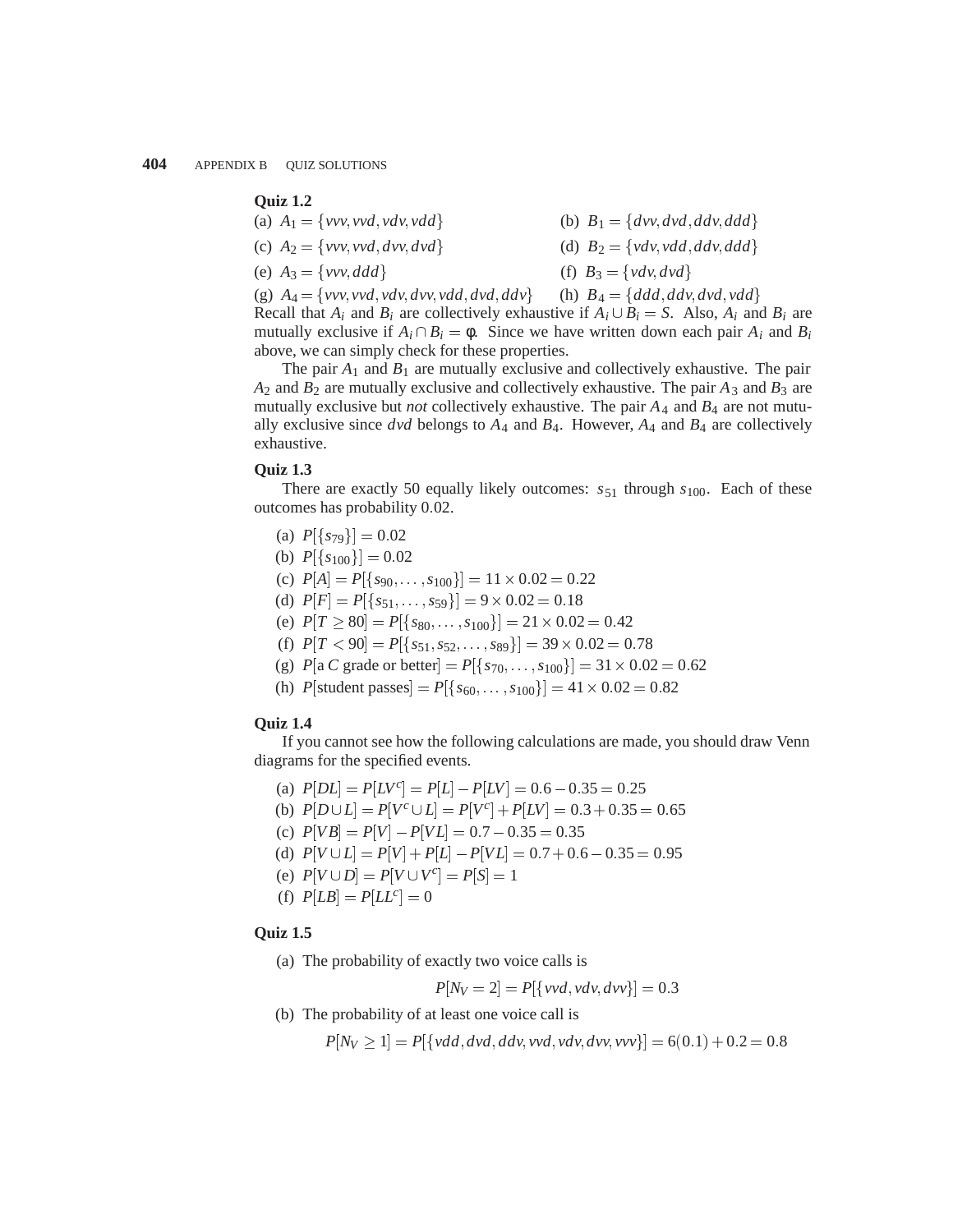An easier way to get the same answer is to observe that

$$
P[N_V \ge 1] = 1 - P[N_V < 1] = 1 - P[N_V = 0] = 1 - P[\{ddd\}] = 0.8
$$

(c) The conditional probability of two voice calls followed by a data call given that there were two voice calls is

$$
P[\{vvd\}|N_V=2]=\frac{P[\{vvd\},N_V=2]}{P[N_V=2]}=\frac{P[\{vvd\}]}{P[N_V=2]}=\frac{0.1}{0.3}=\frac{1}{3}
$$

(d) The conditional probability of two data calls followed by a voice call given there were two voice calls is

$$
P[\{ddv\}|N_V=2] = \frac{P[\{ddv\},N_V=2]}{P[N_V=2]} = 0
$$

The joint event of the outcome *ddv* and exactly two voice calls has probability zero since there is only one voice call in the outcome *ddv*.

(e) The conditional probability of exactly two voice calls given at least one voice call is

$$
P[N_V = 2 | N_V \ge 1] = \frac{P[N_V = 2, N_V \ge 1]}{P[N_V \ge 1]} = \frac{P[N_V = 2]}{P[N_V \ge 1]} = \frac{0.3}{0.8} = \frac{3}{8}
$$

(f) The conditional probability of at least one voice call given there were exactly two voice calls is

$$
P[N_V \ge 1 | N_V = 2] = \frac{P[N_V \ge 1, N_V = 2]}{P[N_V = 2]} = \frac{P[N_V = 2]}{P[N_V = 2]} = 1
$$

Given that there were two voice calls, there must have been at least one voice call.

#### **Quiz 1.6**

In this experiment, there are four outcomes with probabilities

$$
P[\{vv\}] = (0.8)^2 = 0.64
$$
  
\n
$$
P[\{vd\}] = (0.8)(0.2) = 0.16
$$
  
\n
$$
P[\{dv\}] = (0.2)(0.8) = 0.16
$$
  
\n
$$
P[\{dd\}] = (0.2)^2 = 0.04
$$

When checking the independence of any two events *A* and *B*, it's wise to avoid intuition and simply check whether  $P[AB] = P[A]P[B]$ . Using the probabilities of the outcomes, we now can test for the independence of events.

(a) First, we calculate the probability of the joint event:

$$
P[N_V = 2, N_V \ge 1] = P[N_V = 2] = P[\{vv\}] = 0.64
$$

Next, we observe that

$$
P[N_V \ge 1] = P[\{vd, dv, vv\}] = 0.96
$$

Finally, we make the comparison

$$
P[N_V = 2]P[N_V \ge 1] = (0.64)(0.96) \ne P[N_V = 2, N_V \ge 1]
$$

which shows the two events are dependent.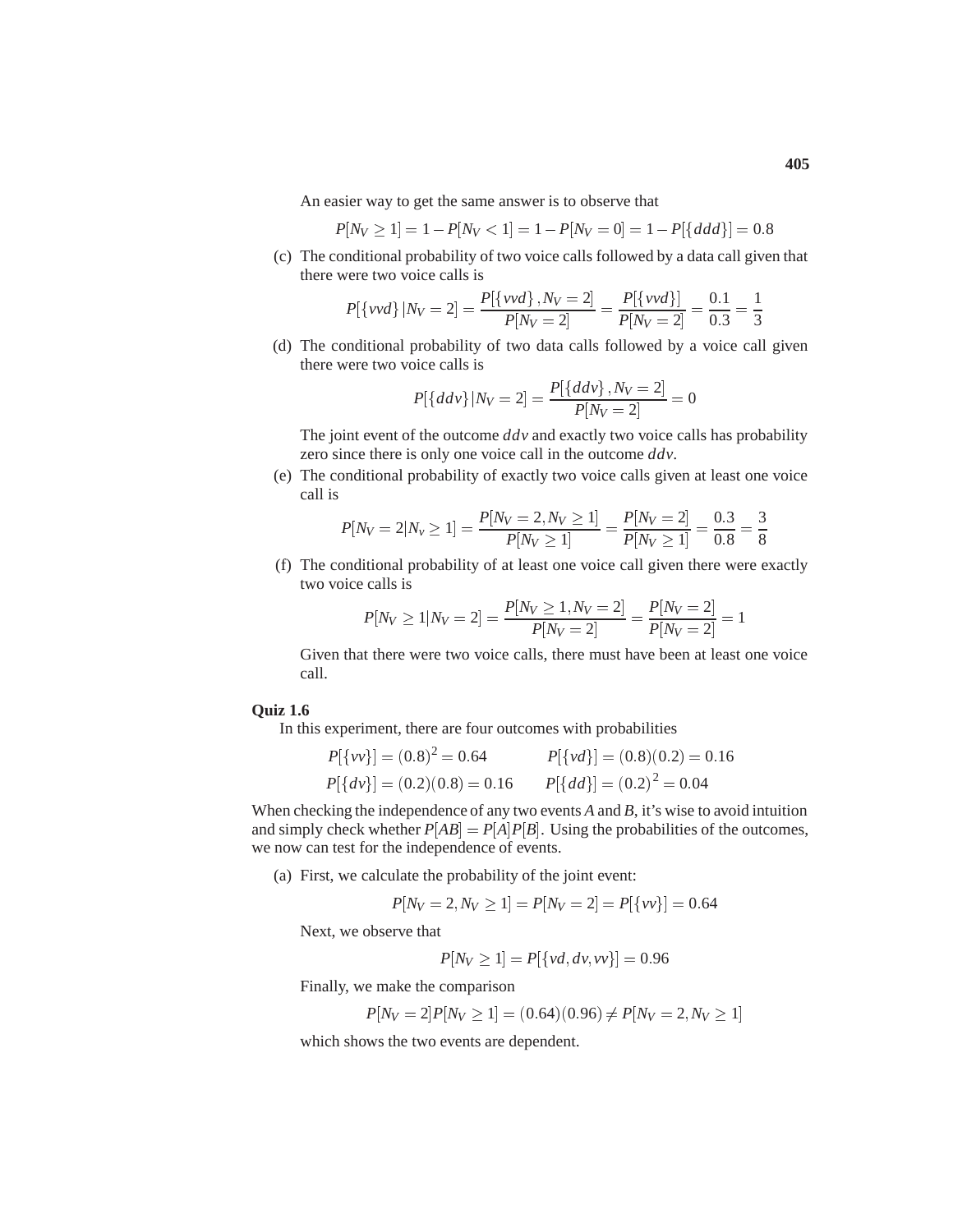(b) The probability of the joint event is

$$
P[N_V \ge 1, C_1 = v] = P[\{vd, vv\}] = 0.80
$$

From part (a),  $P[N_V \ge 1] = 0.96$ . Further,  $P[C_1 = v] = 0.8$  so that

$$
P[N_V \ge 1]P[C_1 = v] = (0.96)(0.8) = 0.768 \ne P[N_V \ge 1, C_1 = v]
$$

Hence, the events are dependent.

(c) The problem statement that the calls were independent implies that the events the second call is a voice call,  $\{C_2 = v\}$ , and the first call is a data call,  $\{C_1 = d\}$ are independent events. Just to be sure, we can do the calculations to check:

$$
P[C_1 = d, C_2 = v] = P[{dv}] = 0.16
$$

Since  $P[C_1 = d]P[C_2 = v] = (0.2)(0.8) = 0.16$ , we confirm that the events are independent. Note that this shouldn't be surprising since we used the information that the calls were independent in the problem statement to determine the probabilities of the outcomes.

(d) The probability of the joint event is

$$
P[C_2 = v, N_V \text{ is even}] = P[{vv}] = 0.64
$$

Also, each event has probability

$$
P[C_2 = v] = P[{dv, vv}] = 0.8 \qquad P[N_V \text{ is even}] = P[{dd, vv}] = 0.68
$$

Now we can check for independence:

$$
P[C_2 = v]P[N_V \text{ is even}] = (0.8)(0.68) = 0.544 \neq P[C_2 = v, N_V \text{ is even}]
$$

Hence, the events are dependent.

#### **Quiz 1.7**

Let  $F_i$  denote the event that that the user is found on page  $i$ . The tree for the experiment is



The user is found unless all three paging attempts fail. Thus the probability the user is found is

$$
P[F] = 1 - P[F_1^c F_2^c F_3^c] = 1 - (0.2)^3 = 0.992
$$